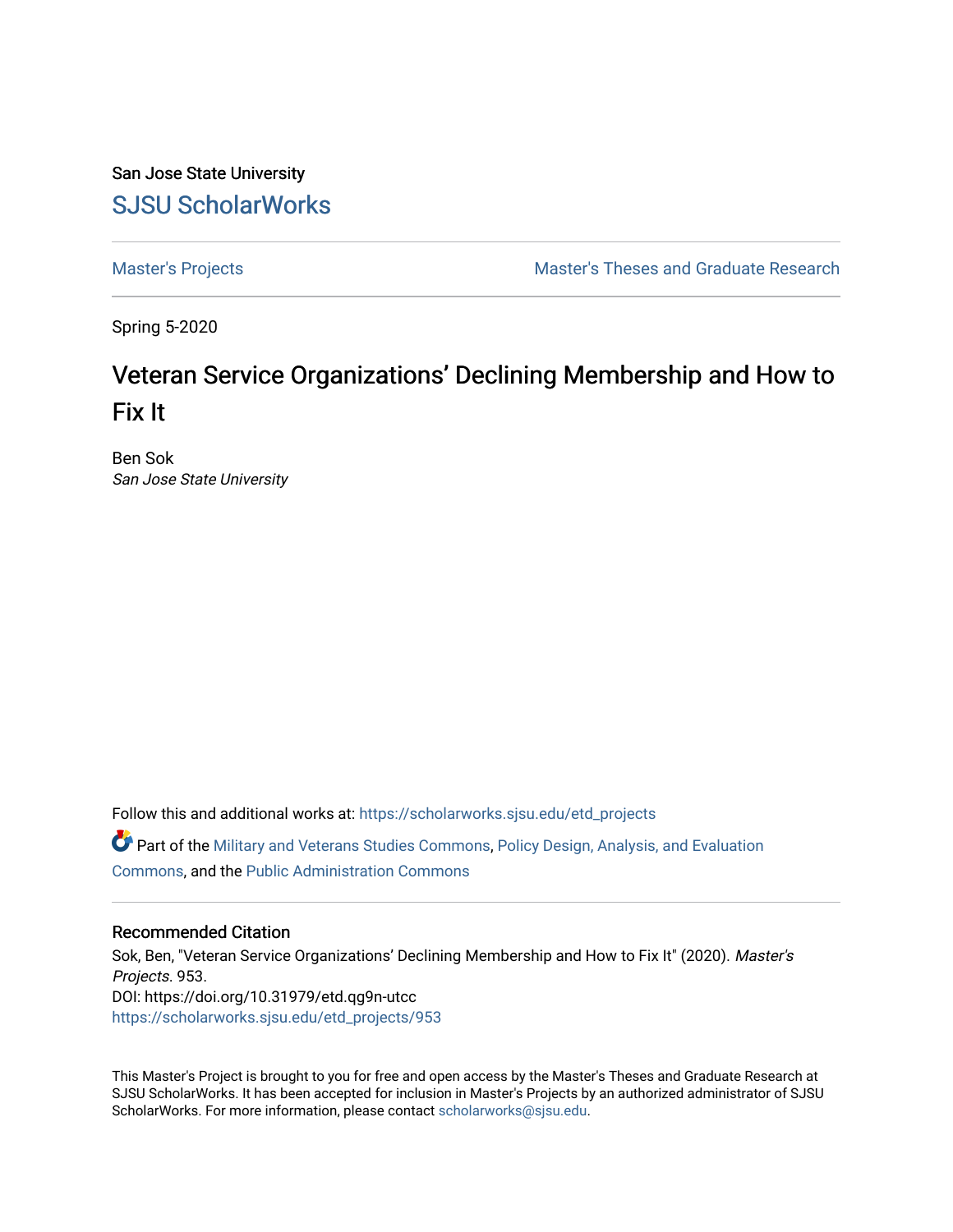Veteran Service Organizations' Declining Membership and How to Fix It

by

Ben Sok

A Thesis Quality Research Project

Submitted in Partial Fulfillment of the

Requirements for the

Masters Degree

In

# PUBLIC ADMINISTRATION

San Jose State University

Prof. Leonard Lira, Ph.D.

The Graduate School

San Jose State University

May, 2020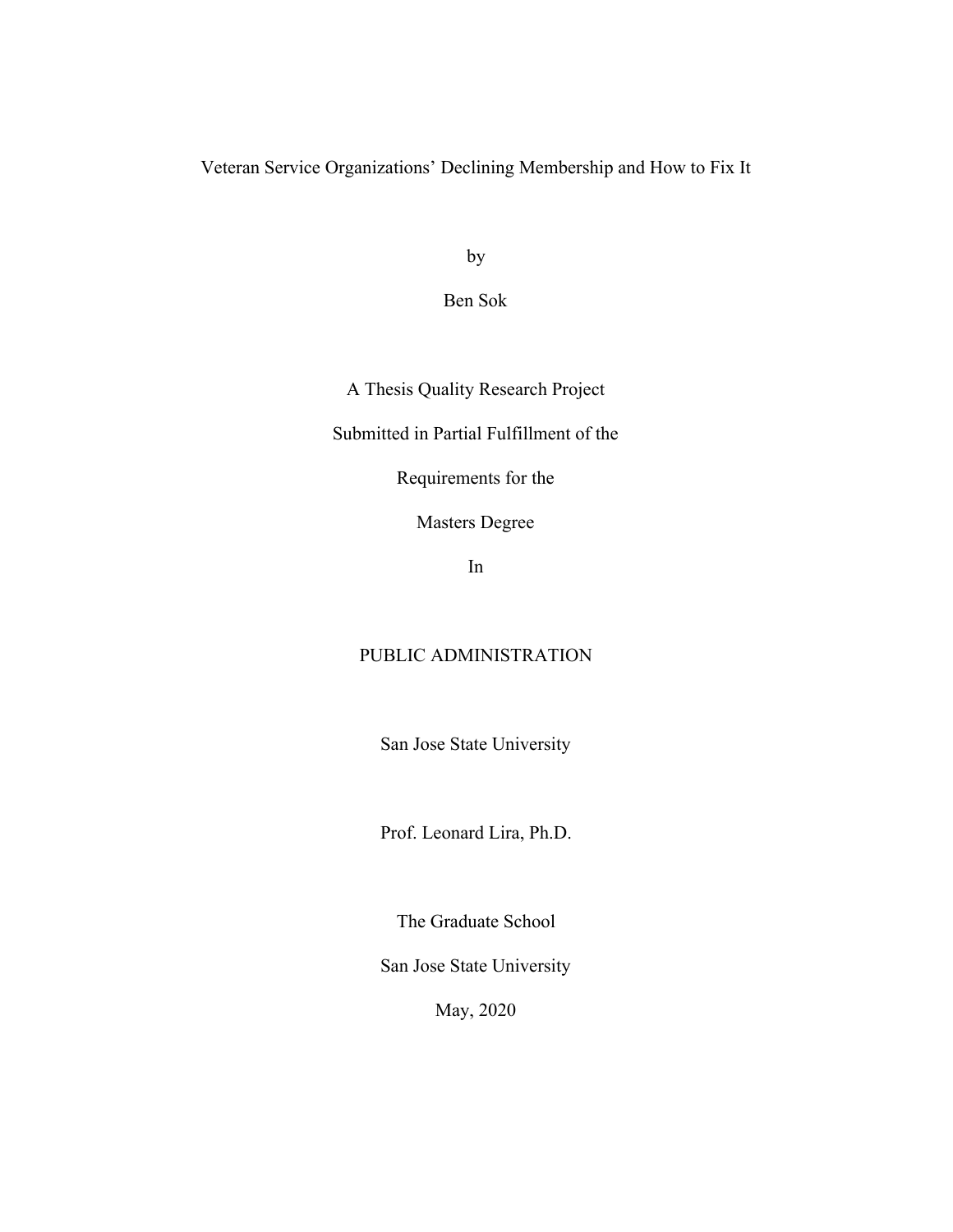#### Introduction

Turning a normal citizen into a service member is a lengthy process that requires an initial transition period to teach and instill the cultural values required to be a productive component in the vast military-industrial complex. In order to successfully integrate into military society a person must adapt from an individualistic to collectivistic perspective. An individual must develop a strong sense of community and camaraderie to form an emotional attachment to the group, a strong level of cohesion, and a common sense of purpose that instills a sense of loyalty [\(Truusa and Castro 2019\)](https://paperpile.com/c/N8yLl3/YLbQb). This culture contrasts greatly with normal civilian society and leads to "formation of strong bonds and a shared identity that persists and influences life after service" [\(Pedlar, Thompson, and Castro 2019\).](https://paperpile.com/c/N8yLl3/7jlyv) Upon leaving the military, most service members have successful transitions into society.

Shifting back from the military culture to the civilian is often jarring but not impossible to undertake. The knowledge, skills, and abilities learned while on duty prepare service members well for entering society as productive members of their communities. The main challenges are similar to relocating to any new community; obtaining meaningful employment, forming new social bonds, securing housing requirements, establishing health care plans, and learning new cultural norms [\(Pedlar, Thompson, and Castro 2019\).](https://paperpile.com/c/N8yLl3/7jlyv) While most service members are capable of navigating the transition successfully, most if not all service members will require at least some form of external support and those with personalized transition plans experience much more positive outcomes [\(Truusa and Castro 2019\)](https://paperpile.com/c/N8yLl3/YLbQb).

Not being properly prepared while leaving the military, especially under negative circumstances, is detrimental to all aspects of the transition process and has extraordinary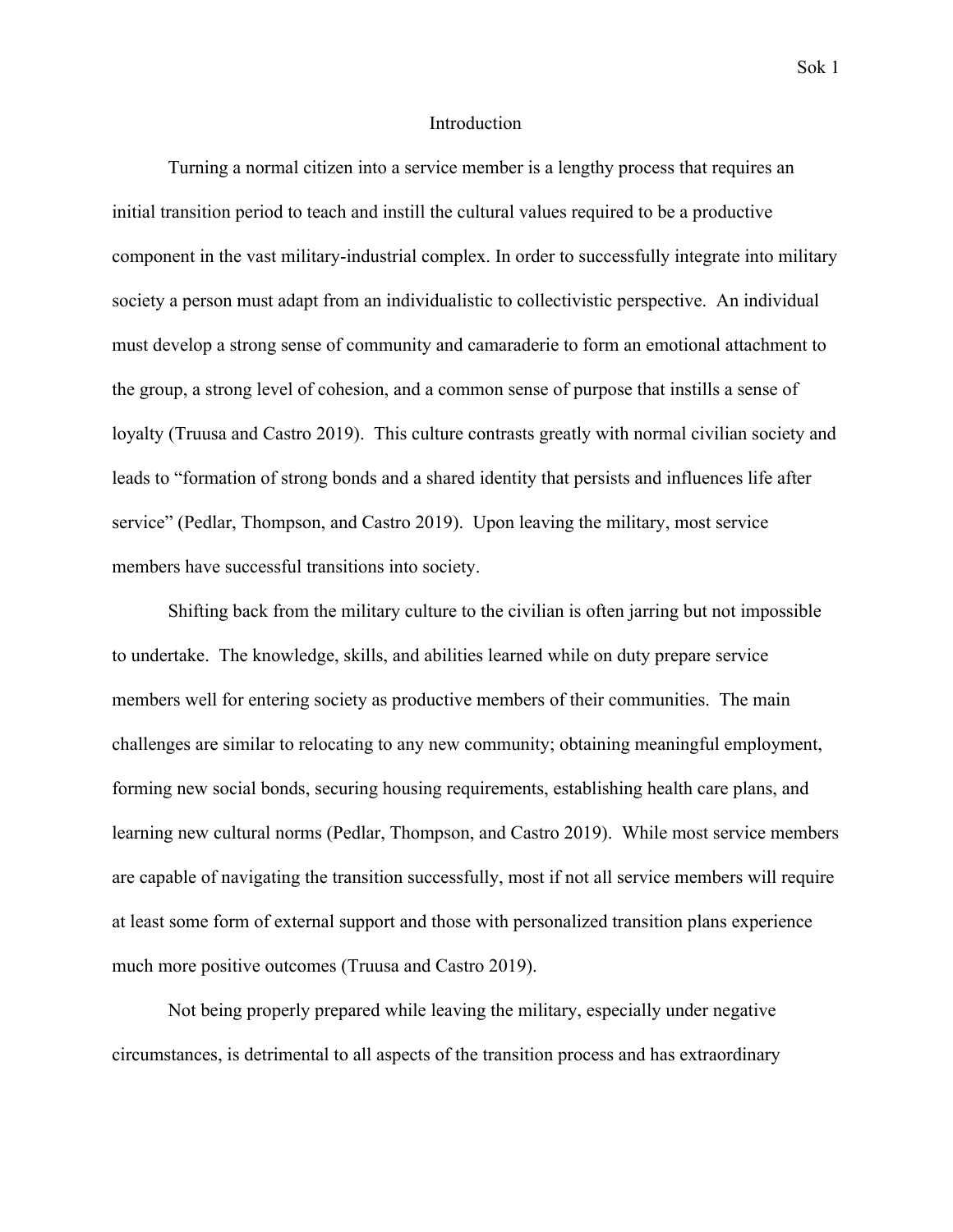negative impacts on the veteran's life. Difficulties transitioning causes stress on physical and mental health as well as on their families and social ties [\(Brown et al. 2016\)](https://paperpile.com/c/N8yLl3/MFhbS). Physical difficulties are more easily perceived and treated while mental conditions can be harder to address. A physically wounded warrior has tangible problems that may be diagnosed and treated in a clinical, structured, and straightforward manner. There exist a vast number of medical resources to assist veterans with these types of issues and the Department of Veterans Affairs (VA) is at the forefront of service and innovation. Psychological challenges on the other hand are often more difficult to diagnose and treat [\(Brown et al. 2016\)](https://paperpile.com/c/N8yLl3/MFhbS).

They require a lot more time and resources not only by medical providers but by the individual veterans and their family members. While an overall assessment across all conflict eras shows psychological issues are likely to be incurred, Operation Iraqi Freedom (OIF) / Operation Enduring Freedom (OEF) / Operation New Dawn (OND) veterans are coming home with more instances than earlier service eras [\(MacLean, Murray, and Lazier 2019\)](https://paperpile.com/c/N8yLl3/j3Zos). This places a tremendous strain on the agencies tasked with helping and on individuals with vested interests in each veteran.

Veterans with families do not transition alone. Their families must also forge new social ties, acclimate to new surroundings, and integrate into new communities. Spouses, parents, children, and other relatives are on the front lines of assisting troubled veterans and shoulder the brunt of the burden. They must deal with the daily consequences of an unsuccessful transition. They often provide valuable information and feedback to healthcare providers and are positive influencers to encourage veterans to seek out assistance [\(Lee, Watkins, and Dursun 2019\)](https://paperpile.com/c/N8yLl3/Er1ZZ). Veterans who have families benefit from a trusted social support network that reduces the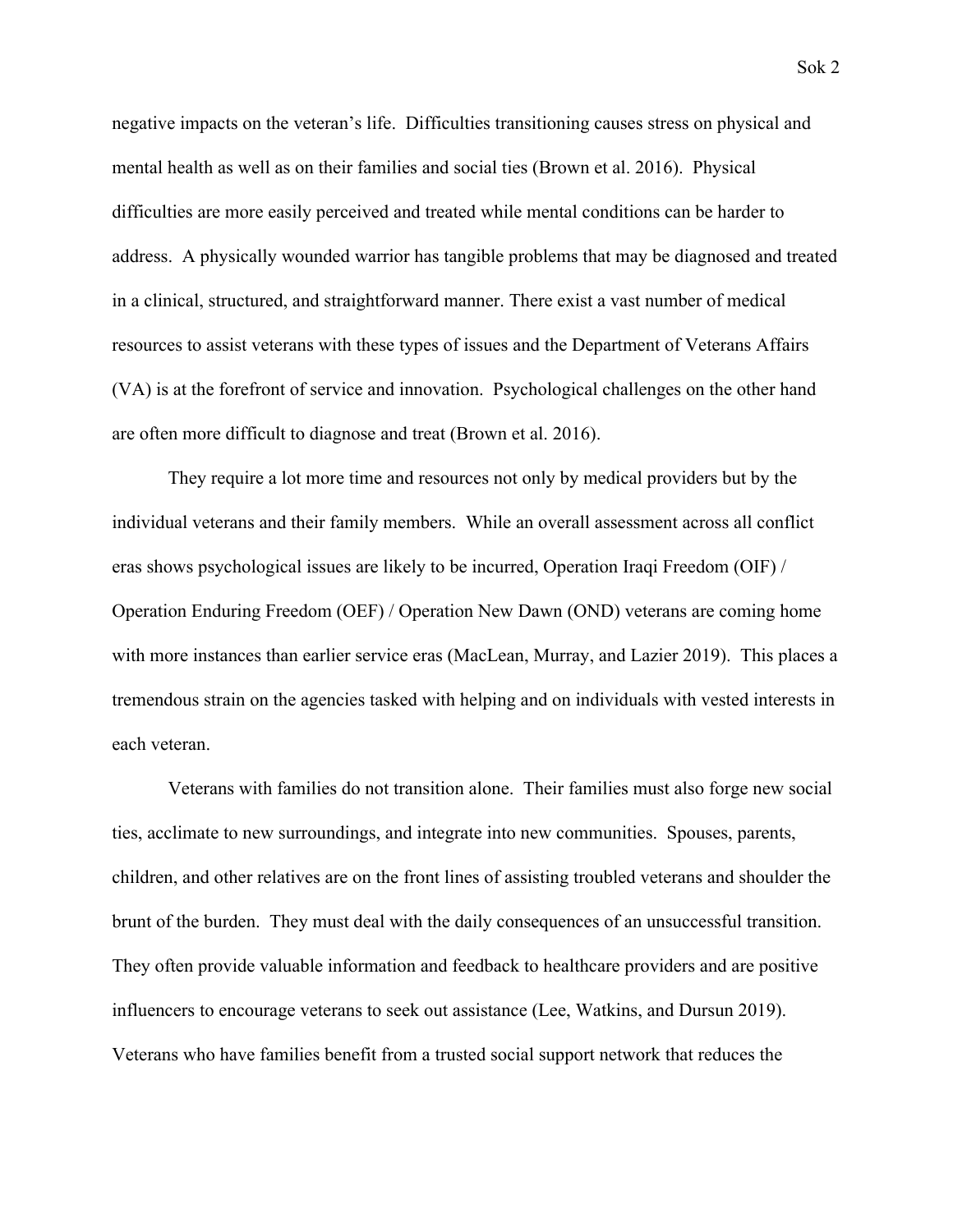instances of destructive social isolation and other negative coping strategies [\(Brown et al. 2016\)](https://paperpile.com/c/N8yLl3/MFhbS). Support not only for veterans but also for their families is an important aspect of holistic veteran care that is usually overlooked and underestimated [\(Fossey, Cooper, and Raid 2019\).](https://paperpile.com/c/N8yLl3/geTts) Leaving the military can be a challenge for service members and their families and serving during specific conflict eras can have a significant impact on the experience.

World War 2 (WW2) veterans benefited greatly from the generous social and political support provided by the public both nationally and locally [\(Duel, Truusa, and Elands 2019\)](https://paperpile.com/c/N8yLl3/4kQuk). The conflict enjoyed extreme public support and approval. This support reduced the likelihood of stigma and discrimination reducing their chances of an unsuccessful reintegration. Returning service members were hailed as heroes and warmly welcomed. Unfortunately, Korean and Vietnam veterans were not supported in the same way.

Both the Korean Conflict and the Vietnam War were not popular with the public. Veterans of this era report feeling unwelcomed by their own communities and some experienced open hostility for their service [\(Duel, Truusa, and Elands 2019\).](https://paperpile.com/c/N8yLl3/4kQuk) Protests and negative media attention made the veterans feel at fault for the war and caused them to withdraw from society. It also led many to mistrust the government and adapted to transitioning without much external support. One of the biggest differences between this era and the WW2 era is the manner of enlistment. WW2 veterans volunteered for service while Vietnam veterans were involuntarily drafted [\(Pedlar, Thompson, and Castro 2019\).](https://paperpile.com/c/N8yLl3/7jlyv) Being forced to serve in an unpopular war only compounded the trauma in an already horrifying experience. Thankfully, it seems as though the public has learned how not to lay the blame of an unpopular military action at the feet of the service members. Public support and services have increased since the Vietnam war and modern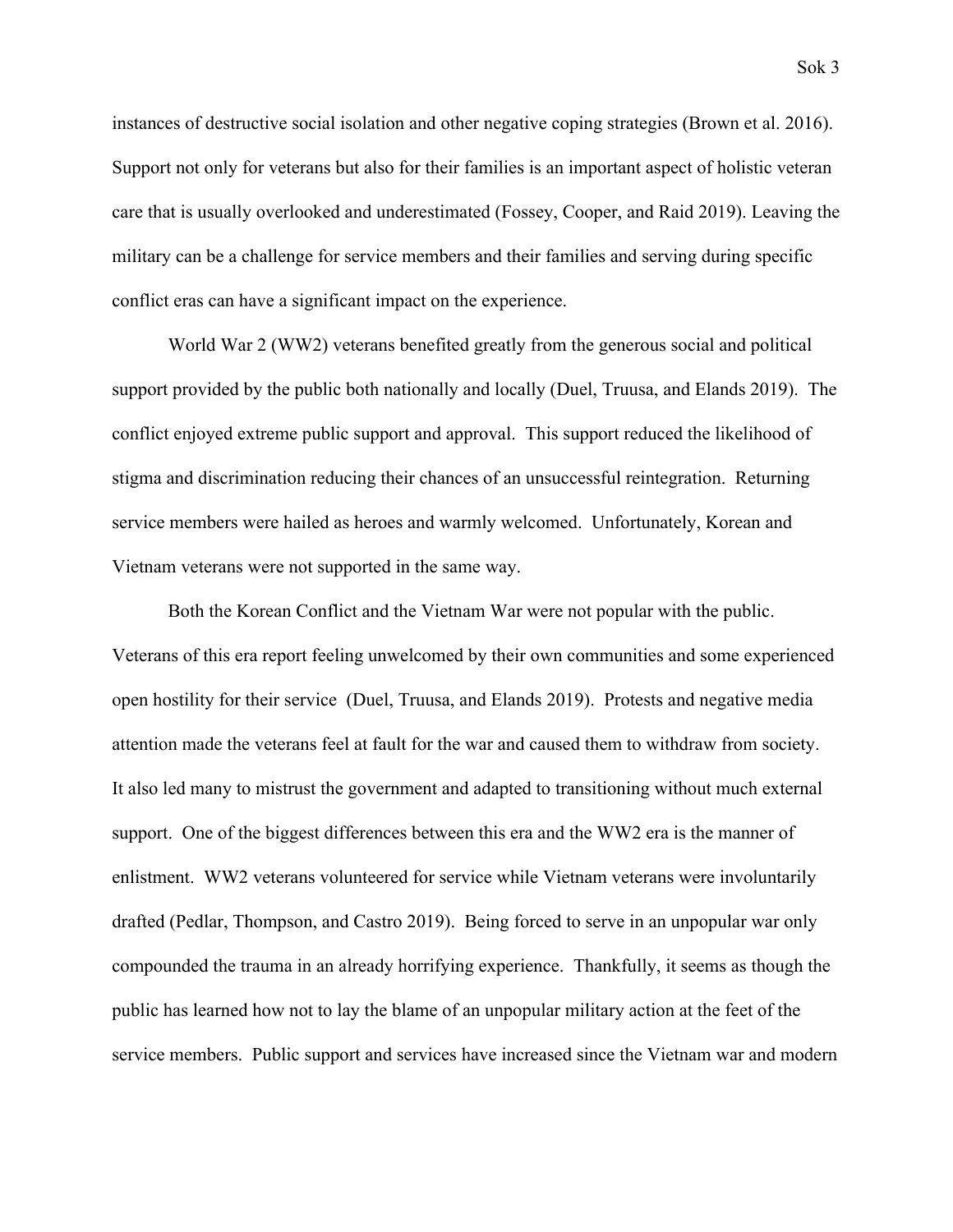veterans have access to programs and benefits that their forerunners never had. The benefits of retiring from the military are generous but most service members do not make it that far in their careers.

Service members that serve for 20 years or over are eligible for retirement with a pension based on the highest rank achieved, medical and dental benefits. Service members who do not qualify for retirement leave the military with no medical benefits but do have access to education assistance in the form of the Post 9/11 GI Bill. Veterans who incur injuries while enlisted or have a preexisting condition that is aggravated by their service may submit to a medical evaluation and have their condition documented as being a service-connected disability and receive monetary compensation and medical care directly related to the diagnosis from the VA. Career service members along with their families are much more likely to be prepared to enjoy the benefits of converting their military experience and retirement benefits into a prosperous new chapter in their lives but this is not always the case [\(Fossey, Cooper, and Raid 2019\).](https://paperpile.com/c/N8yLl3/geTts)

The military ensures that its members are well taken care of while on active duty. This increases recruitment and retention but does little to prepare them for the transition. A service member enjoys many perks and benefits while serving. Housing, food, medical, dental, education, as well as a structured promotion process in a team-based environment. These benefits can be a detriment to a military family during the transition if they aren't prudent [\(Truusa and Castro 2019\).](https://paperpile.com/c/N8yLl3/YLbQb) Short term veterans may not serve long enough to develop such a dependent lifestyle, but they have their own unique challenges.

 Leaving the military before being eligible for retirement is more common than not. A member may become injured, disabled, or deemed psychologically unfit to serve and is forced to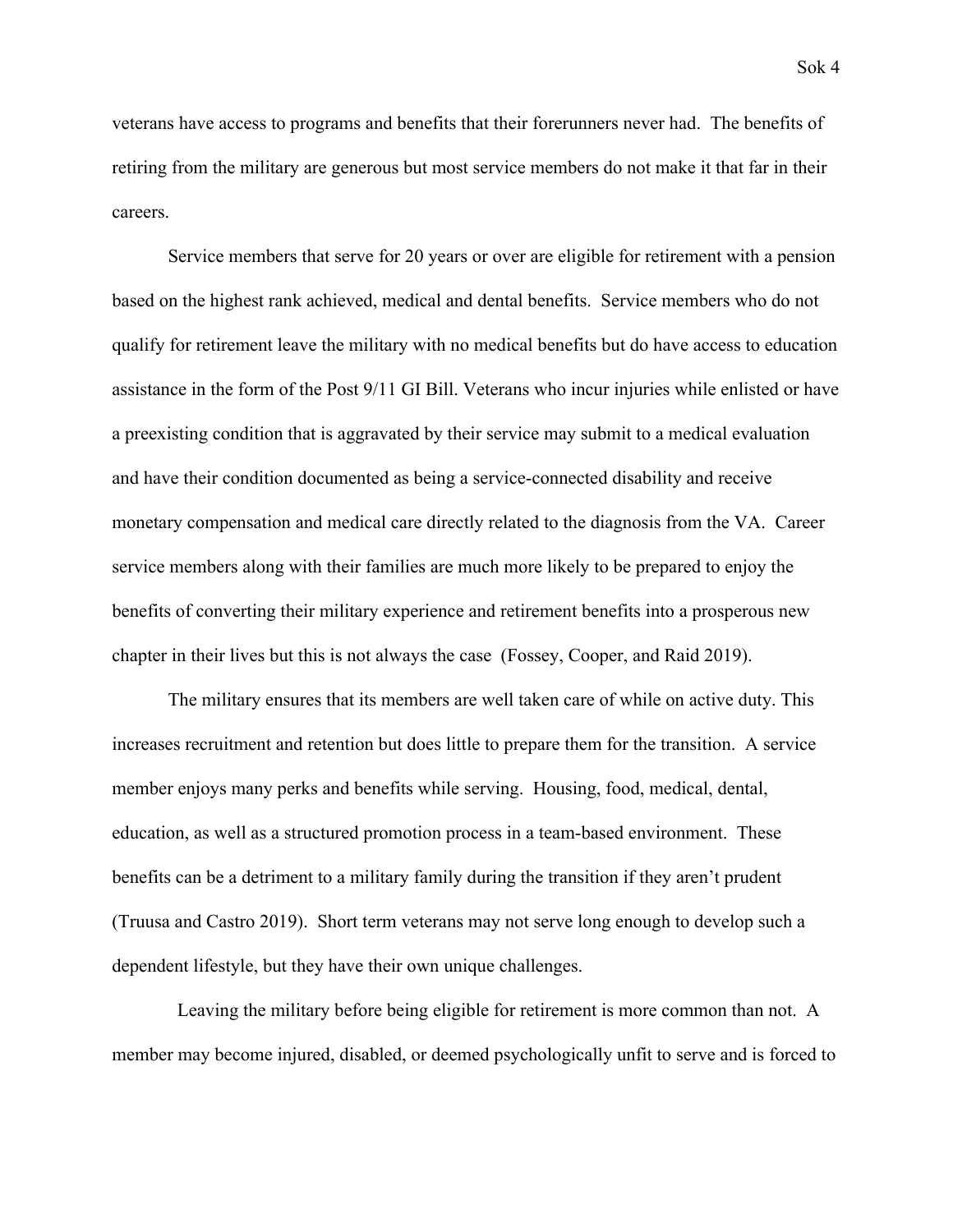separate. Others simply complete their service obligation and voluntarily decide not to reenlist. They develop their adult identities in the military and have to cope and adapt to a different culture when they leave. The process can be disruptive and daunting. Many of them report losing their sense of purpose, inadequate healthcare and housing, and difficulty finding and keeping gainful employment [\(Pedlar, Thompson, and Castro 2019\).](https://paperpile.com/c/N8yLl3/7jlyv) These veterans receive the least amount of assistance after leaving but they typically experience the most difficulty transitioning and require the most help [\(Truusa and Castro 2019\)](https://paperpile.com/c/N8yLl3/YLbQb).

Even with increased public support and access to more services, modern veterans still have problems reintegrating into society and are more likely to develop mental health issues than previous generations [\(MacLean, Murray, and Lazier 2019\).](https://paperpile.com/c/N8yLl3/j3Zos) They report feeling disconnected from society and view it as being negative. Many veterans also experience difficulty finding meaning and purpose in their lives [\(Pedlar, Thompson, and Castro 2019\).](https://paperpile.com/c/N8yLl3/7jlyv) The Department of Labor (DoL) numbers tell the story with a 20 percent unemployment rate and 25 percent averaging less than \$25,000 a year [\(Lutey 2009\).](https://paperpile.com/c/N8yLl3/5ygaL) Women veterans are more likely to experience even worse outcomes.

Female service members are more likely to experience difficulties in the transition process because the military has been predominantly a white male institution. This has led to a disproportionate number of unsuccessful transitions [\(Pedlar, Thompson, and Castro 2019\)](https://paperpile.com/c/N8yLl3/7jlyv). Women represent nearly 20 percent of the armed forces and the fastest-growing group in the VA healthcare system (women's health report 2015). Even though women are still a minority population in the military, there are more of them serving than any previous time period and now they are able to enter combat positions previously unavailable to them.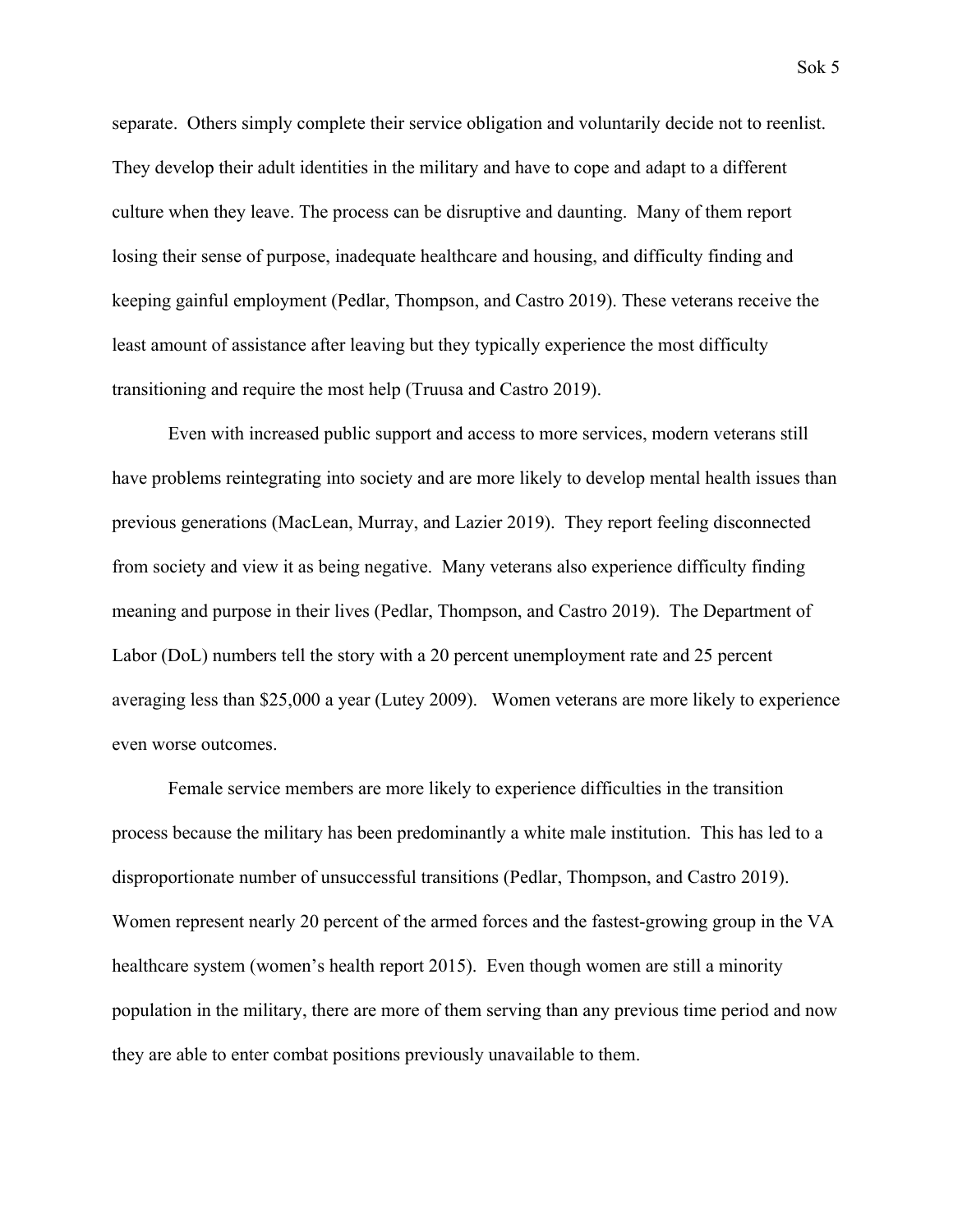Women are more likely to experience Military Sexual Trauma (MST) and current outreach by governments and private organizations has not been effective. [\(Thomas et al. 2017\).](https://paperpile.com/c/N8yLl3/o3Y1c) All of these transitional barriers and challenges have created a situation where the DoD attempts to prepare service members that are leaving using broad-based techniques and models designed for the majority of service members and not fine-tuned to address particular issues of the minority groups. This has led to the VA having to pick up where the DoD has left off but the longer a veteran goes without assistance increases their chances of experiencing negative outcomes [\(Fossey et al. 2019\).](https://paperpile.com/c/N8yLl3/mXiQE) This gap in services has presented a unique opportunity for Veteran Service Organizations (VSO) to assist their fellow veterans.

The American Legion (TAL) is one of the largest and most influential non-profit organizations chartered by Congress to take on this monumental task. TAL has a storied history helping veterans and service-members successfully transition back into society. They successfully lobbied Congress and created the Servicemen's Readjustment Act of 1944 (Montgomery GI bill), subsequently helping WW2 veterans become productive members in their communities and positively affected an entire generation of Americans [\(Handgraaf 2018\)](https://paperpile.com/c/N8yLl3/CFXD3). By sponsoring and supporting existing civilian organizations such as this, the VA can focus their resources on the health care aspects of transitioning veterans [\(Castro et al. 2019\)](https://paperpile.com/c/N8yLl3/EunqE). They have a unique role of representing and advocating for members that they can personally relate with. The American Legion has committed members that assist veterans transition by creating a social bridge that increases the likelihood of a successful return to society [\(Thomas et al. 2017\)](https://paperpile.com/c/N8yLl3/o3Y1c). Many service members attempt to transition on their own once they realize how daunting the process is to navigate the vast array of services. This leads to underutilization of services and decreased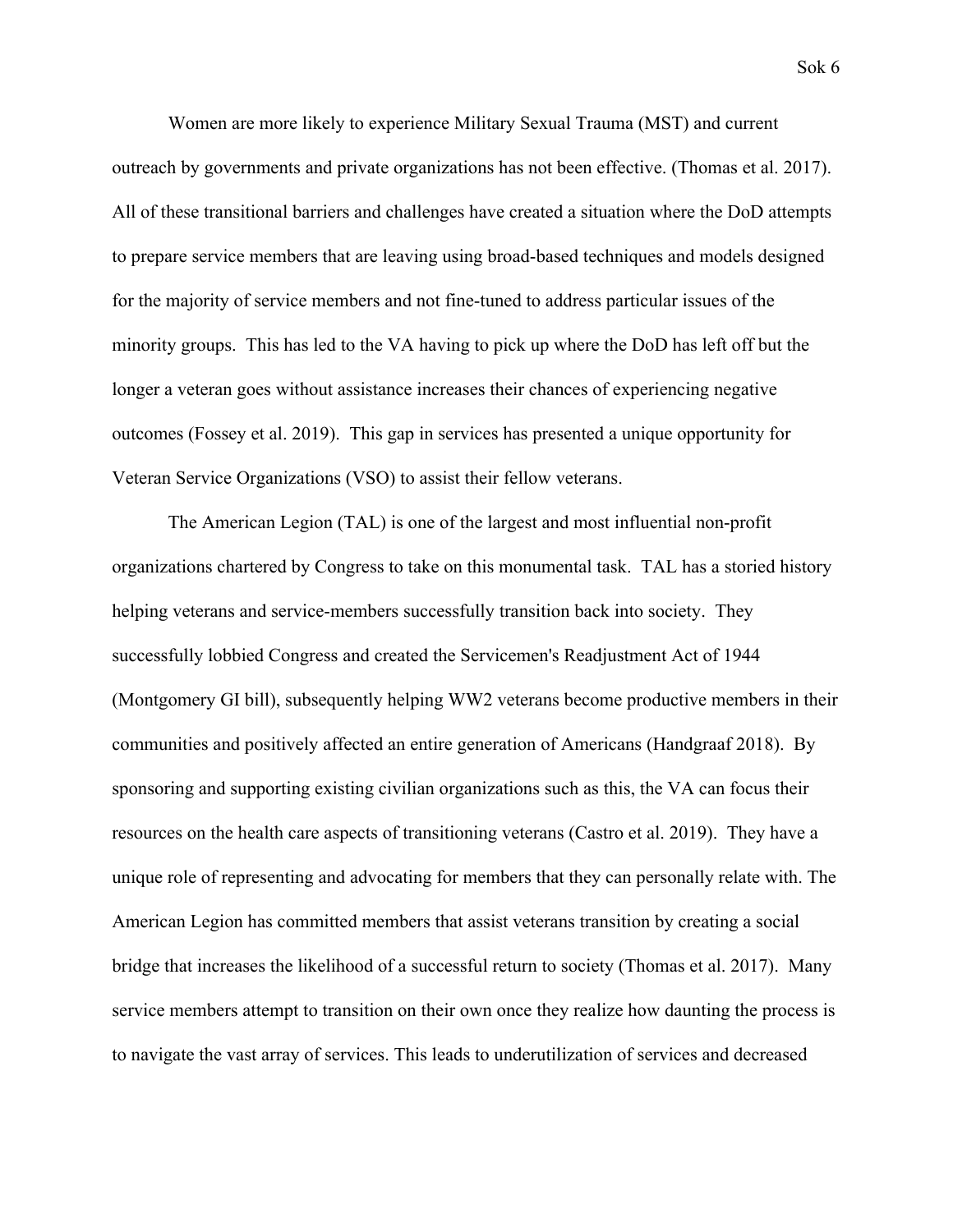positive outcomes in which VSO's have the opportunity to bridge the gap and assist their comrades in returning to society.

Veteran Service Organizations reach out and connect with veterans and assist them with the medical, employment, education, and social benefits that they are entitled to [\(Castro and](https://paperpile.com/c/N8yLl3/ANvvI) [Dursun 2019\)](https://paperpile.com/c/N8yLl3/ANvvI). Education is especially important as 80 percent of veterans say that they joined the military for the education benefits [\(McLaughlin 2011\)](https://paperpile.com/c/N8yLl3/vHbCK). This further displays how many service members do not plan on military retirement but rather on obtaining new skills, furthering their education, and joining the civilian workforce. The American Legion pressured Congress to create job-training programs for combat veterans who possessed training that was not transferable to a civilian counterpart helping those service members find suitable employment [\(Lutey 2009\).](https://paperpile.com/c/N8yLl3/5ygaL)

The Veterans potentially benefiting the most are the ones that report feeling disconnected from a sense of purpose and losing their sense of shared identity [\(Pedlar, Thompson, and Castro](https://paperpile.com/c/N8yLl3/7jlyv) [2019\).](https://paperpile.com/c/N8yLl3/7jlyv) VSO's offer a place and forum for members to connect with like-minded people who genuinely want to be a resource for others. Veterans can fulfill a sense of purpose by helping The American Legion achieve its four-point mission of increasing national security, assisting with care for veterans, securing our future by mentoring youth, and empowering social connections through patriotism [\(McLaughlin 2011\).](https://paperpile.com/c/N8yLl3/vHbCK) Peer support organizations have been proven to increase Military-to-Civilian Transition (MCT) in their communities by providing a place for veterans to access support and assistance to sustain positive behavioral changes such as improving self-care, decreasing isolation, and develop productive coping strategies [\(Brown et al.](https://paperpile.com/c/N8yLl3/MFhbS) [2016\).](https://paperpile.com/c/N8yLl3/MFhbS) Unfortunately, membership in VSO's have been in steady decline since the end of the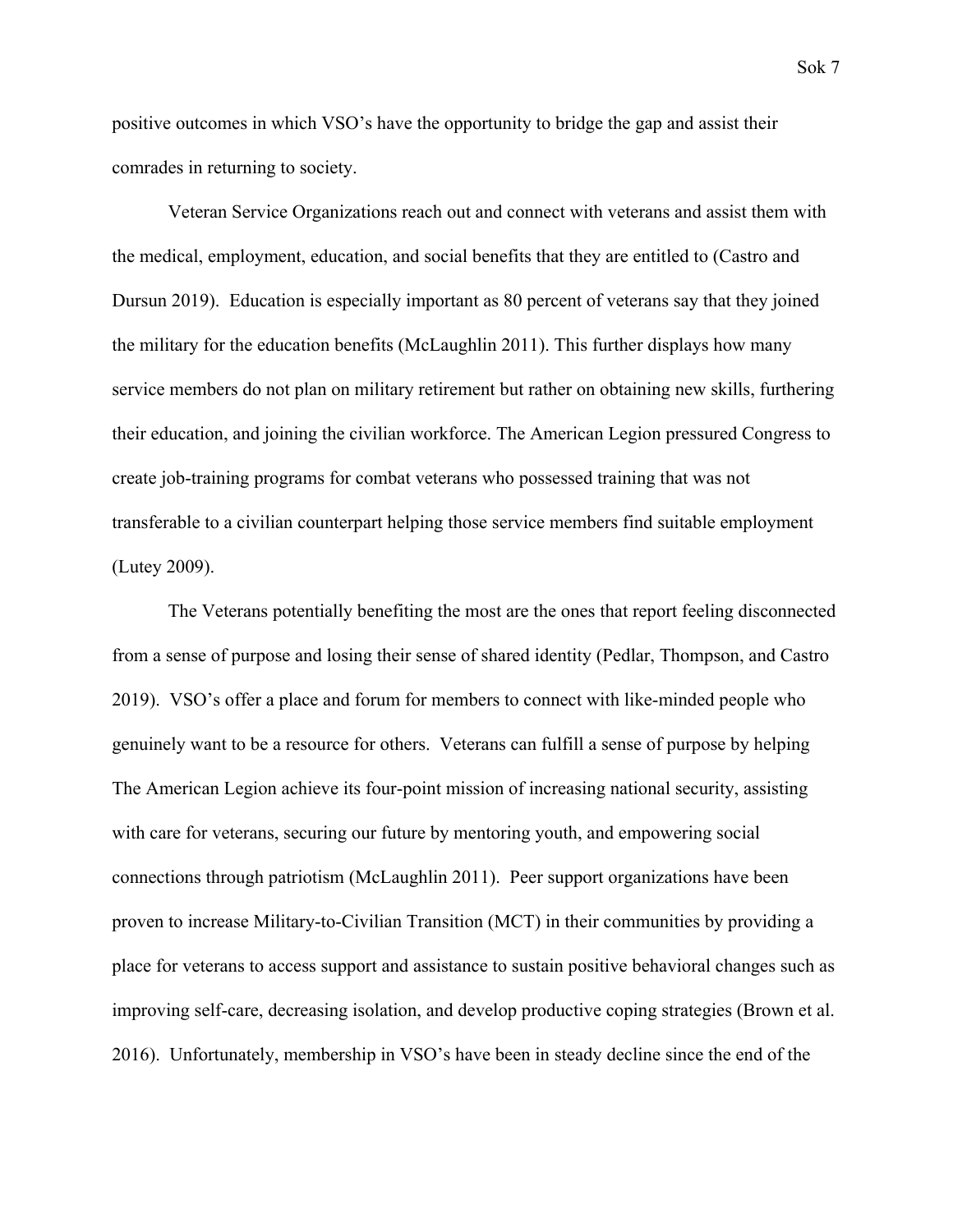Vietnam war, active members are dying with no replacements, and local posts are closing all over the country.

Local posts are historically located or at least have an alcohol bar where members can socialize and unwind after their scheduled meetings. Many of these posts have successfully used the environment to build relationships and plan community events to great effect. The unfortunate side effect is the stereotype that has manifested after decades of this operational structure. New members find themselves feeling alienated with the draconian practice, especially female veterans. They often pay their annual membership dues, learn the local system, discover that they do not have the time to develop and maintain these types of relationships, and don't end up renewing their memberships.

Many local posts are prominently located in their communities and are often social hubs. They historically hosted Christmas parties with Santa Claus, Easter egg hunts, weddings, parties, meetings, and other community-based functions [\(Aamot 2016\).](https://paperpile.com/c/N8yLl3/i2qyU) These functions have been largely reduced because the decline in membership resulted in inadequate financial and labor support. This cycle is causing a tailspin effect that reduces operating costs by cutting programs and services but ultimately is not attracting new members to replace vacant positions. The only services and programs left in many posts are the ones that are paramount to the Legion's mission; veteran burial services and fundraising [\(Thomas et al. 2017\).](https://paperpile.com/c/N8yLl3/o3Y1c)

 Modern veterans with families are asked to sacrifice time away from each other to participate in activists such as honor guard, food drives, community outreach, and fundraising. These activities require a lot of time, planning, and preparation that new members must juggle between work, school, family, and social life. This strategy is not helping VSO's recruit and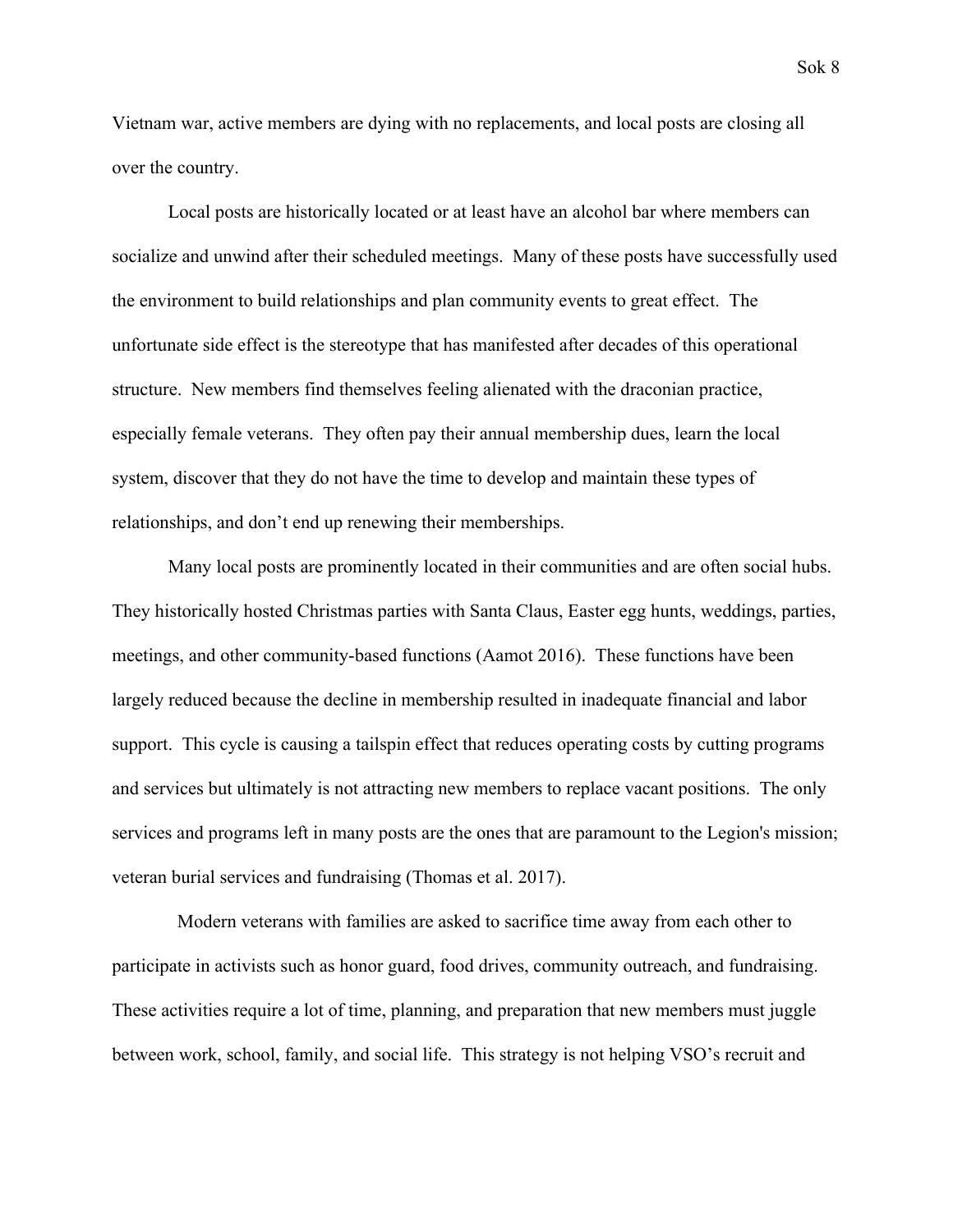retain members. Veteran Service Organization's need to identify, understand, and reach their ever-evolving demographic and offer them programs and services not only for the veteran but for their families as well. The most effective way of defining potential members and their expectations is to ask them.

Surveys can be used to quickly gather the necessary information and survey analysis will provide relevant trends, barriers, and opportunities for improvement. Local posts need to communicate with their local population to identify their community's specific needs, work towards organizing realistic plans to offer the desired services, and make the opportunity for participation as manageable as possible. Survey data is paramount in developing these localized restructuring plans as each region has differing needs and desires [\(Shi et al. 2017\)](https://paperpile.com/c/N8yLl3/XFyRg).

Many local posts have managed to stay relevant by offering unique programs and services like weekly bingo, various raffles, academic scholarships, youth programs, and motorcycle events [\(Lutey 2009\).](https://paperpile.com/c/N8yLl3/5ygaL) These activities are costly and require a lot of resources. Before a post considers adding them to their schedule, research is recommended before committing. A tailored survey created from a pool of relevant and research-based questions will assist the post greatly in identifying which programs and activities are worthwhile in their specific community [\(Shi et al. 2017\).](https://paperpile.com/c/N8yLl3/XFyRg)

The purpose of this project is to provide VSO's struggling to recruit and retain members with a resource to assist them in identifying potential members, their barriers for membership, what programs and services they desire, and solicit recommendations for improvement. By focusing on TAL and analyzing their issues, a standard survey pool can be developed so that similar organizations can create personalized surveys that are concise, efficient, and effective as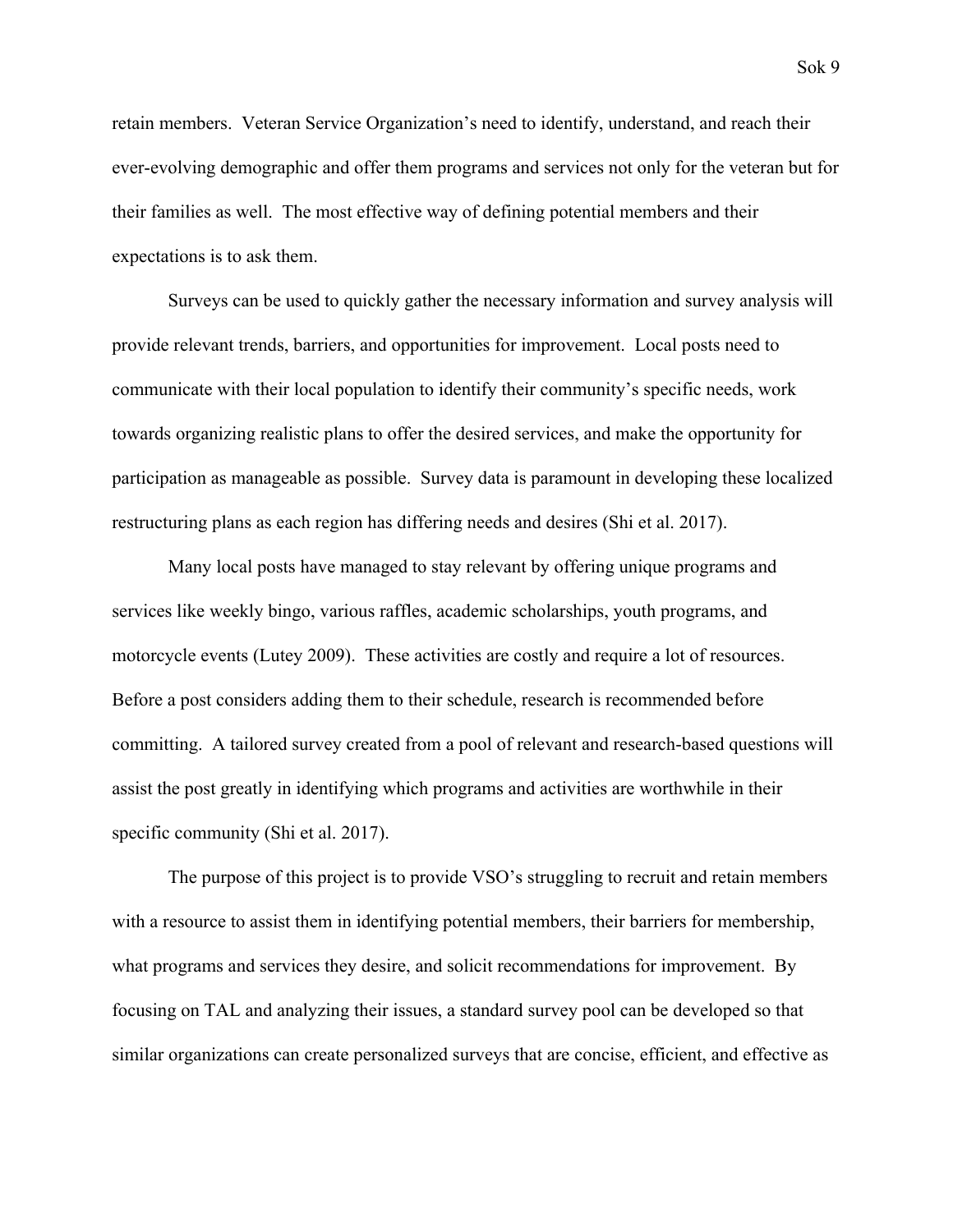well as reducing respondent burden as much as possible. Such a survey is more likely to be completed by veterans and their families offering more data for analysis useful in discovering meaningful trends in each veteran population. This information is invaluable in assisting organizations to evolve along with their members and stakeholders and ensure their solvency and continued existence.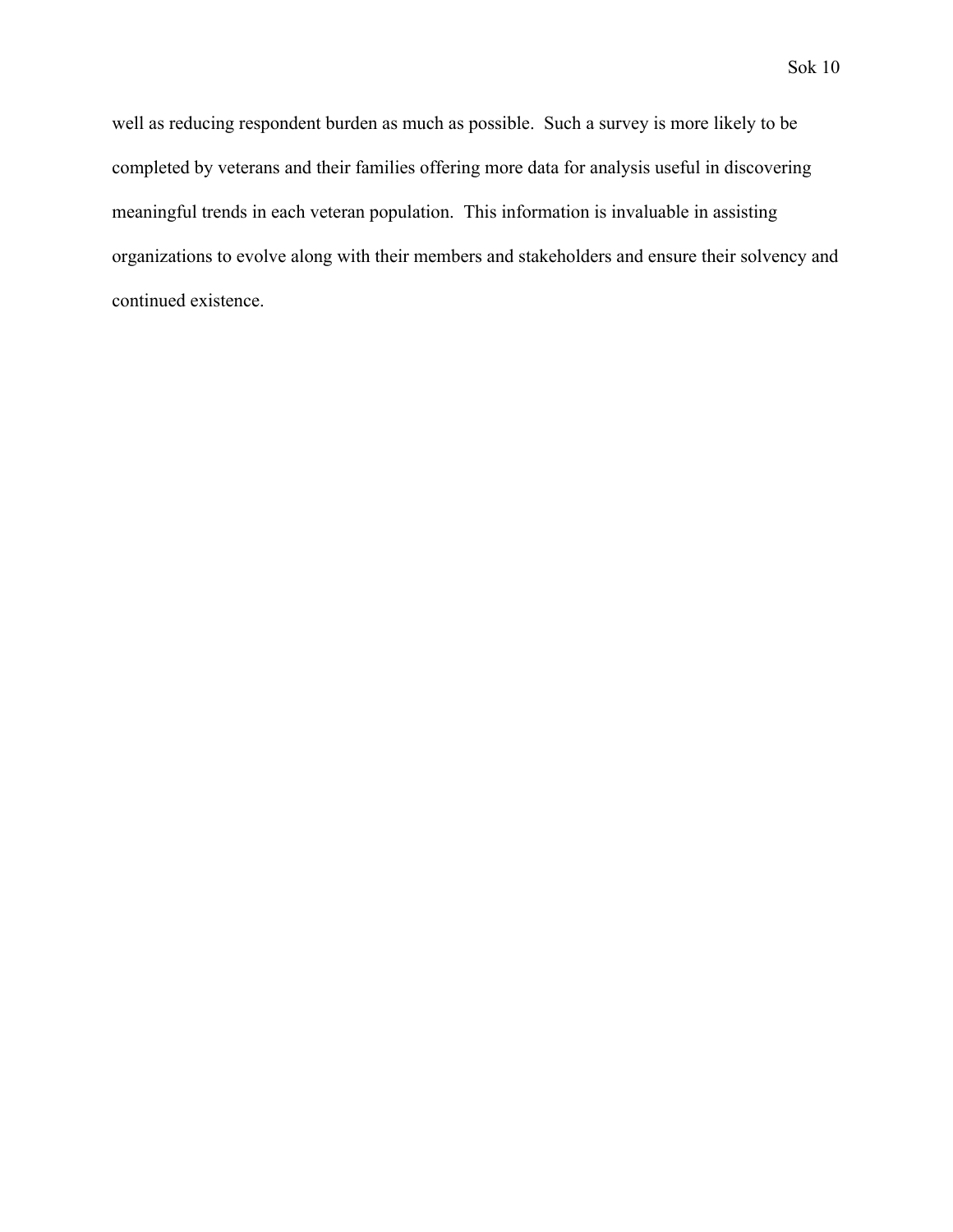#### Literature Review

This project utilizes a series of books, journal articles, survey reports, and news articles to identify topics and trends related to organizational recruitment, needs assessments, and changes to the military veteran population. The results will be used to synthesize the literature into topics for the purpose of determining the best practices for understanding a population to better serve and recruit them. In order to recruit members, the article "A Member Saved Is a Member Earned? The Recruitment- Retention Trade-Off and Organizational Strategies for Membership Growth" [\(Shi et al. 2017\)](https://paperpile.com/c/YhHUff/dnGtq) states that organizations must utilize their members' social ties and networks to meet and attract new members. Veteran organizations are especially blessed as plenty of research shows the camaraderie between service members and veterans is generally quite robust [\(Castro, Kintzle, and Hassan 2017\);](https://paperpile.com/c/YhHUff/8BFg6) [\(Thomas et al. 2017\);](https://paperpile.com/c/YhHUff/7gYkV) [\(Fales et al. 2018\);](https://paperpile.com/c/YhHUff/sQMPf) [\(Department of Veterans Affairs 2015\).](https://paperpile.com/c/YhHUff/OBnSR)

This bond makes introducing new members to an organization much easier than having to court someone who hasn't served. Unfortunately, an organization must do more than connect peers, it must offer programs and services to be viable and such activities require planning and coordination. These responsibilities must fall upon people who have the time, skills, and desire to take on the role. The real challenge is recruiting qualified candidates because these positions require so much commitment that they negatively affect membership duration [\(Shi et al. 2017\)](https://paperpile.com/c/YhHUff/dnGtq). There are many news articles reporting new members not being able to fully commit because of employment or family commitments [\(](https://paperpile.com/c/N8yLl3/vHbCK)[Handgraaf 2018](https://paperpile.com/c/N8yLl3/CFXD3); [McLaughlin 2011;](https://paperpile.com/c/N8yLl3/vHbCK) [Lutey 2009](https://paperpile.com/c/N8yLl3/5ygaL)). These barriers have had a major impact on membership in the VSO's. Especially in The American Legion.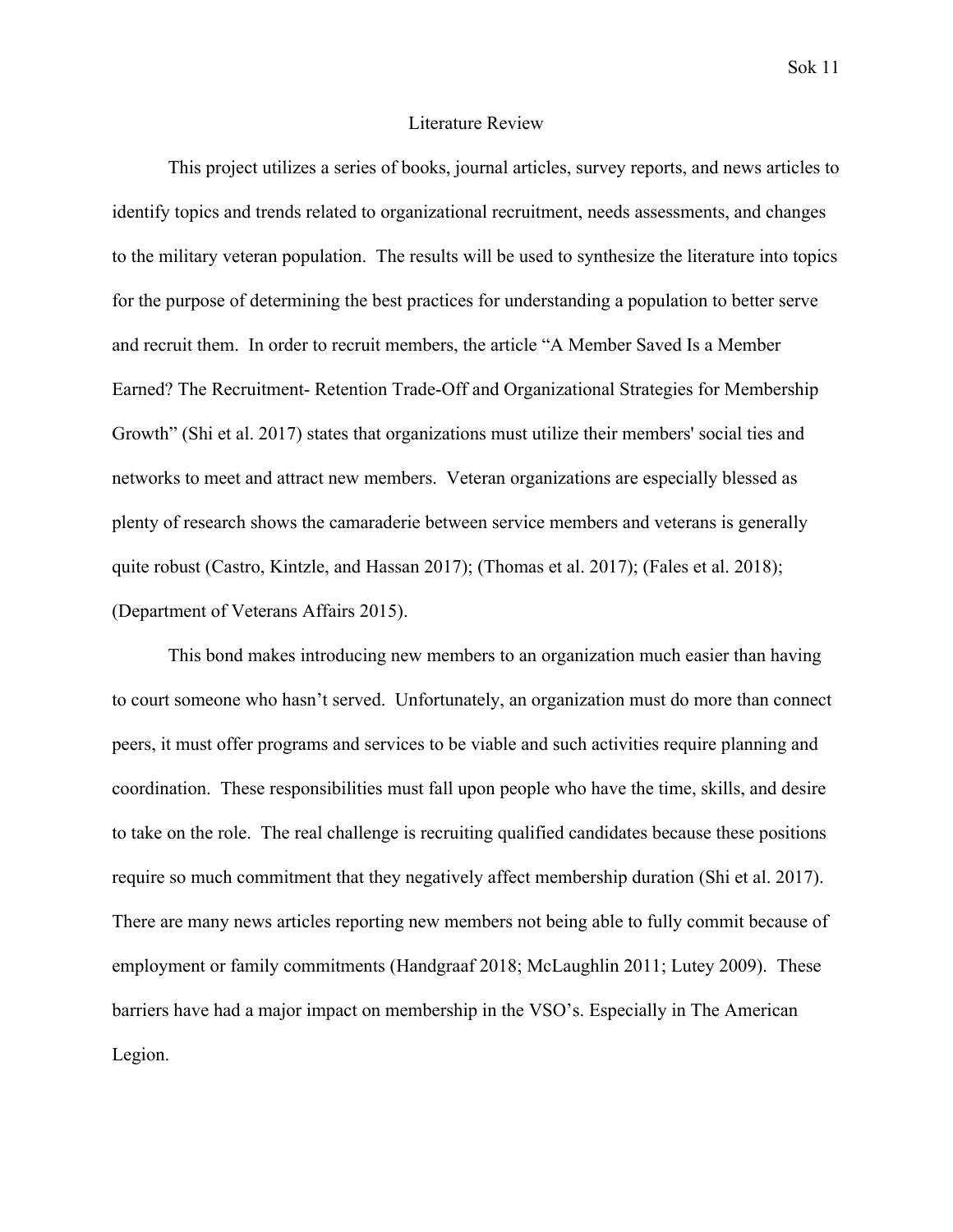Sok 12

The American Legion was founded in 1919 and is the nation's largest Veteran Service Organization. They have historically been very successful in serving our veterans. From spearheading new education benefits to providing emergency financial assistance to veterans in need. The organization has enjoyed immense success but changes in their demographic have not been accounted for and they are not recruiting enough new members to replace the ones leaving (Aamot, 2016). Many surveys performed by The Department of Veterans Affairs, The American Legion, The Wounded Warrior Project, and various academic sources have done well in defining the characteristics of veterans from different service eras but applying the information to recruitment has been difficult.

These survey reports are used in this project to identify the barriers that are preventing active participation in TAL as reported by the respondents. They agree that veterans of the GWOT are more likely to incur mental and physical disabilities that make peer support organizations more necessary than ever [\(Castro, Kintzle, and Hassan 2017;](https://paperpile.com/c/YhHUff/8BFg6) [Fales, A., Choi, J.,](https://paperpile.com/c/YhHUff/VbR8m) [Borger, C., Genoversa-Wong, K., Haider, J., Hintze, W., Hornbostel, M., Sigman, R.,](https://paperpile.com/c/YhHUff/VbR8m) [Noftsinger, R., Wilson, M. and Anderson, D. 2017](https://paperpile.com/c/YhHUff/VbR8m); [Maribel Aponte, Florinda Balfour, Tom](https://paperpile.com/c/YhHUff/f481n) [Garin, Dorothy Glasgow, Tamara Lee, Eddie Thomas, Kayla Williams 2017;](https://paperpile.com/c/YhHUff/f481n) [Hastings 2019](https://paperpile.com/c/YhHUff/6kmAO); [Fales et al. 2018;](https://paperpile.com/c/YhHUff/sQMPf) [Thomas et al. 2017\).](https://paperpile.com/c/YhHUff/7gYkV) The best way to determine how best to serve the population and remove the barriers is to ask them.

Surveys are the most effective tool for getting someone's opinion. This project includes sources that provide guidelines for the best practices when designing and administering a survey. One important insight comes from an article titled "Assessing User Needs" [\(Edward Evans and](https://paperpile.com/c/YhHUff/EZ6u) [Saponaro 2012\)](https://paperpile.com/c/YhHUff/EZ6u). The authors stress the importance of continuous monitoring. This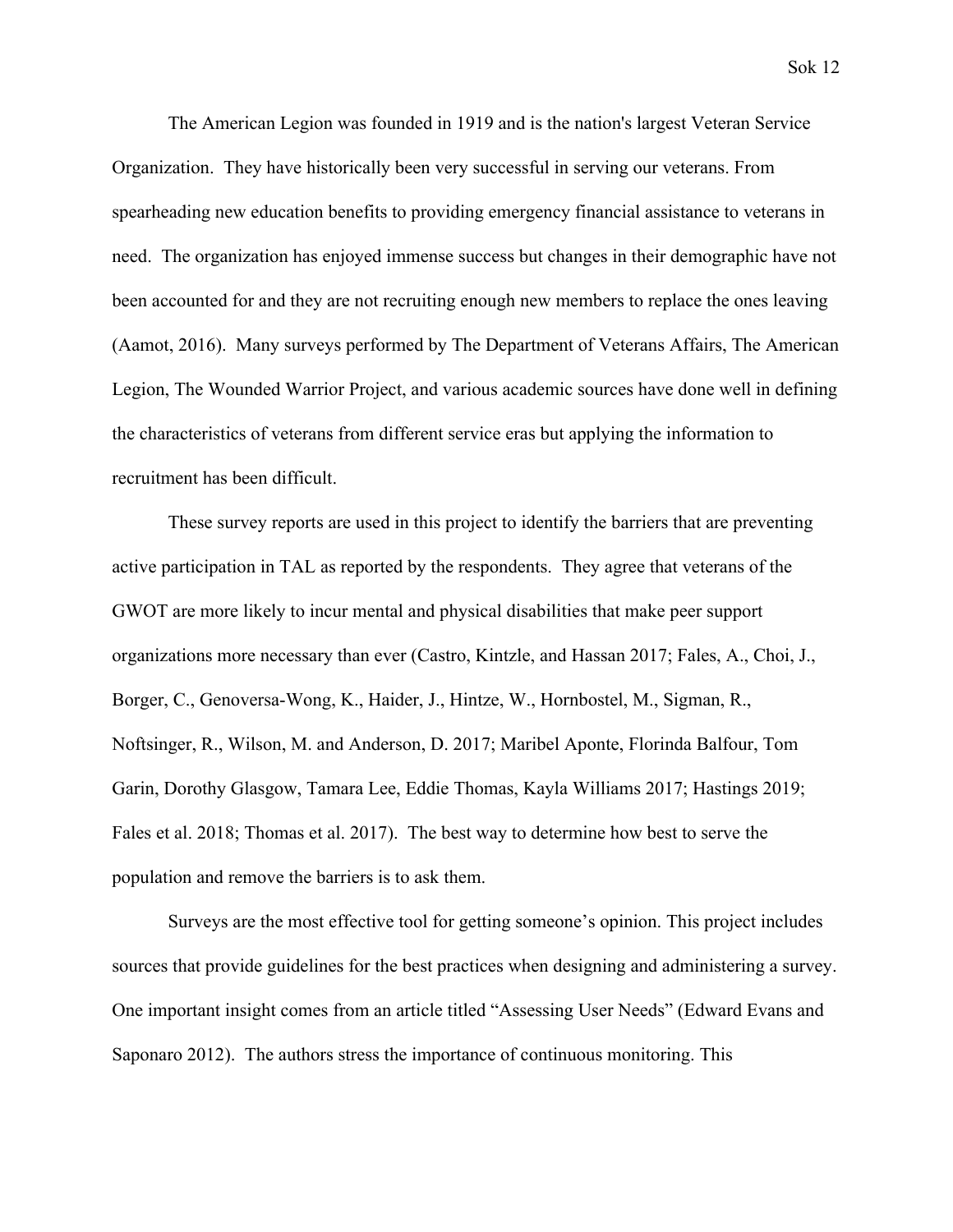recommendation is highly encouraged because it will continuously improve programs and services as well as detect any changes in the population. This indicator will serve to prevent future disconnect between VSO's and their members. Another useful resource is the book "A guide to assessing needs" [\(R. W. M. Watkins Maurya Visser 2012\)](https://paperpile.com/c/YhHUff/KhdJ). Needs assessments provide information for decision making that has far-reaching ramifications in organizations. Using research-based survey methods increases the frequency of obtaining useful and relevant data to make informed decisions based on this literature review.

Based on this literature review this project will use the best practices of organizational recruitment to develop survey questions based upon the topics and trends synthesized from the research. This approach is novel in that it will solicit feedback directly from the end-users to make operational decisions focused on recruitment and retention. Continuous monitoring of program satisfaction through semi-annual or quarterly surveys will help chapters respond more readily to their members' needs. Learning and understanding the specific barriers in each community will empower VSO's to reach previously unavailable members and to serve their populations in the most effective way possible.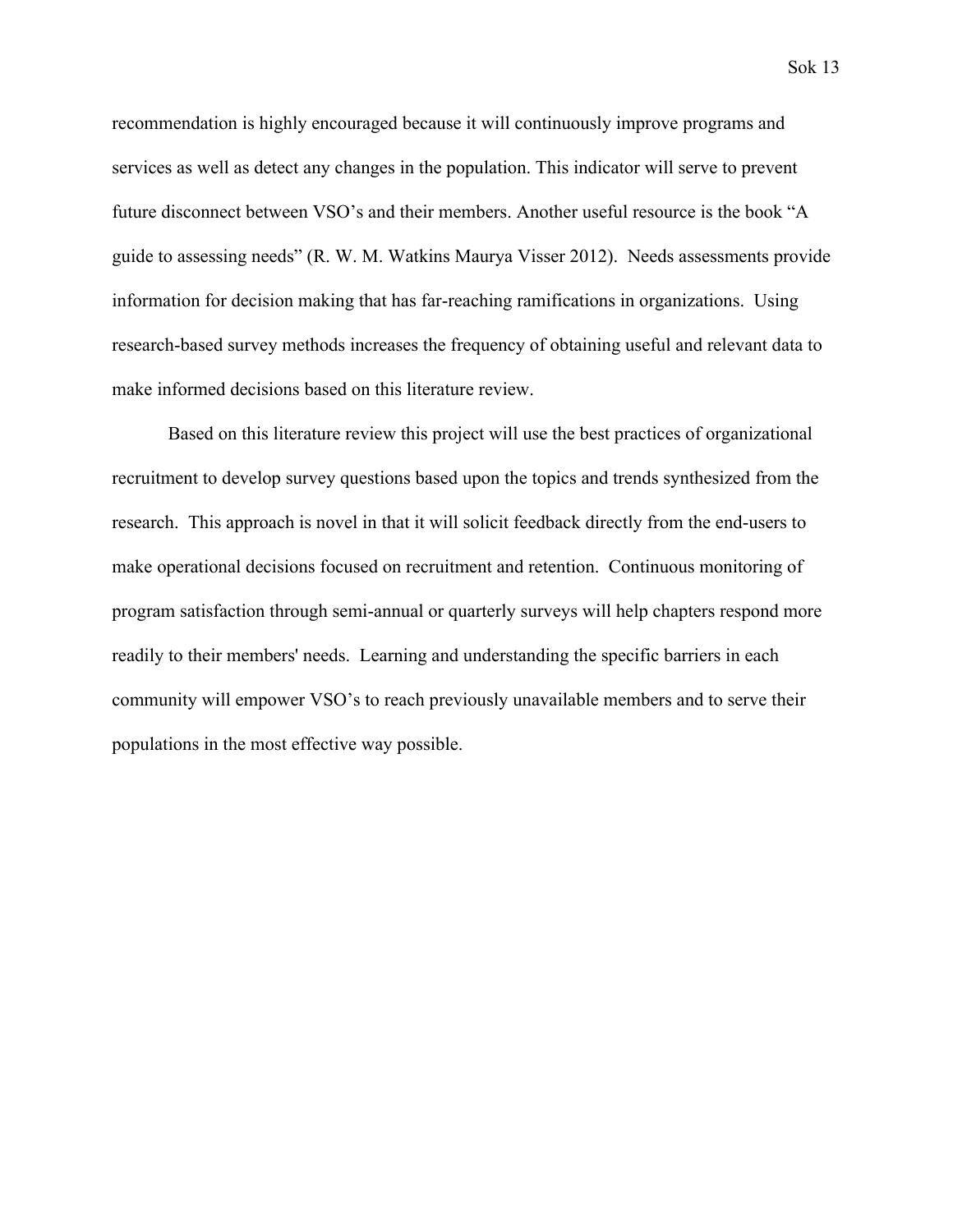## Methodology

This project will use a review article approach to gather information from survey reports, organizational evaluation reports, and news articles related to the military to civilian transition process [\(Paré G 2017\).](https://paperpile.com/c/g8ikKZ/Fi15) The literature gathered will be synthesized to evaluate the generational changes in the veteran demographic that have led to declining memberships in The American Legion. The analysis will then be used to improve its recruitment strategy to address the issue [\(Green, Johnson, and Adams 2006\).](https://paperpile.com/c/g8ikKZ/oSb8) The findings will be incorporated into a survey that may be customized by individual Post to identify their specific challenges. The results may then be used to develop an informed strategy to modernize their services to better serve current populations of veterans [\(Paré et al. 2015\)](https://paperpile.com/c/g8ikKZ/YWRT). This will ensure that The American Legion remains solvent and continues its century-long mission of serving those who served.

 The trends and topics of the literature will be structured by topics in paragraphs to make the information as organized as possible [\(Green, Johnson, and Adams 2006\).](https://paperpile.com/c/g8ikKZ/oSb8) The findings and conclusions will be useful in decision making and policy setting [\(Paré et al. 2015\)](https://paperpile.com/c/g8ikKZ/YWRT). Not only will the project help TAL, other VSO's may use the information to survey their members and improve their programs as well. These generational changes are having a detrimental effect on stakeholders that can't adapt to the changes but this methodology will yield useful tools and recommendations.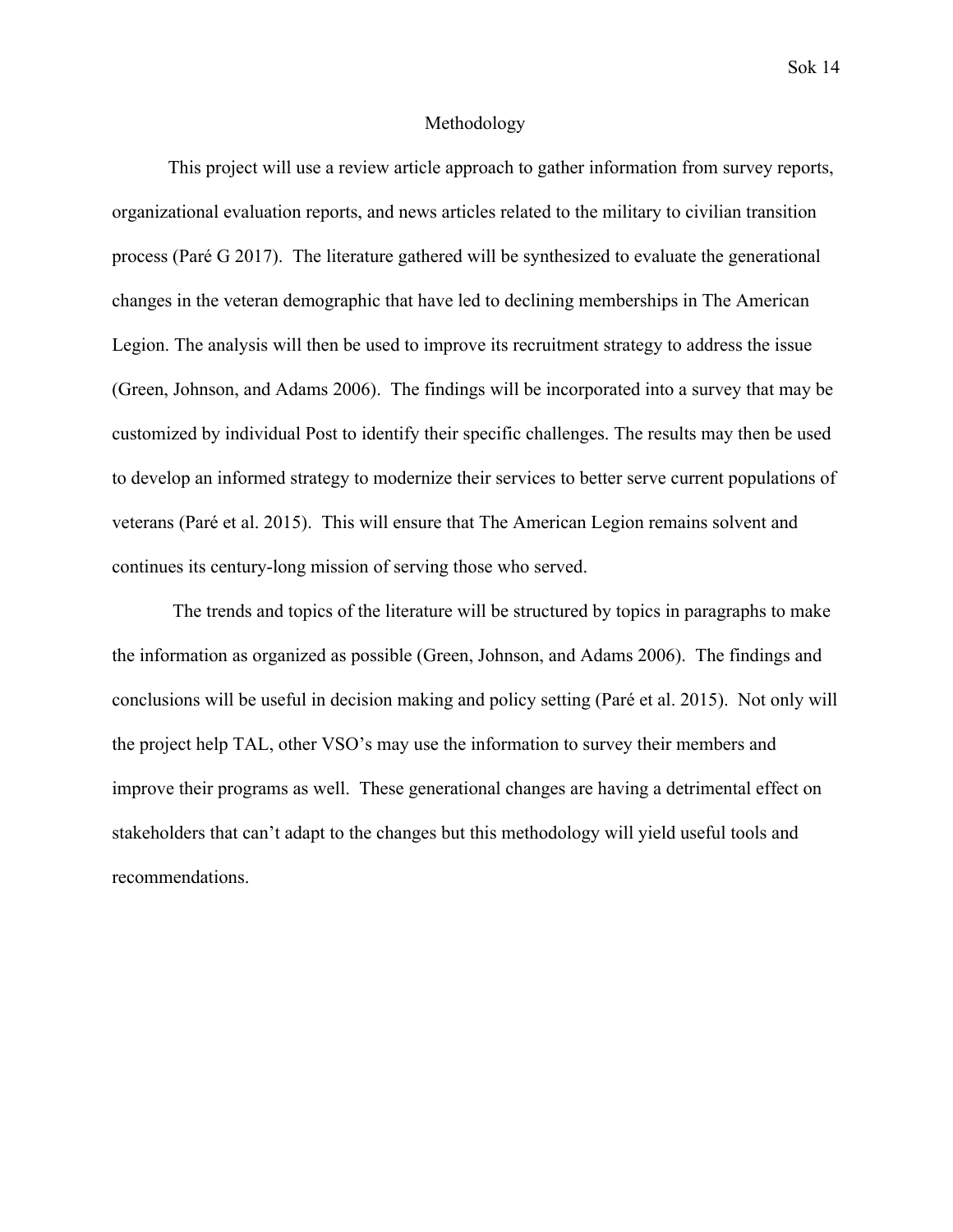### Analysis of VSO Service Program Literature

Many organizations use surveys to solicit feedback from their users to improve their programs and services but there is an opportunity to use uniquely designed surveys to improve recruitment and retention within VSO's. There have been recent surveys administered to veterans and their caregivers to identify trends in the population and gather feedback for services. Most have been targeted at veterans in general and few have specifically asked female veterans. By examining the questions asked and answered, trends may be developed and analyzed to see what barriers and challenges in the population exist and must be overcome in order to increase member participation in VSO's and assist the DoD and VA to bridge the transition gap [\(Institute of Medicine, Board on the Health of Select Populations, and Committee](https://paperpile.com/c/N8yLl3/2r7qC) [on the Initial Assessment of Readjustment Needs of Military Personnel, Veterans, and Their](https://paperpile.com/c/N8yLl3/2r7qC) [Families 2010\)](https://paperpile.com/c/N8yLl3/2r7qC).

 Understanding the changing demographic is more important than ever to reach new members. Surveys administered by The American Legion, The Wounded Warrior Project, USC School of Social Work, and Department of Veteran Affairs have yielded very useful data. The results show that most Veterans are from the Vietnam service era and the Iraq and Afghanistan or Global War on Terror (GWOT) service era with around 62 percent hailing from the former [\(Castro, Kintzle, and Hassan 2017;](https://paperpile.com/c/N8yLl3/Oz5bw) [Fales, A., Choi, J., Borger, C., Genoversa-Wong, K., Haider,](https://paperpile.com/c/N8yLl3/URN7U) [J., Hintze, W., Hornbostel, M., Sigman, R., Noftsinger, R., Wilson, M. and Anderson, D. 2017;](https://paperpile.com/c/N8yLl3/URN7U) [Department of Veterans Affairs 2015\)](https://paperpile.com/c/N8yLl3/Y2XTM). There are currently 22.2 million veterans in the United States and 11 percent of them are women with 91 percent of all veterans were from the enlisted ranks. [\(Department of Veterans Affairs 2015\)](https://paperpile.com/c/N8yLl3/Y2XTM).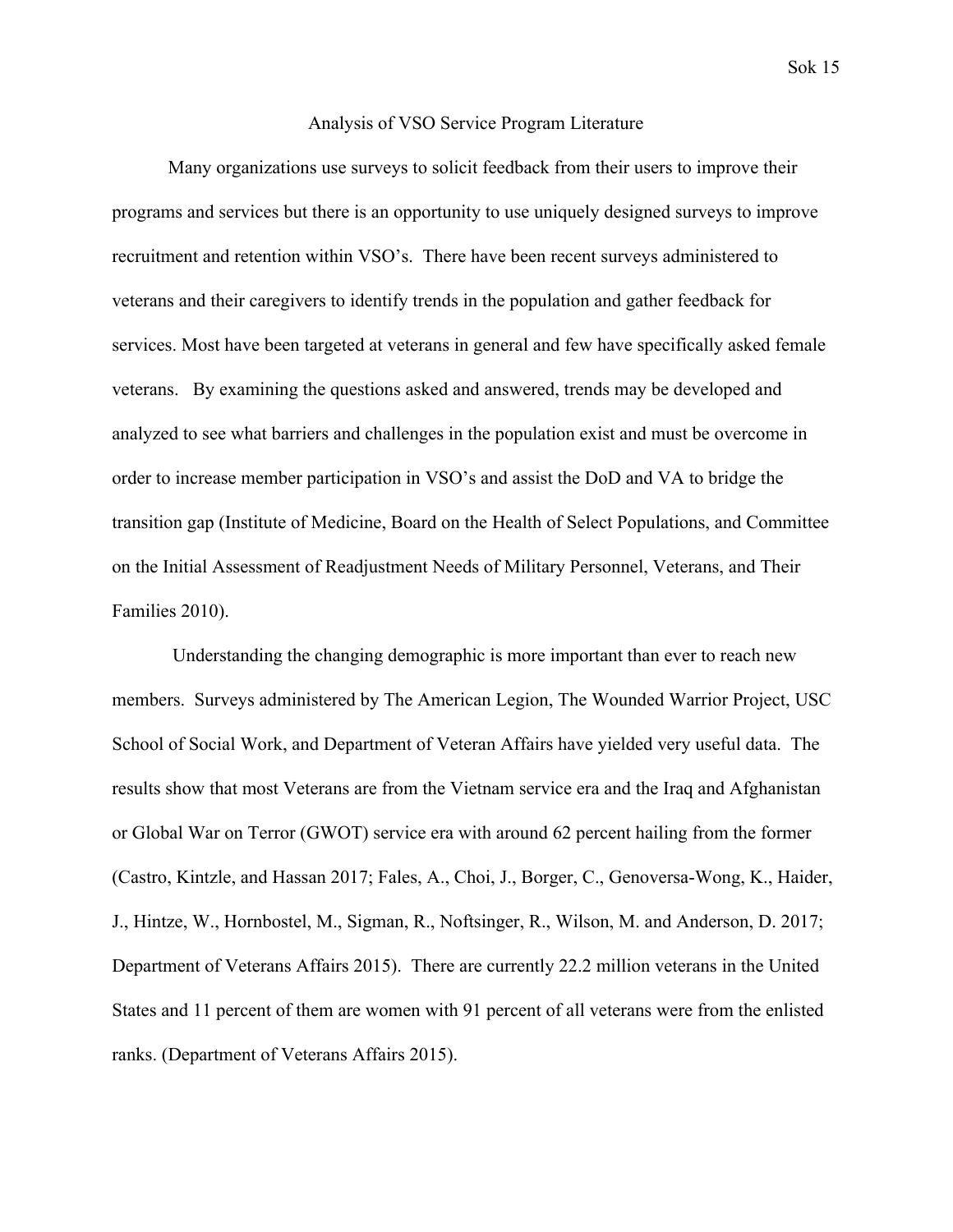Many veterans report feeling disconnected from their communities. An astonishing 49 percent of Post 9/11 veterans do not feel any connection with the world around them. They do not have a sense of belonging even with their friends and family [\(Castro, Kintzle, and Hassan](https://paperpile.com/c/N8yLl3/Oz5bw) [2017\).](https://paperpile.com/c/N8yLl3/Oz5bw) This negative perception of community makes them much more likely to isolate themselves and be less physically healthy with 81 percent of them reporting mental or physical issues that prevent them from being emotionally and physically less productive [\(Fales, A., Choi,](https://paperpile.com/c/N8yLl3/URN7U) [J., Borger, C., Genoversa-Wong, K., Haider, J., Hintze, W., Hornbostel, M., Sigman, R.,](https://paperpile.com/c/N8yLl3/URN7U) [Noftsinger, R., Wilson, M. and Anderson, D. 2017\).](https://paperpile.com/c/N8yLl3/URN7U) Although 86 percent of veterans are concerned about being healthy and 42 percent report exercising more than three days per week [\(Fales, A., Choi, J., Borger, C., Genoversa-Wong, K., Haider, J., Hintze, W., Hornbostel, M.,](https://paperpile.com/c/N8yLl3/URN7U) [Sigman, R., Noftsinger, R., Wilson, M. and Anderson, D. 2017\).](https://paperpile.com/c/N8yLl3/URN7U)

Employment and family obligations present a significant barrier to becoming active VSO members. 62 percent of veterans are employed with almost half of them working full time [\(Fales, A., Choi, J., Borger, C., Genoversa-Wong, K., Haider, J., Hintze, W., Hornbostel, M.,](https://paperpile.com/c/N8yLl3/URN7U) [Sigman, R., Noftsinger, R., Wilson, M. and Anderson, D. 2017\).](https://paperpile.com/c/N8yLl3/URN7U) This leads to very little time to spend with family let alone an external organization. The survey time requirement and the method itself is a factor in determining whether or not someone is likely to complete the survey.

Traditionally mail-based surveys have been used to great effect but changes in technology have reduced the response rate to current demographics and the administrative costs are beginning to outweigh the tangible benefits. In the past, mail-based surveys were sent out to people who were used to receiving and responding to physical media. They generally achieved more educational success because of higher GI bill utilization rates than modern veterans. World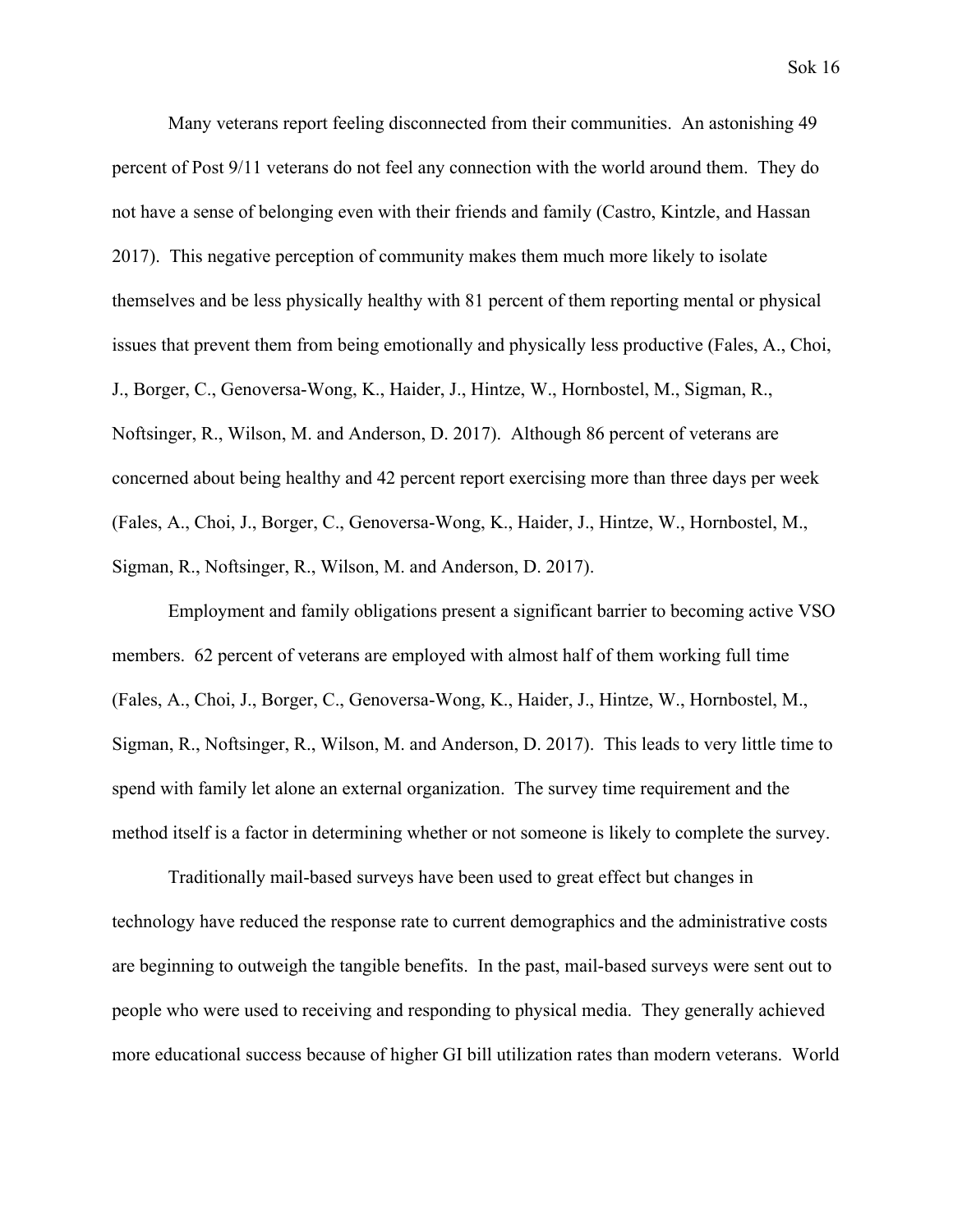War 2 (WW2) veterans benefited greatly from the GI bill that The American Legion successfully lobbied for and they make up a large portion of the most active post members. Generally speaking, it is much easier to solicit feedback from this cohort as they are much more likely to be involved and have a vested interest in the organization [\(Maribel Aponte, Florinda Balfour, Tom](https://paperpile.com/c/N8yLl3/BQJwb) [Garin, Dorothy Glasgow, Tamara Lee, Eddie Thomas, Kayla Williams 2017\).](https://paperpile.com/c/N8yLl3/BQJwb)

Vietnam Veterans currently make up the bulk of VSO's but they differ vastly from the WW2 generation. They still respond well to mail-based surveys but they are also more likely to be comfortable participating in web-based ones as well. This shift in survey design and response has led to reduced administrative costs, further reach, but also lower response rate ratios. This group of veterans is generally in the mid to upper management levels in their careers with their professional and social associations well established. Finding new members in this group is less likely because of these entrenched associations but newer veterans that have yet to establish themselves are more likely to respond positively to building new professional and personal relationships.

Post 9/11 veterans are the newest generation most likely to respond to web-based survey formats. They are either recently retired service members starting second careers or younger service members transitioning to new careers. Their familiarity with technology lends itself well to web-based surveys and increases response frequency, especially when offered incentives. In contrast, it also makes them less likely to respond to mail-based survey formats. Survey designs vary greatly and there are many different ways to ask for feedback. Closed-ended questions, ranking scales, and write-in answers are the most common. Women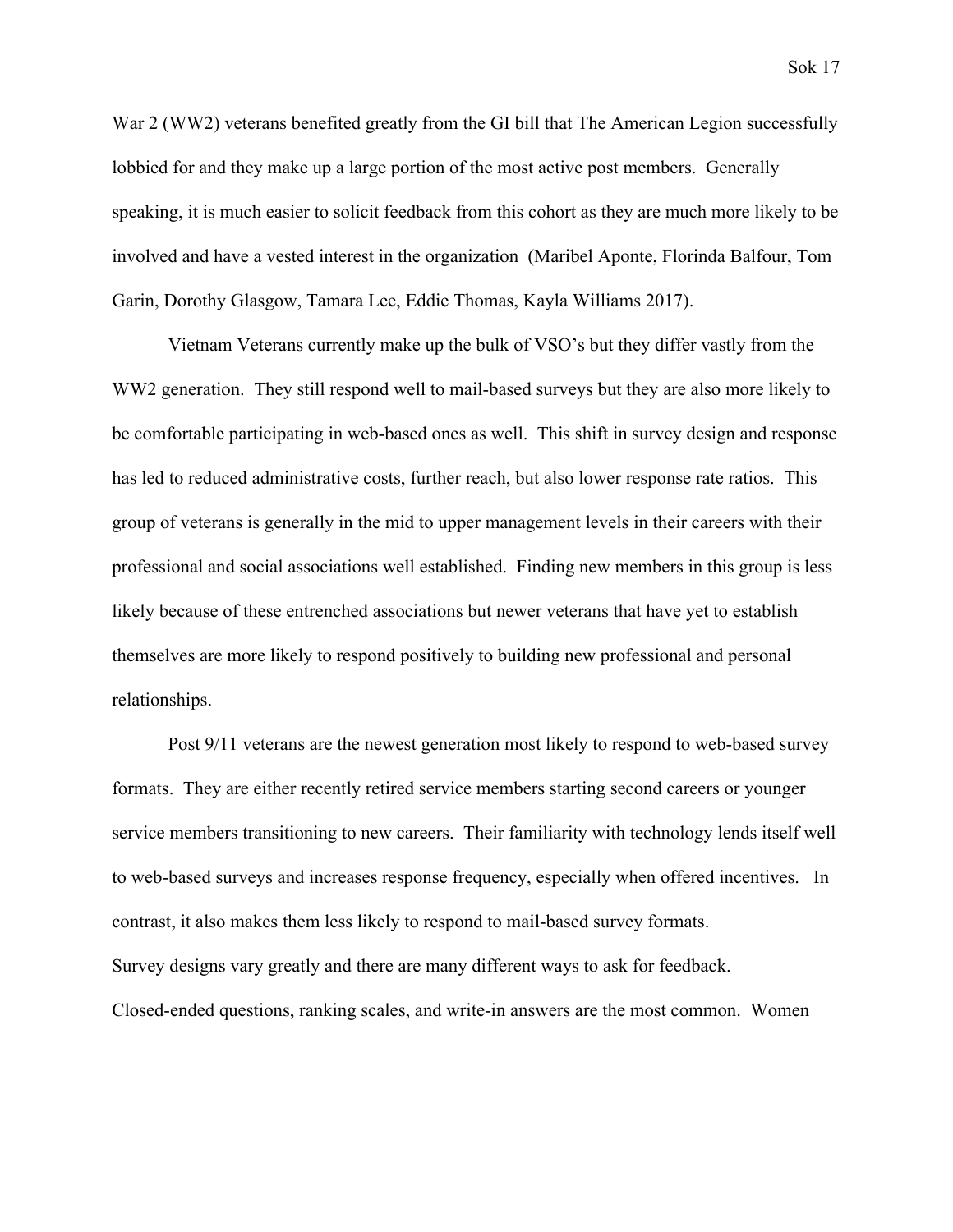veterans however differ from their male counterparts, as they are more likely to respond to mail-based surveys [\(Department of Veterans Affairs 2015\).](https://paperpile.com/c/N8yLl3/Y2XTM)

The WWP administered their survey online with a 33 percent completion rate while the VA's Study of Barriers for Women's Care report used a telephone collection method and enjoyed a 53 percent completion rate [\(Fales, A., Choi, J., Borger, C., Genoversa-Wong, K.,](https://paperpile.com/c/N8yLl3/URN7U) [Haider, J., Hintze, W., Hornbostel, M., Sigman, R., Noftsinger, R., Wilson, M. and Anderson, D.](https://paperpile.com/c/N8yLl3/URN7U) [2017\);](https://paperpile.com/c/N8yLl3/URN7U) [\(Department of Veterans Affairs 2015\)](https://paperpile.com/c/N8yLl3/Y2XTM). Although the email format is less costly to disseminate and requires less time to administer, telephone calls can clarify any confusion and increase the likelihood of completion. Both methods have their distinct advantages and disadvantages and it is up to each agency to determine which method is reasonable for their resources and target demographic.

A lot of research has been done on the format of surveys and the most effective ways to ask for feedback. There are many different types of ways to administer and disseminate surveys. With all things being equal, online surveys offer the best return on investment [\(Shi et al. 2017\)](https://paperpile.com/c/N8yLl3/XFyRg). Veterans are more likely to be exposed, interact, and complete a web-based survey that is not overly time-consuming. The American Legion stands to benefit greatly from this type of format as most people in the organization are familiar with technology enough to complete surveys with little to no burden. In order to create an effective recruitment and retention based feedback implement, questions must be clear and concise with their purpose evident to the user. This will communicate to the surveyor how the organization values their time and input.

Questions need to be focused on two main categories: programs and services improvement ideas and identifying barriers to participation. Programs and services can vary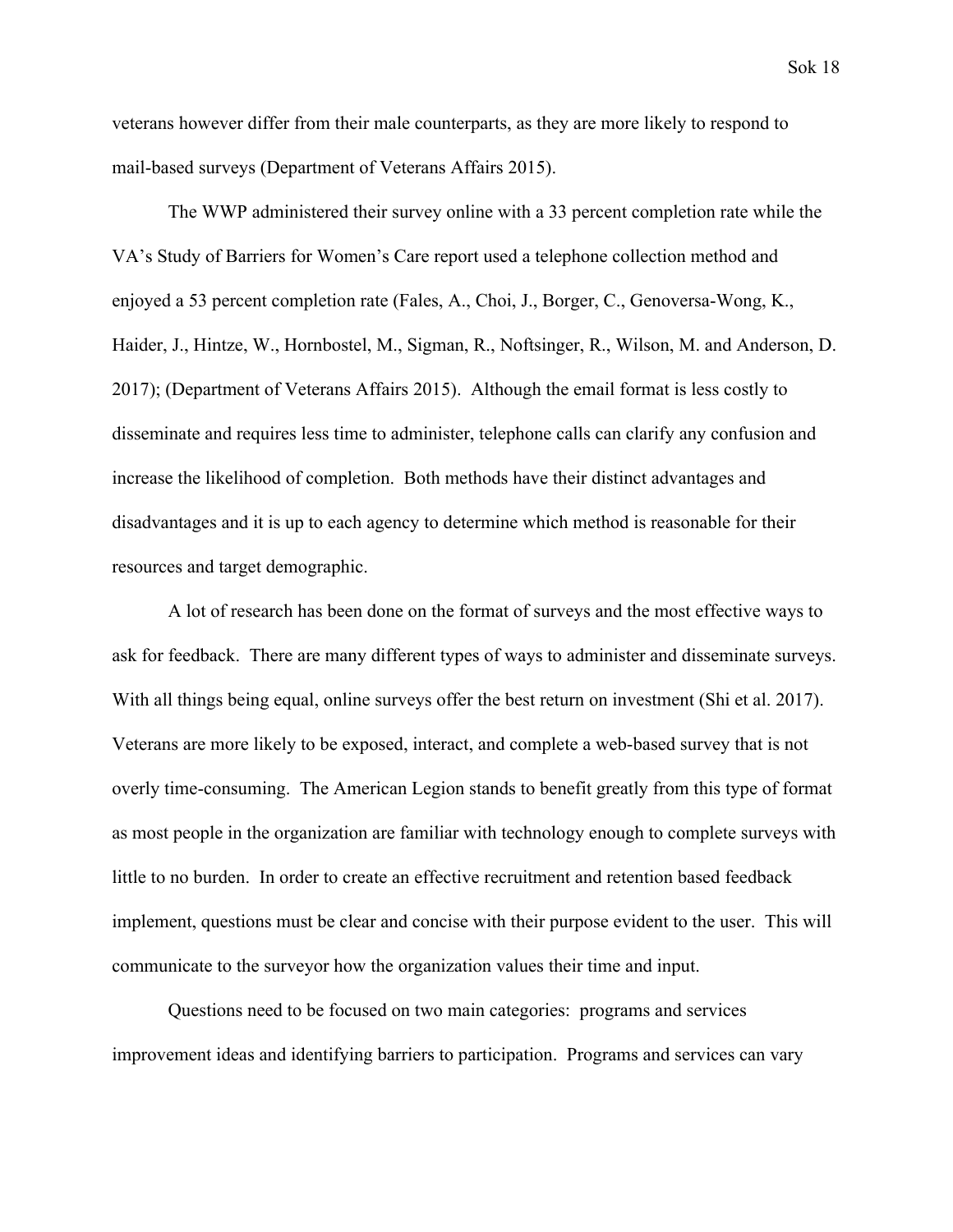greatly from one post to another and not all of them are worthwhile in every community. Each Post needs to solicit feedback from its members to determine which ones are worth continuing or creating based upon demand and the available resources. Many of the barriers found in previous survey reports depend greatly upon the local population which makes local feedback imperative in reducing localized issues effectively. By recognizing and identifying local issues post officers can effectively spend valuable resources to address the problems and work towards growing its membership and sustain its mission.

The primary goal of the survey is to address the major issue affecting veterans. Over half of veterans experiencing mental health issues are confident in their own ability to provide self-care and would rather manage their problems on their own [\(Castro, Kintzle, and Hassan](https://paperpile.com/c/N8yLl3/Oz5bw) [2017\).](https://paperpile.com/c/N8yLl3/Oz5bw) This finding is significant because veterans are unlikely to seek mental health treatment if it will have a negative effect on their current employment or fear of stigma from asking a family member or friend. Creating a question that respects their decision but provides a chance for someone who is experiencing an unusually difficult hardship to get assistance even though they are unlikely to ask someone. Another major issue discovered is related to financial hardship [\(Hastings 2019\).](https://paperpile.com/c/N8yLl3/oaURq)

Over a quarter of post 9/11 and 15% of pre-9/11 veterans indicated the need for help in paying for expenses (Castro et al., 2017). Adding a question related to this will provide an opportunity for veterans who are experiencing hardships that are tangible and detrimental to their immediate health and well-being to discover a little known resource as the Temporary Financial Assistance (TAF) program [\(Castro, Kintzle, and Hassan 2017\)](https://paperpile.com/c/N8yLl3/Oz5bw). Each post has unique characteristics and resources. The resources of the Post pale in comparison to the potential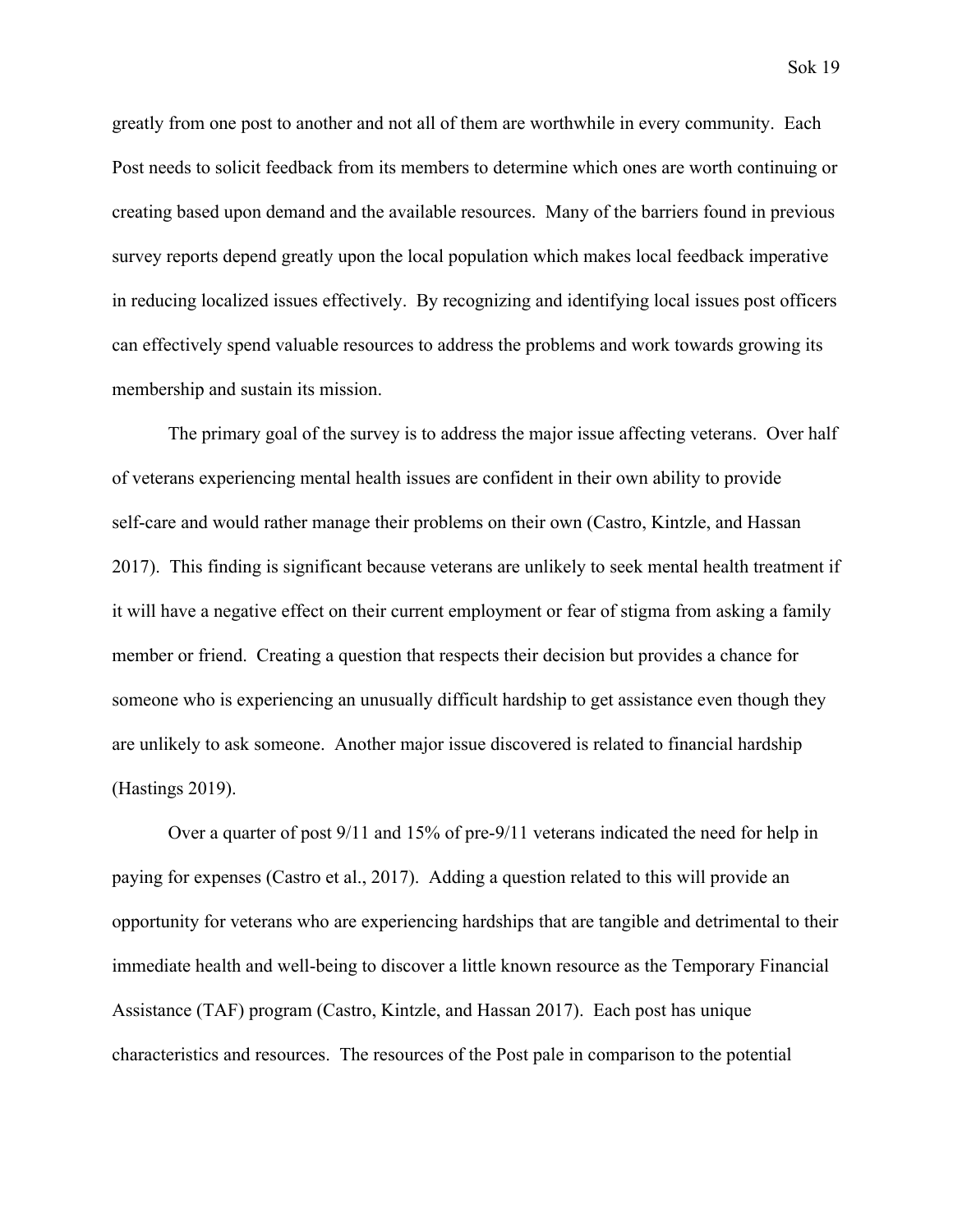Sok 20

support from the local community. Therefore, identifying the barriers that are preventing recruitment and retention will yield results that may be used to engage local stakeholders to get involved and address the issues in a holistic manner.

Survey reports show that the vast majority of veterans are employed full time and 66 percent of them are married (Castro et al., 2017). The old stereotype of The American Legion being "a bunch of old guys sitting around telling war stories" (Aamot, 2016) needs to be addressed by offering more family-based programs and services available to veteran and their families. Removing the conflict of having to choose between The American Legion and family will increase the participation rate of not only the veteran but by their families as well [\(Maribel](https://paperpile.com/c/N8yLl3/BQJwb) [Aponte, Florinda Balfour, Tom Garin, Dorothy Glasgow, Tamara Lee, Eddie Thomas, Kayla](https://paperpile.com/c/N8yLl3/BQJwb) [Williams 2017\).](https://paperpile.com/c/N8yLl3/BQJwb) By adding these types of questions a post can reallocate resources or seek out additional resources if their organization is not currently equipped to address them [\(Hayden et al.](https://paperpile.com/c/N8yLl3/7cEtl) [2014\).](https://paperpile.com/c/N8yLl3/7cEtl) Another common barrier is the time required to seek a higher education.

Most veterans report joining the military for the education benefits [\(McLaughlin 2011\).](https://paperpile.com/c/oJWM8V/WGwZR) The opportunity to attend college while receiving a monetary stipend and having tuition covered is a benefit that is greatly utilized. Unfortunately, the time and energy required for successful completion does not leave a lot of time for extracurricular activities. Identifying veterans students in a VSO is a great opportunity for local officers to assist with any administrative requirements and potentially connect veterans with other qualified members who are willing to mentor them. VSO's can also connect with local academic institutions to provide advocacy and assistance to student veterans who are not currently members.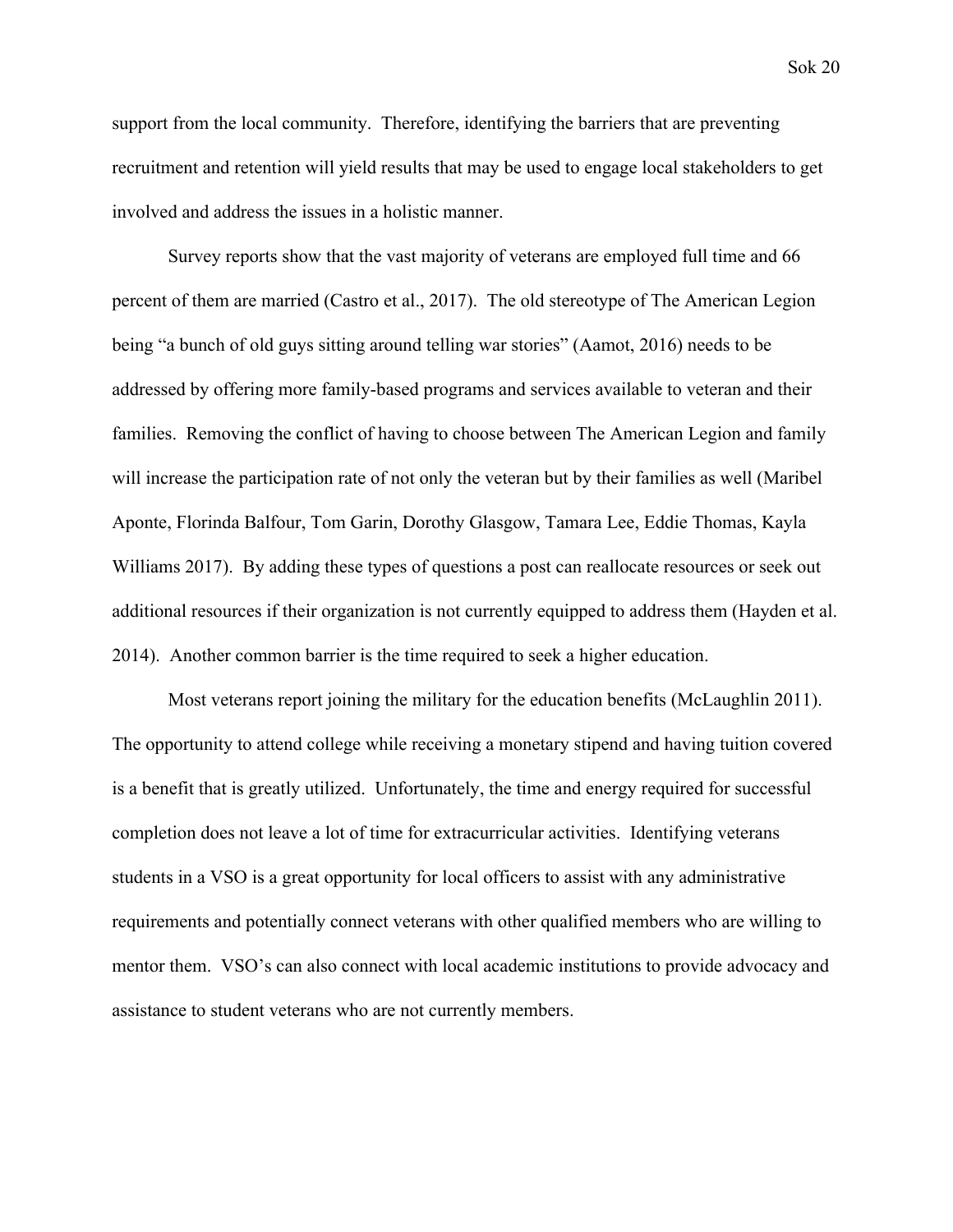The secondary goal of the survey is to determine what programs and services members are currently using, which ones are underutilized, and to solicit recommendations for future services. A list of various programs and services with numerical ranking values along with possible new programs and services need to be included. A write-in section should be provided to capture any programs that are not listed. This type of feedback is paramount in identifying what programs and services are desirable in a given community and starts the process of offering community-specific resources [\(Watkins, Meiers, and Visser 2012\).](https://paperpile.com/c/N8yLl3/WSc5D)

Providing high demand programs and services will increase local moral, member retention, stakeholder participation, and the overall health of the post [\(Castro, Kintzle, and](https://paperpile.com/c/N8yLl3/Oz5bw+2r7qC) [Hassan 2017; Institute of Medicine, Board on the Health of Select Populations, and Committee](https://paperpile.com/c/N8yLl3/Oz5bw+2r7qC) [on the Initial Assessment of Readjustment Needs of Military Personnel, Veterans, and Their](https://paperpile.com/c/N8yLl3/Oz5bw+2r7qC) [Families 2010\)](https://paperpile.com/c/N8yLl3/Oz5bw+2r7qC). In order to increase the likelihood of member participation, local barriers must first be addressed. Women veterans are especially vulnerable to feeling unwelcome and require additional attention [\(Thomas et al. 2017\).](https://paperpile.com/c/N8yLl3/o3Y1c)

 The most common issues reported by women veterans are not understanding what their VA benefits are and how to access them [\(Department of Veterans Affairs 2015\)](https://paperpile.com/c/N8yLl3/Y2XTM). If a respondent answers yes to not having access to VA information, then the survey administrator must follow up with brochures as they are the most desired means of communication with almost 50 percent of women stating that they are the most helpful form [\(Department of Veterans Affairs](https://paperpile.com/c/N8yLl3/Y2XTM) [2015\).](https://paperpile.com/c/N8yLl3/Y2XTM) It is recommended that surveys designed towards women should be in mail format as 47 percent have listed it as the preferred communication method [\(Department of Veterans Affairs](https://paperpile.com/c/N8yLl3/Y2XTM) [2015\).](https://paperpile.com/c/N8yLl3/Y2XTM)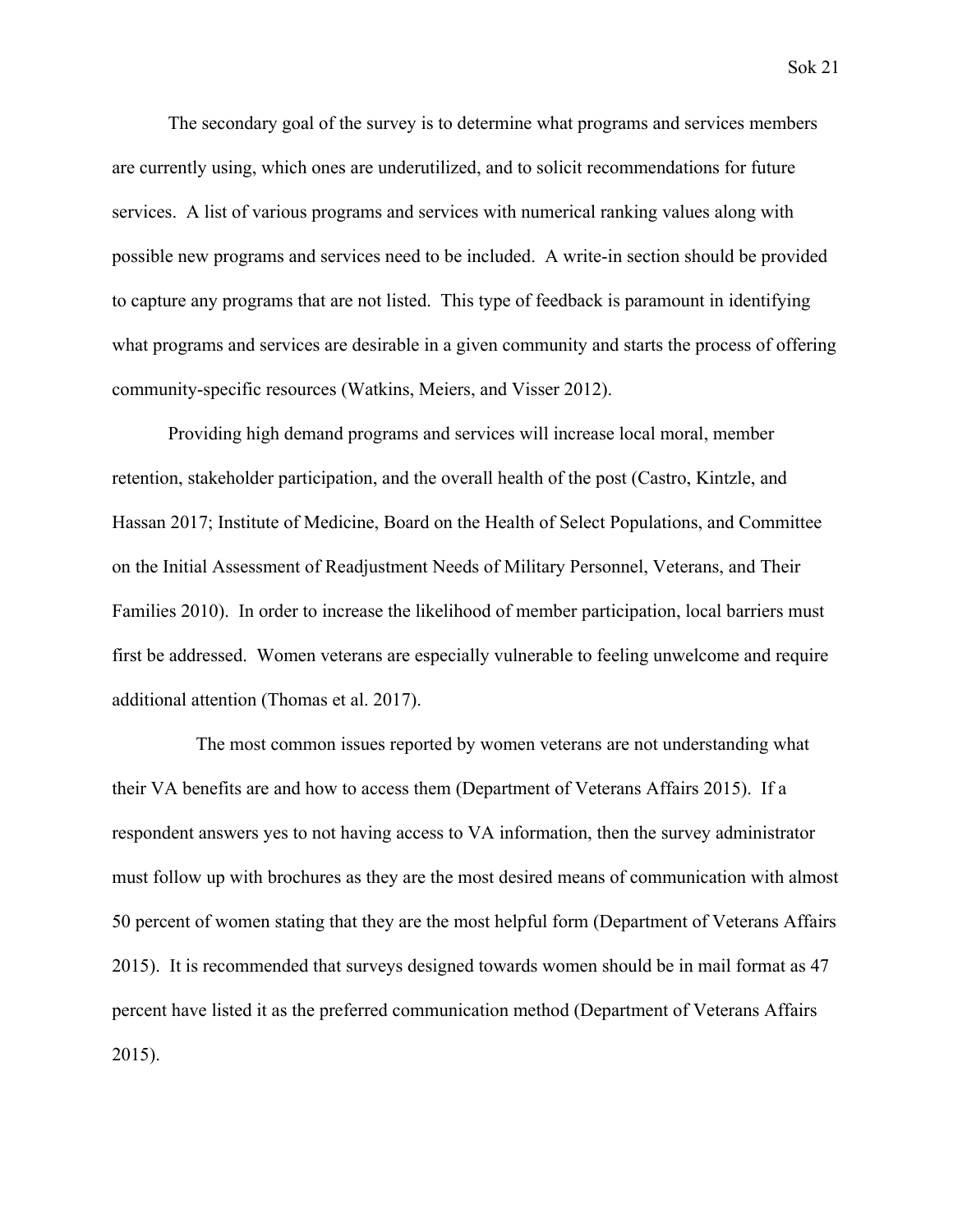Surveys targeted directly towards women should be administered on a semi-annual or quarterly basis in each post. With Military Sexual Trauma being disproportionately more prevalent in women veterans, the increased survey frequency will provide a safe place for them to report any new issues that may have arisen between surveys [\(Brown et al. 2016\)](https://paperpile.com/c/oJWM8V/Q8BKc). Adding a dedicated question about MST reporting will convey to the veteran how seriously the organization cares for them. The issue is highly sensitive and is related to many negative outcomes [\(Department of Veterans Affairs 2015\)](https://paperpile.com/c/N8yLl3/Y2XTM). Veteran Service Organizations must strive to do everything in their power to be a resource for women that want help but need an opportunity to request it.

 All surveys should have a follow-up date and organizers need to remind participants if they haven't responded within a certain time (Cook et al., 2000). Sending out pre-notification letters and emails explaining the survey and offering incentives such as gift cards will increase the participation rate [\(Wolf et al. 2016\)](https://paperpile.com/c/N8yLl3/Kk68e). Assurances of confidentiality need to be expressed emphatically and contact information of survey.

The addition of this type of customized survey administration will assist local Legion posts in identifying the main MCT issues at the grassroots level and squarely place them as advocates for reluctant service members who may be too proud to ask for help. It will also offer a valuable tool for identifying which programs and services are being utilized to make informed decisions when optimizing the existing repertoire and implementing new recommendations. This increased efficiency will more effectively allocate resources and offer in-demand services that will increase membership participation rate, recruitment, and retention.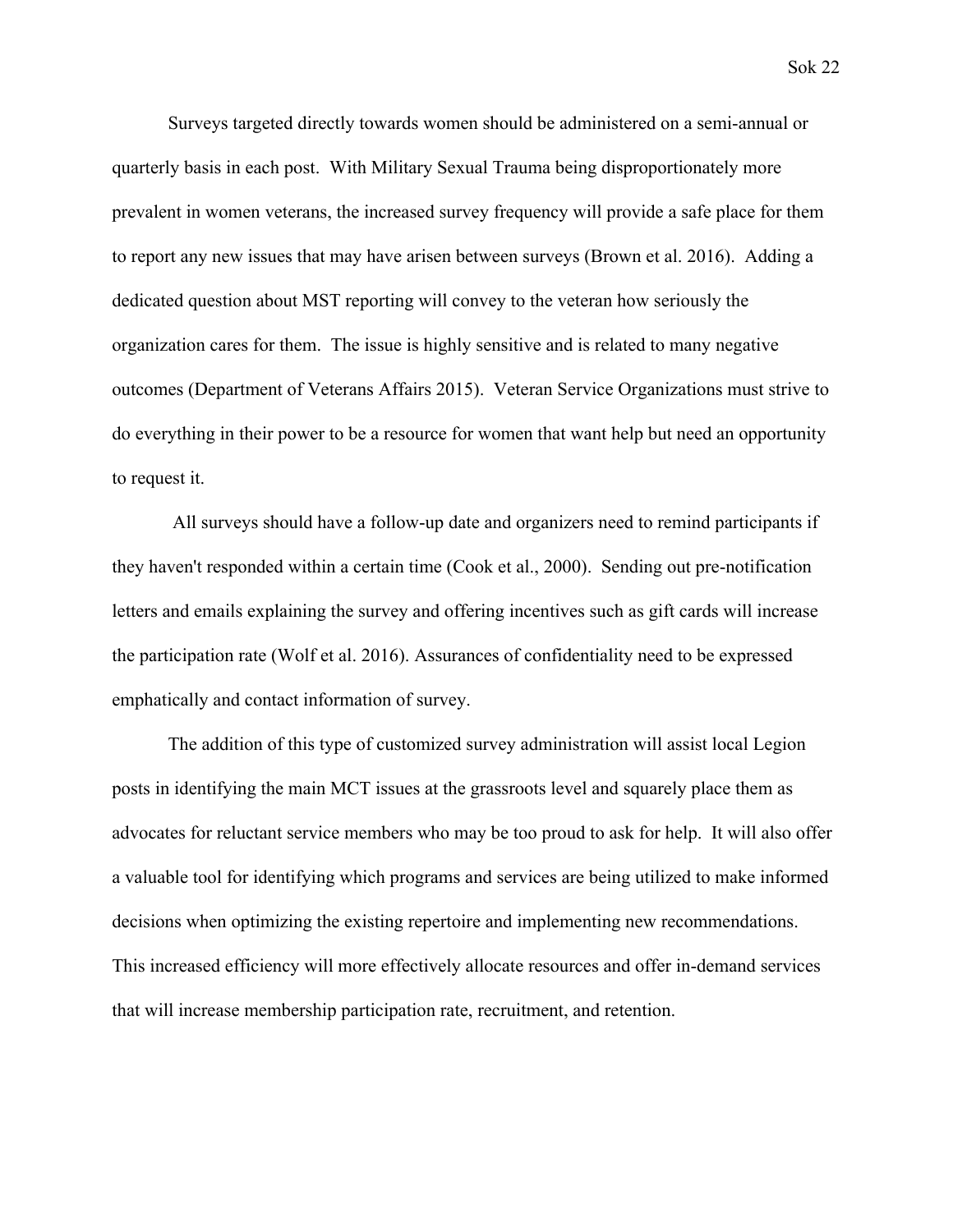#### Findings

The Department of Veterans Affairs, The American Legion, and many academic sources have researched the Military Veterans Transition process. Although the process is complex, considerable progress has been made in identifying the challenges that most separating service members must face. Many of the books and journal articles reviewed in this project emphasize the importance of a veteran taking prudent measures for returning to civilian life well before leaving the military. Veterans who preemptively prepare for departure enjoy much greater outcomes than ones that are not prepared.

The DoD offers transition courses and some are mandatory for each service member but they are aimed at a general audience and not all service members receive specialized information pertaining to their unique demographic (women's health report 2015). Women veterans suffer the most in this regard as the military has been slow to keep up with their ever-increasing number of enlistments [\(Thomas et al. 2017\)](https://paperpile.com/c/oJWM8V/cbJOT). Women veterans make up 20 percent of the armed forces in the United States. This number is unprecedented and is changing the landscape dramatically [\(Pedlar, Thompson, and Castro 2019\).](https://paperpile.com/c/oJWM8V/3KmJH) The military has not been able to integrate them well enough into the system causing them to have disproportionate unsuccessful transitions home (women's health report 2015). They are more likely to experience Military Sexual Trauma creating an opportunity for peer support organizations such as TAL to assist [\(Brown et al. 2016\).](https://paperpile.com/c/oJWM8V/Q8BKc) Changes in service eras also create a strain on the transition programs because veterans from different wars differ vastly.

World War 1 (WW1) veterans experienced Post Traumatic Stress Disorder (PTSD) even if medical professionals didn't fully understand at the time what it was and dubbed it "shell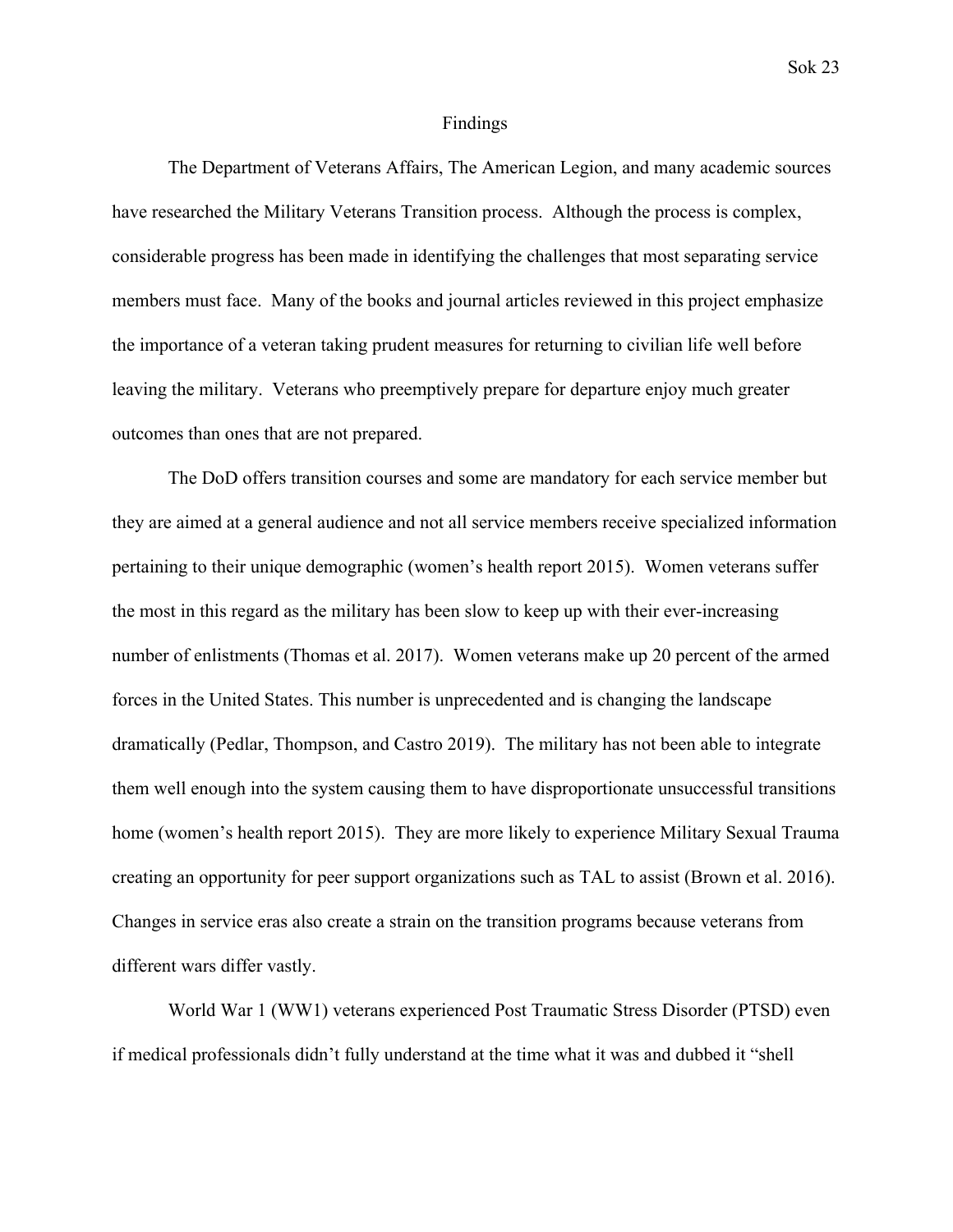Shock" [\(Duel, Truusa, and Elands 2019\).](https://paperpile.com/c/oJWM8V/weBVq) In fact, the disorder has been documented and noticed since antiquity from the invasion of Greece by the Persians to the American civil war. Only recently has the disorder been so widely scrutinized and studied. A stigma has developed in the hypermasculine military culture where it is detrimental to one's professional and social standing to admit any kind of weakness making self-reporting less likely and the unresolved issues follow them in their transition home [\(Lutey 2009\).](https://paperpile.com/c/oJWM8V/CriIj)

This stigma is related to one of the biggest challenges most modern veterans must overcome in order to have the highest likelihood of success: feeling personally responsible for one's mental health treatment [\(Castro, Kintzle, and Hassan 2017\)](https://paperpile.com/c/oJWM8V/fAWrq). This sense of personal duty often prevents a veteran from recognizing any symptoms let alone voluntarily seeking treatment. This self-defeating behavior can exacerbate minor problems into larger, harder to manage symptoms leading to many preventable difficulties and behaviors in the veterans life. Having an understanding and educated support network can help a veteran realize that mental health is not a weakness but rather a mission that must be accomplished [\(Lutey 2009\)](https://paperpile.com/c/oJWM8V/CriIj). With so many service members being diagnosed with PTSD from the GWOT than any other previous era, treatment must be of the highest priority not just for governments but for society as a whole [\(Brown et al.](https://paperpile.com/c/oJWM8V/Q8BKc) [2016\).](https://paperpile.com/c/oJWM8V/Q8BKc)

Social support is the single most effective treatment for PTSD as compassion and love from family and friends can empower a troubled veteran to seek help or remain committed to treatment programs. Spouses are on the front lines in every veteran household and have the unique position of monitoring behaviors and encouraging the positive ones [\(Lee, Watkins, and](https://paperpile.com/c/oJWM8V/DnFGF) [Dursun 2019\)](https://paperpile.com/c/oJWM8V/DnFGF). They often provide health care providers with an alternate perspective on health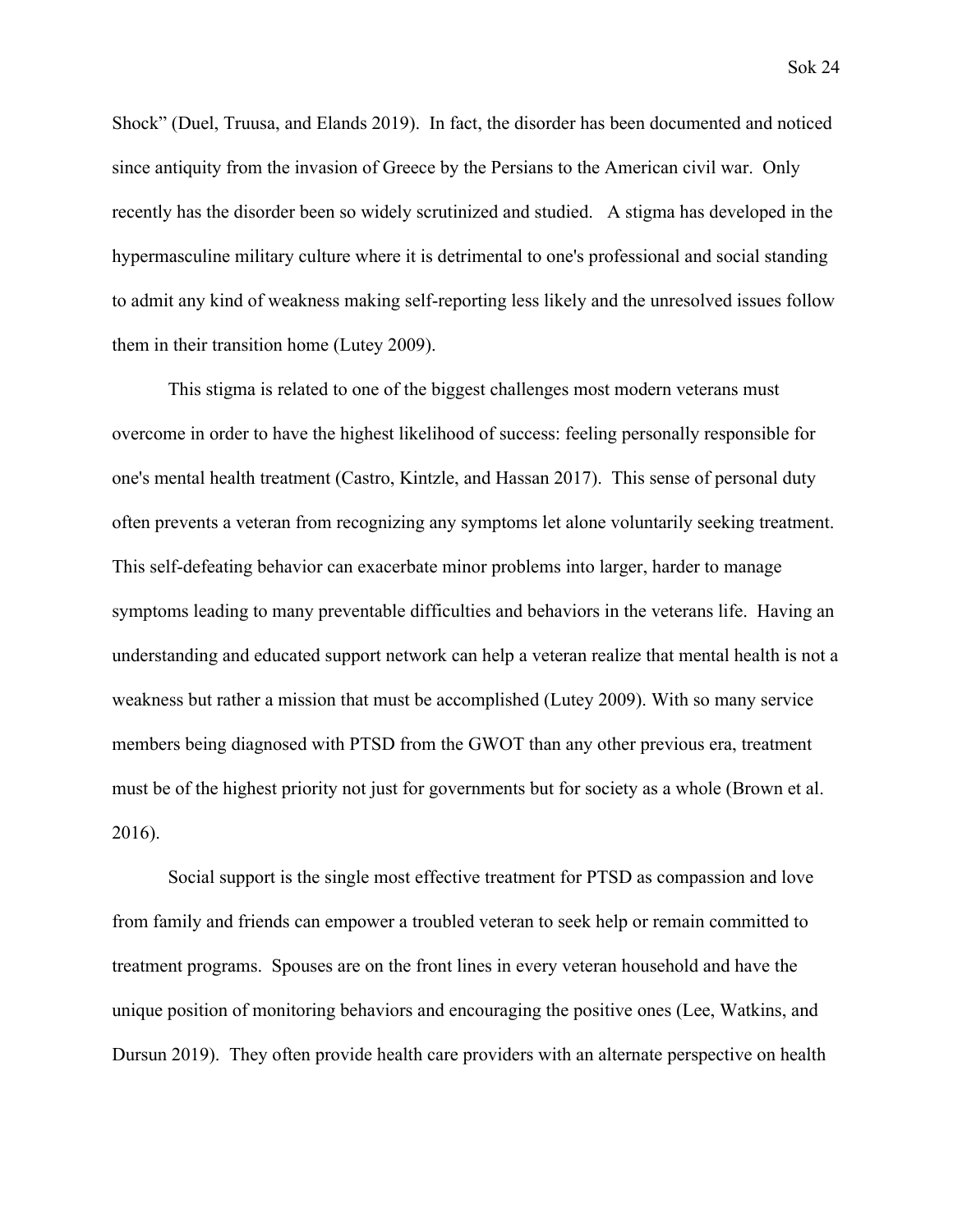outcomes offering a more well-rounded treatment discussion. These intimate relationships increase positive outcomes for veterans but limited time constraints between employment and family obligations have made this generation of veterans less likely to participate in Veteran Service Organizations [\(MacLean, Murray, and Lazier 2019\).](https://paperpile.com/c/oJWM8V/8XlPJ)

Historically, WW2 veterans were able to commit to VSO's and the membership numbers flourished [\(Duel, Truusa, and Elands 2019\)](https://paperpile.com/c/oJWM8V/weBVq). However, as veterans demographics changed to the Korea and Vietnam era, culture and opinions shifted from public support of the military to widespread animosity. This negatively impacted VSO's as community resources dwindled and potential members were less likely to join or want any association with the government [\(Duel,](https://paperpile.com/c/oJWM8V/weBVq) [Truusa, and Elands 2019\)](https://paperpile.com/c/oJWM8V/weBVq). Veterans were forced to socially distance themselves from their communities and focus on organizational survival.

With the transition to the Gulf War and the GWOT era, The American Legion's deep-rooted practice of strict rules of conduct and order have boiled over into the new generation. Unfortunately, modern veterans are much more diverse than previous generations and the antiquated practices alienate new members [\(Duel, Truusa, and Elands 2019\).](https://paperpile.com/c/oJWM8V/weBVq) Post 9/11 veterans report the desire to be outdoors and actively participate in their communities. Current The American Legion practices do not offer such programs and activities limiting desirable opportunities for young veterans to get involved. With over half of veterans being married and working full time, The American Legion needs to factor those commitments when developing programs and services. More than 80 percent of veterans report mental health or physical issues preventing them from being more productive [\(Fales, A., Choi, J., Borger, C., Genoversa-Wong,](https://paperpile.com/c/oJWM8V/kcUBW) [K., Haider, J., Hintze, W., Hornbostel, M., Sigman, R., Noftsinger, R., Wilson, M. and](https://paperpile.com/c/oJWM8V/kcUBW)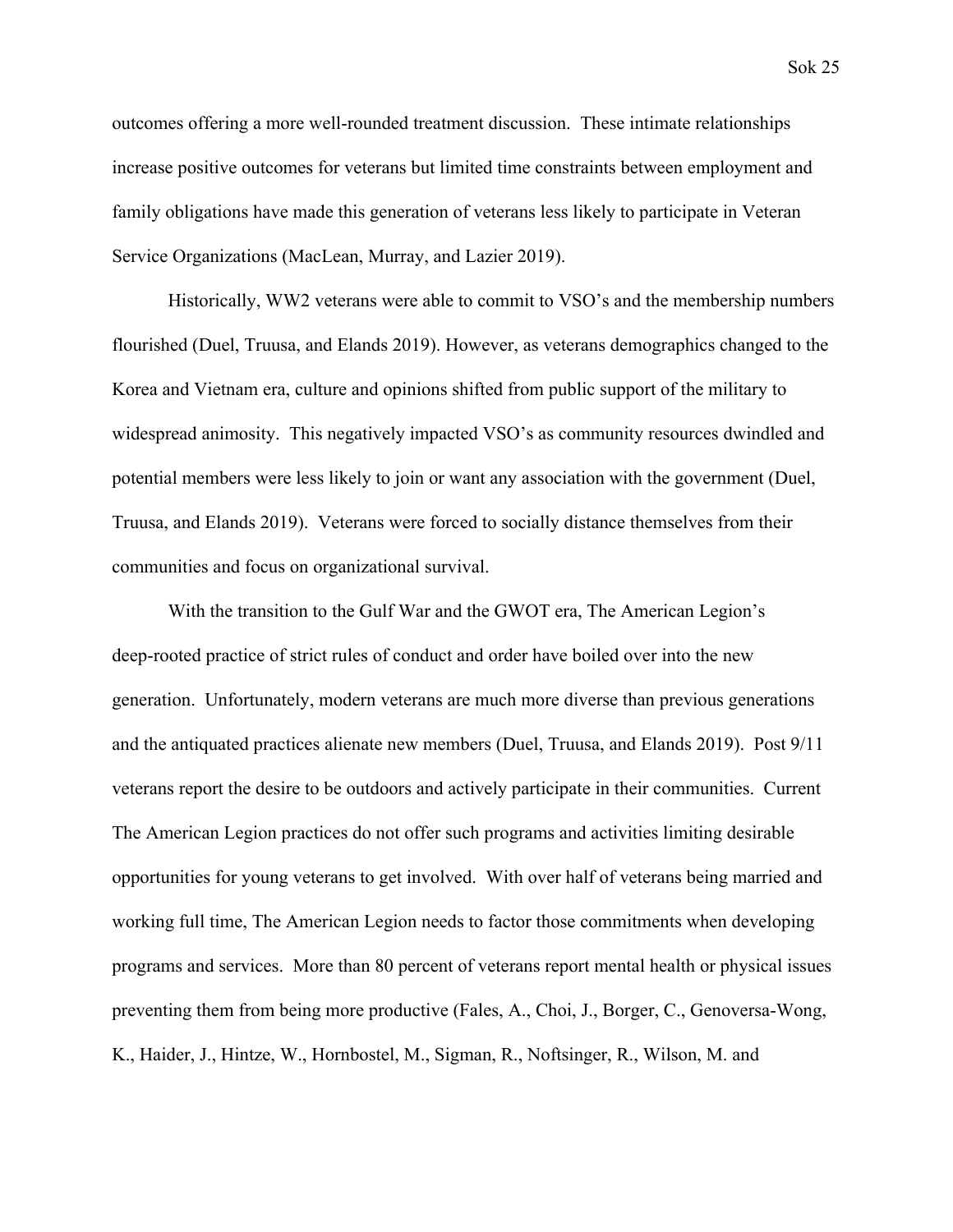[Anderson, D. 2017\)](https://paperpile.com/c/oJWM8V/kcUBW). This barrier forces veterans to spend their limited energy on their family and careers instead of VSO's leading to a steady decline in membership.

Declining membership decreases post-funding and resources eventually leading to post closures. Currently, The American Legion has 1.8 million members which shows a steady decline from a record high of 3.1 million in 1992 [\("TAL National Membership Record" 2019\).](https://paperpile.com/c/oJWM8V/34Cj) With no sign of improvement, it is imperative that The American Legion identifies and studies its evolved demographic to better recruit members and remove the barriers for participation. In order to effectively do this, The American Legion needs to provide surveys to each post and help them develop localized plans to improve.

Surveys have been administered to veterans for various purposes by many organizations. Usually to analyze changing demographics and ascertain the level of satisfaction with VA services. The American Legion strives to improve the relationship between veterans and the VA by surveying and studying their interactions. The survey methods are sound and grounded in research which emphasizes their validity. Results show that veterans are generally satisfied with care but there are many opportunities for improvement [\(Castro and Dursun 2019\).](https://paperpile.com/c/oJWM8V/ydXTq) By offering a list of survey questions designed to address the main issues with transitioning and increasing member recruitment, The American Legion can begin to take the necessary steps to ensure organizational survival.

Using surveys to identify barriers is an effective way of gathering information directly from stakeholders in order to tailor the most in-demand activities that will increase the efficiency of each post [\(Shi et al. 2017\)](https://paperpile.com/c/oJWM8V/MvhJu). Providing a list of currently available services with a ranking system will help in determining which programs and services are being utilized and the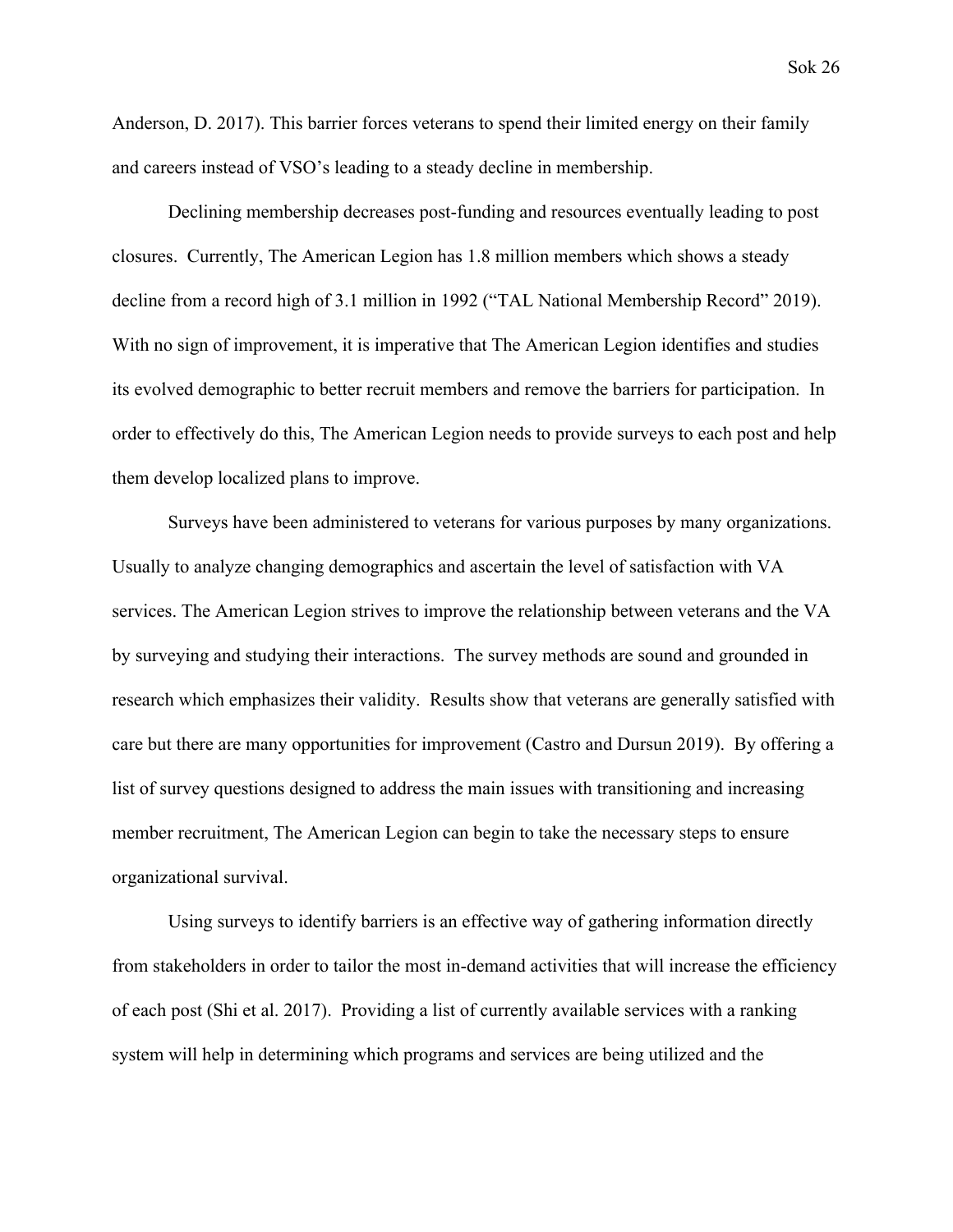information can be used to terminate or reconfigure underutilized ones. A write-in section will be useful in learning about innovative programs and empower members to contribute [\(Watkins,](https://paperpile.com/c/oJWM8V/X5gAA) [Meiers, and Visser 2012\).](https://paperpile.com/c/oJWM8V/X5gAA) This in turn will increase member participation and offer a sense of cooperation and camaraderie ([Institute of Medicine, Board on the Health of Select Populations,](https://paperpile.com/c/oJWM8V/fAWrq+G8C2D) [and Committee on the Initial Assessment of Readjustment Needs of Military Personnel,](https://paperpile.com/c/oJWM8V/fAWrq+G8C2D) [Veterans, and Their Families 2010\)](https://paperpile.com/c/oJWM8V/fAWrq+G8C2D).

These surveys must be clear and concise with the purpose of improvement inherent in the nature of the questions. The respondent must not feel burdened with the task or feel like their opinions won't be valued (Torghele et al., 2007). Providing incentives in the form of gift cards or other tangible benefits will encourage participation but care must be taken to not influence the ranking systems of the survey. The gifts should be mailed out or claimed at a later date in order to separate the survey from the incentive (Wolf et al., 2016). A section of the survey needs to be dedicated to addressing the main issues of MCT. This section will be added at the end of each survey.

These questions are designed to identify veterans who are asking for immediate assistance about an urgent matter and get them help as soon as possible. Surveyor administrators need to be trained to recognize the urgent need as soon as the survey is returned. They need to have the contact information of Post Officers and VA representatives in order to notify the appropriate contacts and arrange the meetings. Brochures and informational pamphlets need to be handed out for any programs or services that the respondent expresses interest in the survey.

The largest gap in MCT is between the DoD and the VA. Assisting separating service members while in the military can seem like a conflict of interest as retention leads to better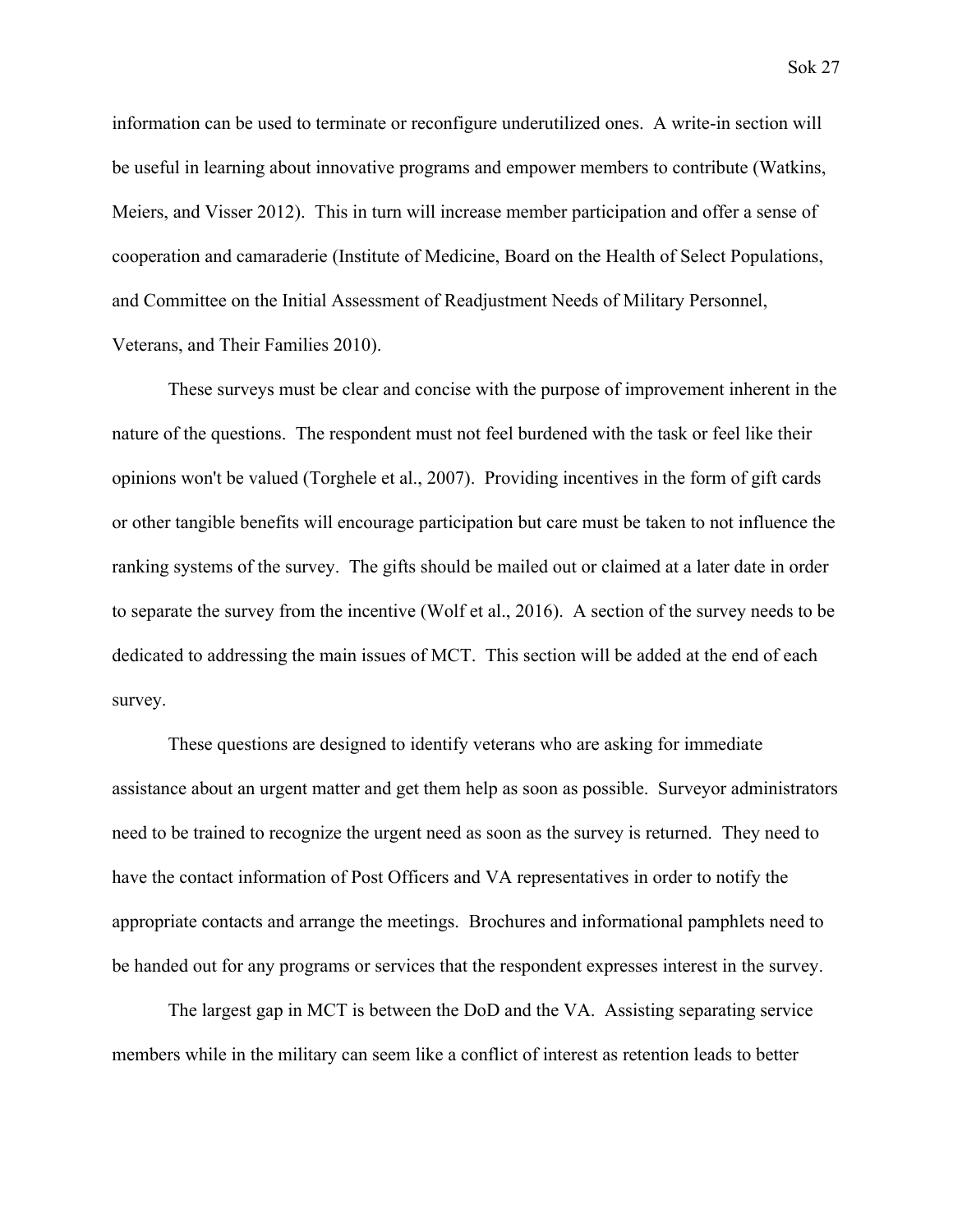operational effectiveness. Nevertheless, research shows that most members do not retire and leave at a relatively young age to join the civilian workforce [\(McLaughlin 2011\)](https://paperpile.com/c/oJWM8V/WGwZR). The DoD needs to collaborate better with the VA in order to identify members who are likely to separate and prepare them more effectively. A large majority of women veterans recommended transition assistance while still on active duty to make the transition as seamless as possible [\(Department of](https://paperpile.com/c/oJWM8V/LTflC) [Veterans Affairs 2015\).](https://paperpile.com/c/oJWM8V/LTflC) The most common problem women veterans experience is not understanding what VA benefits and services are available to them. The research does not explain what the causes are and further research should be conducted to find out why. This gap in services between the DoD and the VA does provide an opportunity for VSO's to fill the niche.

Peer support organizations serve the population most effectively as advocates and coordinators. They cannot force change within DoD and VA, only offer research-based recommendations for improvement. VSO's can focus on the social aspects of MCT and provide support for veterans experiencing difficulty with the system. Unfortunately, any perceived delay in services or difficulties with the VA may be unfairly be transposed onto VSO's so organizations must take care to be as transparent and forthcoming as possible. Compassionate communication is important when advocating for this population so sensitivity training is recommended for local post officers. Any barriers discovered from surveys also need to be addressed in a timely manner with all stakeholders informed. Survey administration and analysis may also be difficult for local posts to implement.

The American Legion national office needs to coordinate and train post officers in the most effective use of this type of survey. Delegating the responsibility of survey administration before monthly meetings and the sending out of web-based and postal surveys during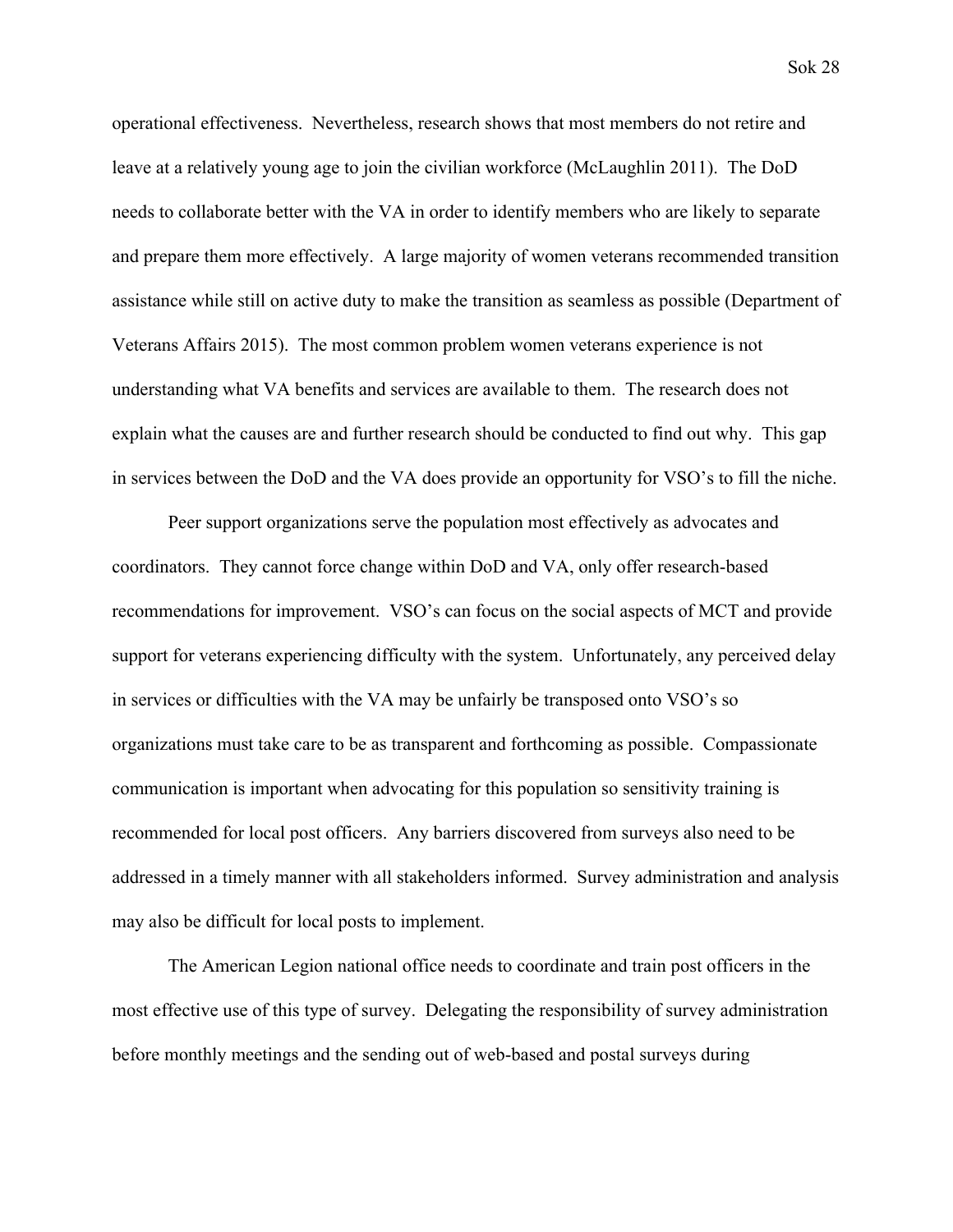predetermined intervals should not be taken lightly. The prospective member will be responsible for disseminating, analyzing, and reporting findings to the Post Commander. They should be cognizant enough to identify when respondents are in need of help and are able to assist in an appropriate and respectful manner. With the lack of manpower currently being experienced, it may be very challenging to find a qualified person to assume the role. Survey format decision itself can be a challenging task

Online surveys may be developed easy enough but they only average a 33 percent completion rate [\(Fales, A., Choi, J., Borger, C., Genoversa-Wong, K., Haider, J., Hintze, W.,](https://paperpile.com/c/oJWM8V/kcUBW) [Hornbostel, M., Sigman, R., Noftsinger, R., Wilson, M. and Anderson, D. 2017\).](https://paperpile.com/c/oJWM8V/kcUBW) Telephone surveys increase the rate up to 50 percent but the time and training required to administer them is much more rigorous. Although over half of the women veterans prefer mail surveys, the time commitment required for preparing, sending, receiving, and analyzing them can be quite burdensome for a local post [\(Department of Veterans Affairs 2015\)](https://paperpile.com/c/oJWM8V/LTflC). One of the purposes of the survey is to identify if respondents are currently experiencing a situation in which they are requesting assistance.

If a respondent presents an issue, they expect a reasonable response from the organization. If post officers are not informed in a timely manner or if they are improperly trained, the problem may get worse and the relationship between the member and the post may be irreversibly affected. Training from The American Legion National Headquarters is needed before this survey can be utilized to its full potential. If respondents make recommendations for new programs and services but do not perceive that their suggestions are being taken seriously,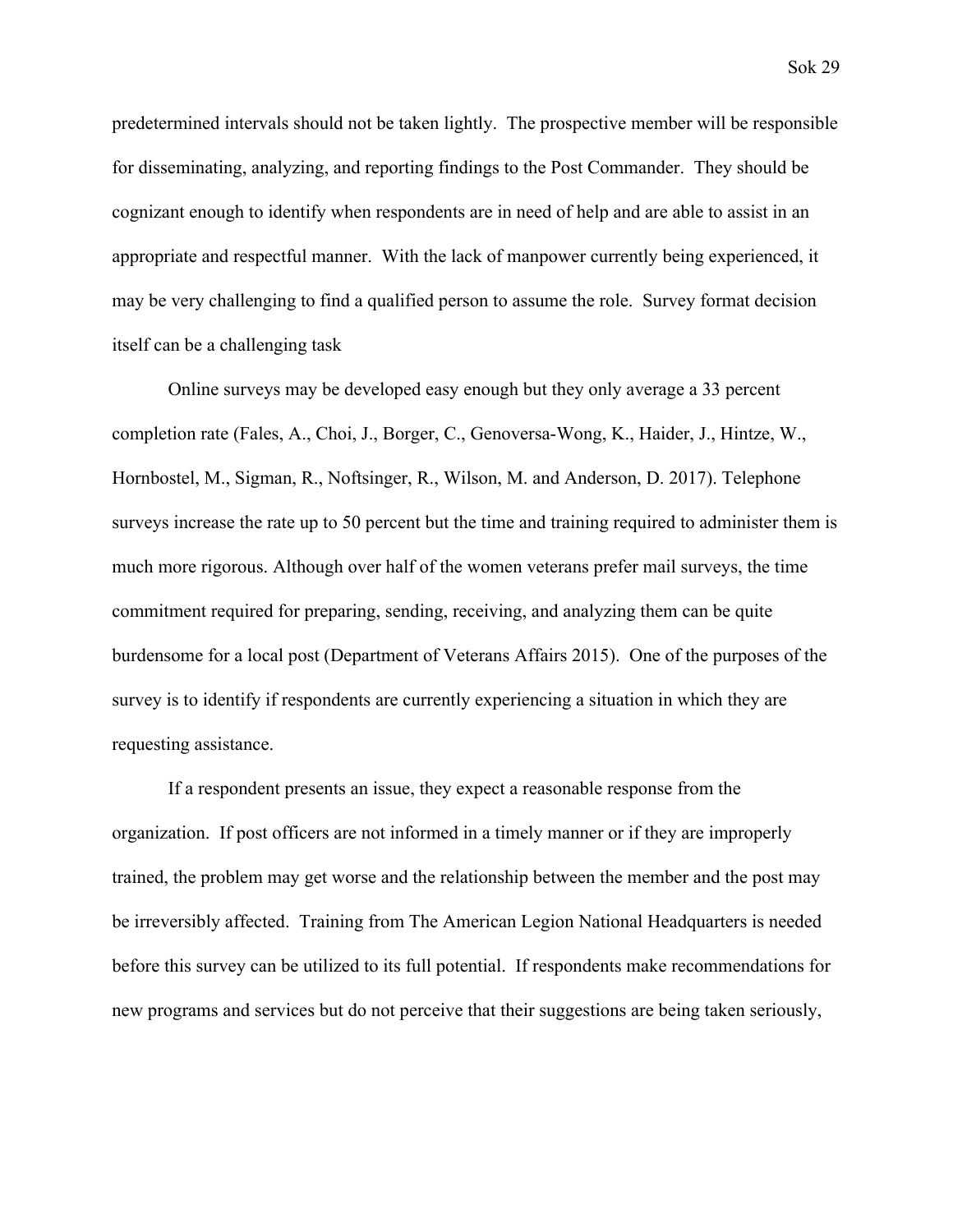they may become disillusioned with the process and reduce their chances of taking the survey again.

Surveys can be valuable diagnostic tools as long as they are administered and analyzed by qualified people. VSO's are experiencing steep declines in membership because they have not been able to adapt to the changes in their population. By using this tool to redefine and understand their new target audience, The American Legion can increase its membership to continue its mission of helping veterans reintegrate back to their communities. VSO's have the opportunity to represent a commanding voice in advocating for the needs of their population to governmental organizations charged with their well-being [\(Thomas et al. 2017\)](https://paperpile.com/c/oJWM8V/cbJOT).

VSO's cannot properly assist veterans if the government does not cooperate with them. MCT is a complicated process that needs to be addressed by all stakeholders involved. That includes the DoD, VA, State, Local, and private organizations. The American Legion can assist tremendously by using its resources to advocate but it needs to take into consideration all of the intricacies working in a cooperative. Some potential partners are educational institutions. With 80 percent of veterans reporting how they intend to take advantage of the GI Bill [\(McLaughlin](https://paperpile.com/c/oJWM8V/WGwZR) [2011\),](https://paperpile.com/c/oJWM8V/WGwZR) many schools and colleges could work with VSO's to connect professional contacts with graduates to secure employment even before completing school. More potential partners are physical fitness facilities that can tap into a user base that is accustomed to exercise and more likely to renew their memberships. Having a better understanding of evolving demographics is required for VSO's to recruit and retain its members.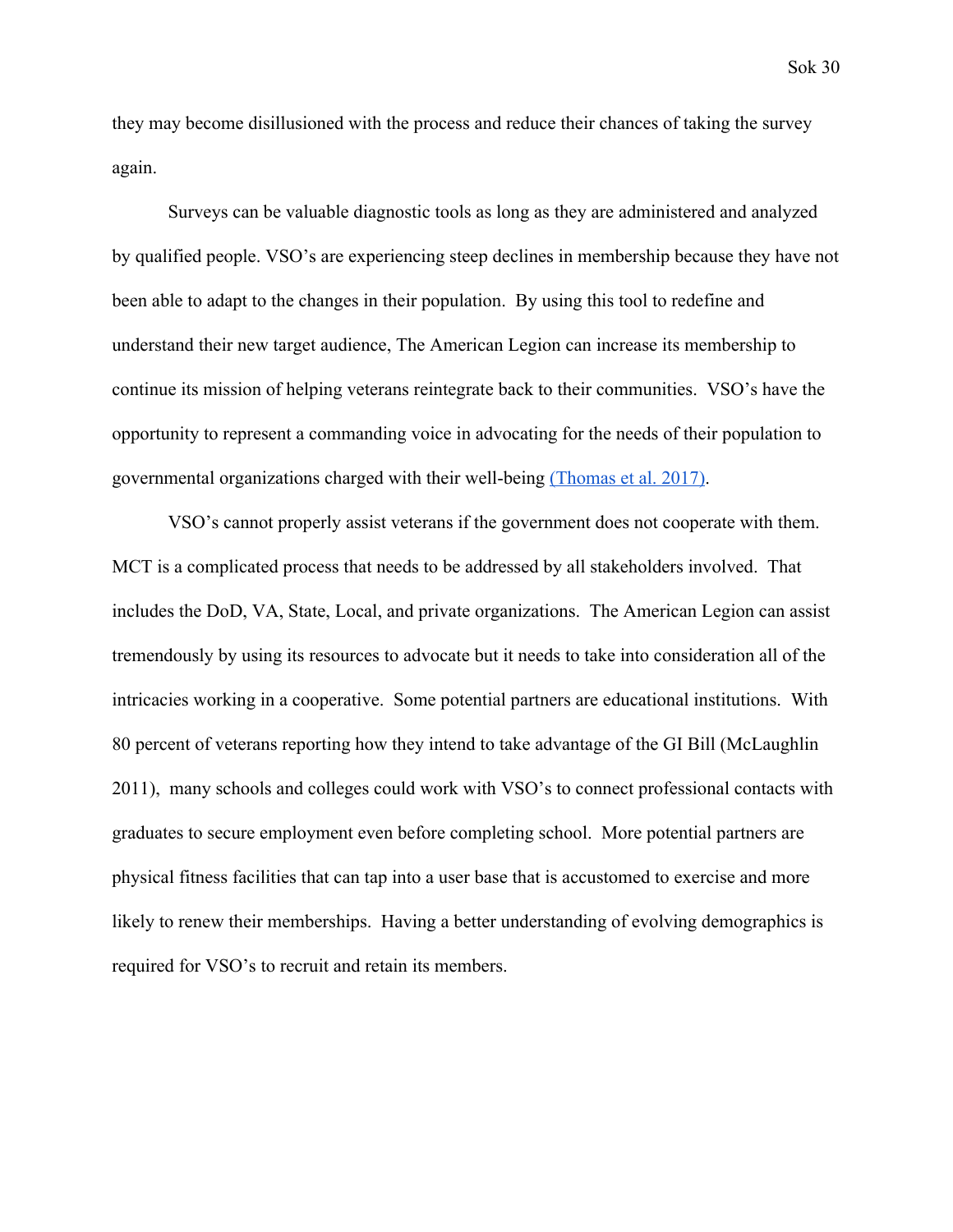#### Results

Veteran Service Organizations need to better understand their new demographic. Modern veterans who served in Operation Iraqi Freedom, Operation Enduring Freedom, and Operation New Dawn are very different from previous eras. Service members are returning with more instances of mental and physical injuries resulting in more dependence on health care services. There are more women enlisted in the armed forces than ever before but the military has not been able to adapt them successfully into the ranks and have failed to prepare them for the transition home. Although needs assessments have been conducted by DoD, VA, and Veteran Service Organizations, they haven't asked the end-user what they want to see in a peer support service organization.

Surveys have been used to study and define veterans and ascertain their opinions on VA programs and services but little research has applied the results to declining memberships of Veteran Service Organizations. There are numerous anecdotal accounts of Local Post closures and reduced programs and services but collecting the data must be done at the grassroots level. Each community is different with varying needs and desires meaning that each Post must conduct its own needs assessment to determine how best to serve their population. This project is using research-based data to develop such a survey system to assist The American Legion and help the veteran community as a whole.

Each question presented is designed to provide veterans with a resource that they wouldn't normally utilize because of their experience in the military. Personal responsibility is a valuable skill in the armed forces but the reinforced character trait often prevents a veteran from seeking help he would benefit from it greatly. He or she ends up trying to cope with his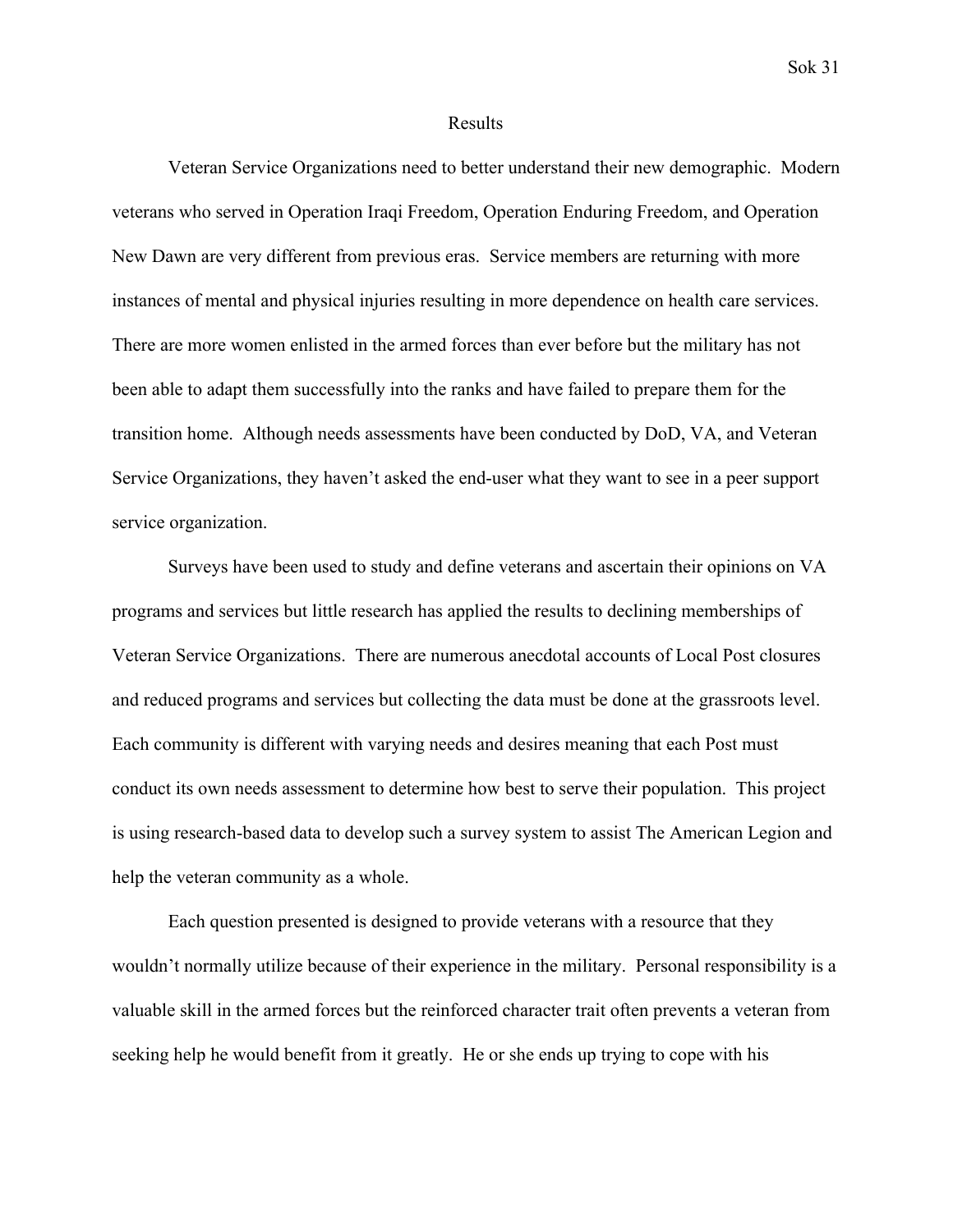problems alone and unfortunately he is not usually successful and the problem worsens. The next section will list each of the newly designed questions with an explanation of their intended purpose.

# Survey Questions

#### *1. Would you participate more if your family was allowed to participate?*

This first question is related to the reported barrier in the literature of how employment and family obligations prevent members from actively participating in The American Legion. By asking the question, the Post may determine if they need to consider allowing family members to attend certain functions that are only intended for active members. If a post discovers that many of its members are reporting this issue, it should consider developing services and activities to include family members. Allowing spouses and children to attend will decrease the burden of finding childcare or spending time away from a spouse and increase member attendance.

# *2. How can we serve veterans better? Please rate American Legion programs and services:*

This is a program evaluation and improvement question designed to obtain feedback on current offerings and how members feel about their effectiveness. The survey administrator includes all of the current programs and services being offered by the Post in a list with a numerical ranking system. This information is extremely useful in identifying programs that are underutilized or underperforming. The American Legion does not currently have such an evaluation system in place and this question would help them save time and resources.

*3. Which programs or services would you be interested in participating?*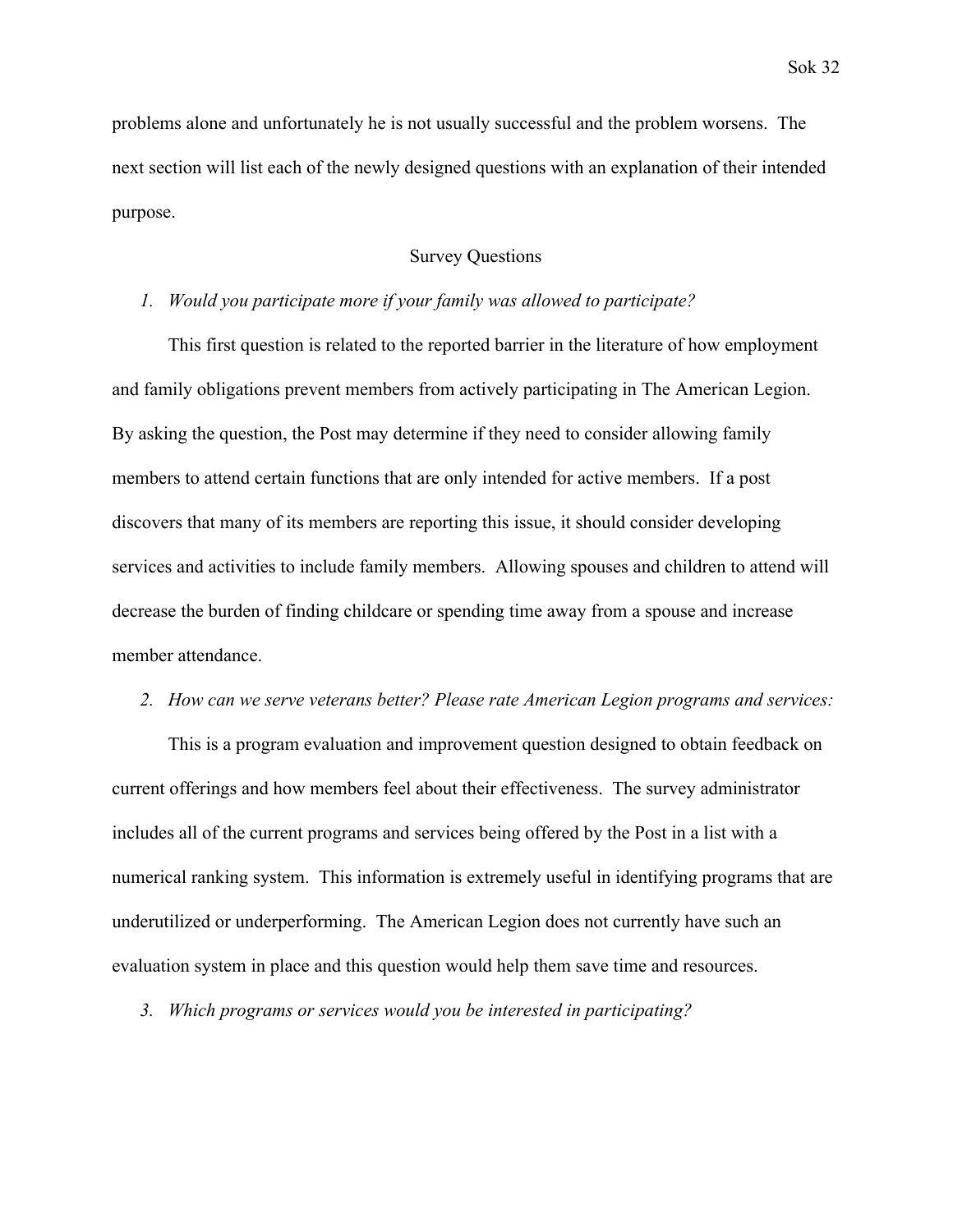This question addresses the need to know what the members desire, making them part of the decision-making process, and expressing how much you value their input. The literature reveals that many programs and services are often cut due to administrative or technical reasons, not from lack of demand. By soliciting ideas from users, Posts can develop services and activities that Officers may not have considered. This can create a collaborative environment where members can contribute to their community and develop a sense of purpose. A sentiment that many veterans lose when they leave the military.

#### *4. Would you like assistance with any academic issues or help with your GI Bill benefits?*

This question offers a chance for organizations to identify students and connect them with resources to increase their chances of success. Organizations that can assist students in graduating create a bond that will likely result in gaining a new member and eventually a professional contact. Student veterans can also assist VSO's in connecting with other student veterans and increase their membership potential.

# *5. Do you currently need financial assistance? If yes, you will be provided a Temporary Financial Assistance (TFA) application.*

This is an important question because 20 percent of veterans report needing financial assistance with no options available to them. The American Legion has a program that not many members are aware of. This question serves to inform them of the program and provides a chance to apply for assistance.

## *6. Do you require immediate assistance and would you like to speak with someone today?*

Literature shows that over half of veterans feel as though they have the necessary tools to solve their own problems, including mental health diagnoses. This resilient attitude is admirable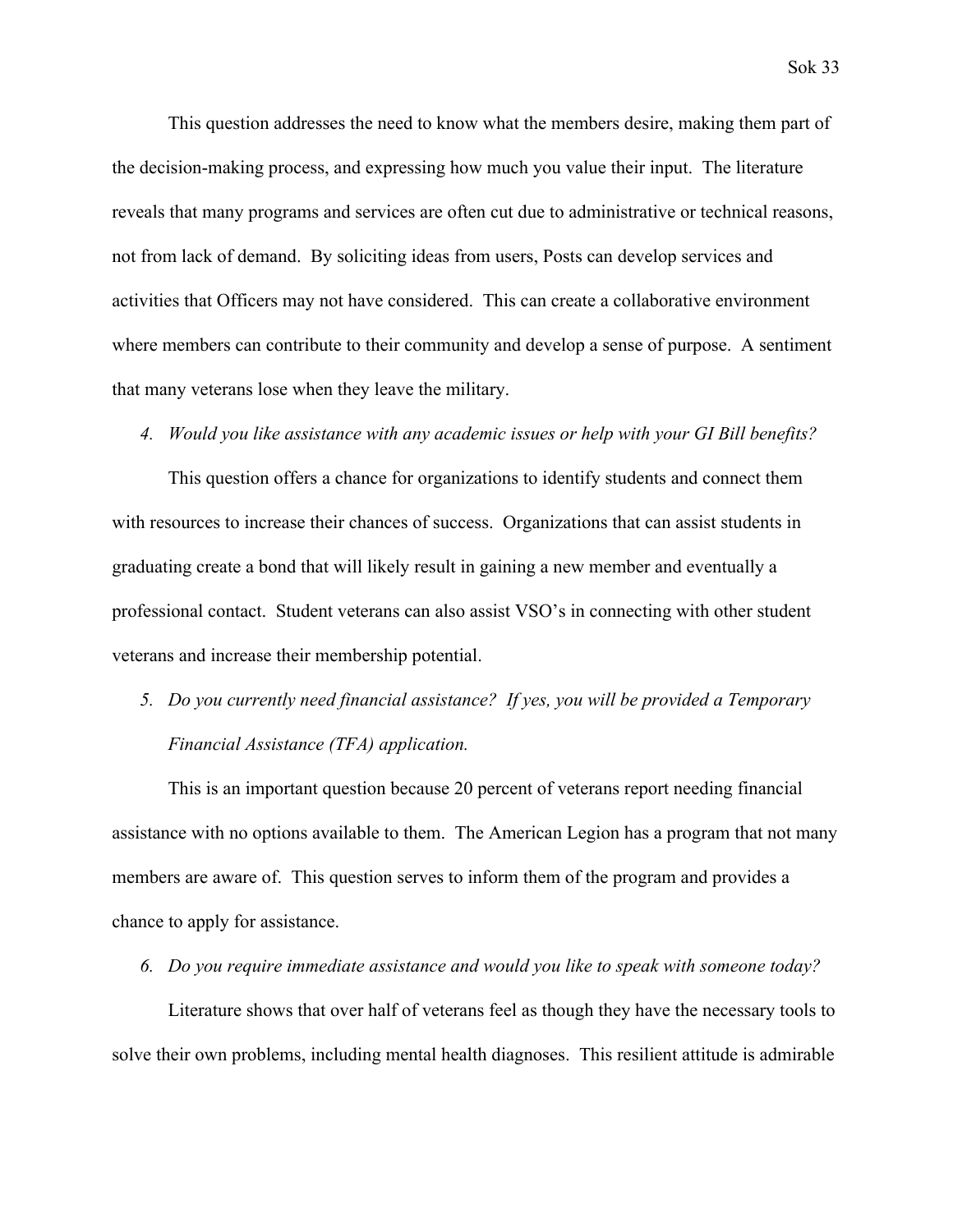and can be effective so long as problems aren't too serious as to overwhelm them.

Unfortunately, this macho attitude makes them less likely to seek out help from friends and family for fear of being perceived as weak. When veterans are overwhelmed, they experience negative outcomes and must cope with the situation. Meanwhile, the attitude never gets a chance to get tested or corrected. This question provides them an opportunity to seek assistance when they would normally choose to cope on their own. This option is passive and offers a member who has been ineffectively dealing with an ongoing issue a potentially new resource.

## a. *If a respondent answers yes to speaking with a WVPM*

Question number five has an option that is specifically for women veterans. She has a chance to inform the surveyor that she would like to speak with a Women Veterans Program Manager from the VA. This representative is a gatekeeper for women to obtain assistance and referrals to women's specialty health services. This addresses the fact that the most common complaint women veterans have is not knowing what health benefits and services are available to them. If the WVPM box is checked, the survey administrator must inform the proper contact as soon as possible. They must then provide pertinent brochures as they are the most desired means of communication with almost 50 percent of women stating that they are the most helpful means.

7. *Would you like to speak to someone concerning Military Sexual Trauma?*

This question emphasizes the organization's commitment to providing advocacy and assistance to as many victims as possible. Including this question puts the discussion out there helps to reduce the fear and stigma of asking for help. The surveyor must contact the appropriate professional right away and reassure the veteran that everything is confidential.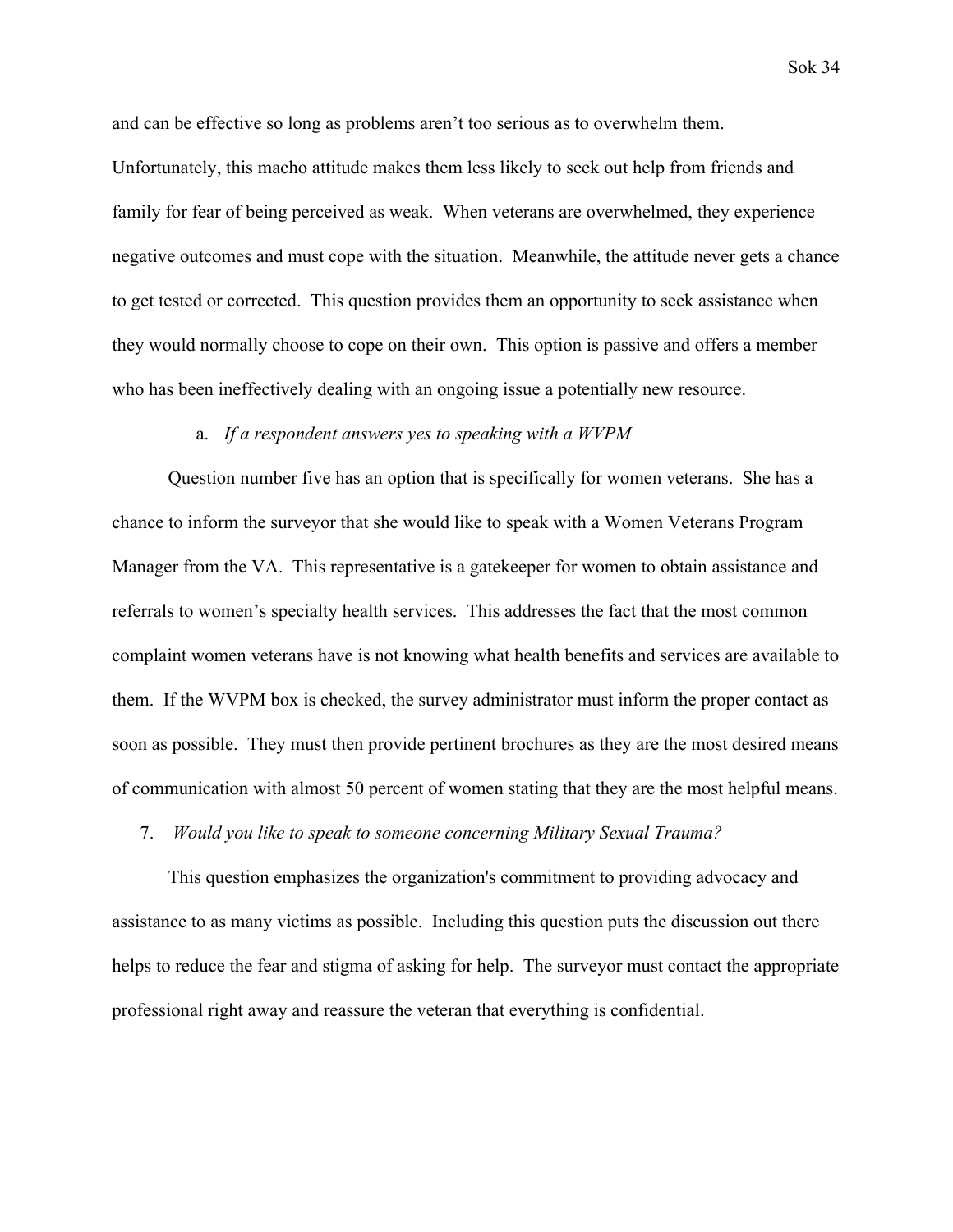## Conclusion

With membership enrollment at its lowest point in 28 years, Veteran Service Organization's need to find a viable solution quickly, or else they will not survive. The changing face of veterans has been slowly taking its toll on the agency and it needs to take steps to reconnect with its population to remain relevant. WW2 veterans paved the way for VSO's to create a lasting legacy of advocacy, representation, and assistance. The succeeding Korean and Vietnam veterans were unfairly scapegoated and blamed for the unpopular conflicts. The era set VSO's back and forced them to change their strategy from expansion to contraction. Programs and services that were deemed non-essential such as Christmas parties, social events, and gatherings had to be discontinued.

This stagnation and reduced manpower created a brain drain that prevented them from preparing for the new generation of veterans coming home from the GWOT. The struggling organizations did not understand or have anything relevant to offer this new cohort and the resulting decline in membership is threatening the very survival of these centennial organizations. Veteran Service Organizations have a rich history of helping veterans and they still have a lot more potential. They just need to understand what is preventing their members from participating and then taking meaningful steps to remove those barriers. This survey will be a powerful tool in that worthwhile endeavor. A sample survey will be provided in the appendix to showcase how concise and straightforward this instrument can be.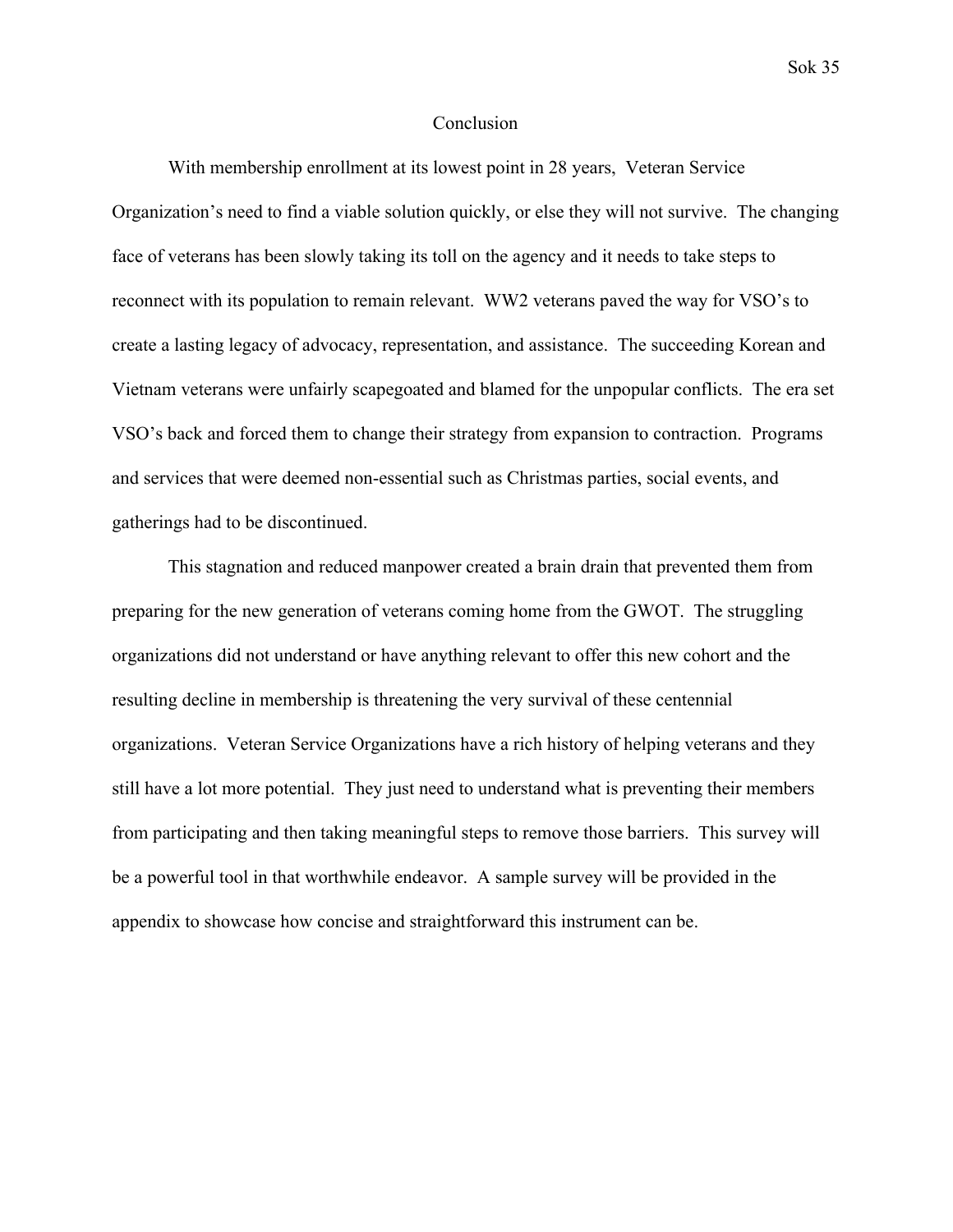## Works Cited

- [Aamot, Gregg. 2016. "Not Just 'a Bunch of Old Guys': How Minnesota's American Legion](http://paperpile.com/b/N8yLl3/i2qyU) [Posts Are Trying to Connect with Younger Vets."](http://paperpile.com/b/N8yLl3/i2qyU) *[MinnPost](http://paperpile.com/b/N8yLl3/i2qyU)*[, April 8, 2016.](http://paperpile.com/b/N8yLl3/i2qyU)
- [Brown, Christopher, Karen Besterman-Dahan, Margeaux Chavez, Eni Njoh, and William Smith.](http://paperpile.com/b/N8yLl3/MFhbS) [2016. "'It Gave Me an Excuse to Get out into Society Again': Decreasing Veteran Isolation](http://paperpile.com/b/N8yLl3/MFhbS) [through a Community Agricultural Peer Support Model."](http://paperpile.com/b/N8yLl3/MFhbS) *[Journal of Veterans Studies](http://paperpile.com/b/N8yLl3/MFhbS)*[.](http://paperpile.com/b/N8yLl3/MFhbS) [https://doi.org/](http://paperpile.com/b/N8yLl3/MFhbS)[10.21061/jvs.42](http://dx.doi.org/10.21061/jvs.42)[.](http://paperpile.com/b/N8yLl3/MFhbS)

[Castro, Carl Andrew, and Sanela Dursun. 2019. "Introduction to Military-to-Civilian Life](http://paperpile.com/b/N8yLl3/ANvvI) [Transition."](http://paperpile.com/b/N8yLl3/ANvvI) *[Military Veteran Reintegration](http://paperpile.com/b/N8yLl3/ANvvI)*[.](http://paperpile.com/b/N8yLl3/ANvvI) [https://doi.org/](http://paperpile.com/b/N8yLl3/ANvvI)[10.1016/b978-0-12-815312-3.00001-2](http://dx.doi.org/10.1016/b978-0-12-815312-3.00001-2)[.](http://paperpile.com/b/N8yLl3/ANvvI)

- [Castro, Carl Andrew, Sanela Dursun, Mary Beth MacLean, Raun Lazier, Matt Fossey, and David](http://paperpile.com/b/N8yLl3/EunqE) [Pedlar. 2019. "Essential Components for a Successful Military-to-Civilian Transition."](http://paperpile.com/b/N8yLl3/EunqE) *[Military Veteran Reintegration](http://paperpile.com/b/N8yLl3/EunqE)*[. https://doi.org/](http://paperpile.com/b/N8yLl3/EunqE)[10.1016/b978-0-12-815312-3.00011-5](http://dx.doi.org/10.1016/b978-0-12-815312-3.00011-5)[.](http://paperpile.com/b/N8yLl3/EunqE)
- [Castro, Carl Andrew, Sara Kintzle, and Anthony Hassan. 2017. "The State of the American](http://paperpile.com/b/N8yLl3/Oz5bw) [Veteran."](http://paperpile.com/b/N8yLl3/Oz5bw) *[Los Angeles, CA: Center for Innovation and Research on Veterans and Military](http://paperpile.com/b/N8yLl3/Oz5bw) [Families, School of Social Work, University of California](http://paperpile.com/b/N8yLl3/Oz5bw)*[.](http://paperpile.com/b/N8yLl3/Oz5bw)
- [Department of Veterans Affairs. 2015. "Study of Barriers to Care for Women Veterans 2015."](http://paperpile.com/b/N8yLl3/Y2XTM) [https://www.womenshealth.va.gov/docs/Womens%20Health%20Services\\_Barriers%20to%](https://www.womenshealth.va.gov/docs/Womens%20Health%20Services_Barriers%20to%20Care%20Final%20Report_April2015.pdf) [20Care%20Final%20Report\\_April2015.pdf](https://www.womenshealth.va.gov/docs/Womens%20Health%20Services_Barriers%20to%20Care%20Final%20Report_April2015.pdf)[.](http://paperpile.com/b/N8yLl3/Y2XTM)

[Duel, Jacco, Tiia-Triin Truusa, and Martin Elands. 2019. "Public Support for Veterans Leaving](http://paperpile.com/b/N8yLl3/4kQuk)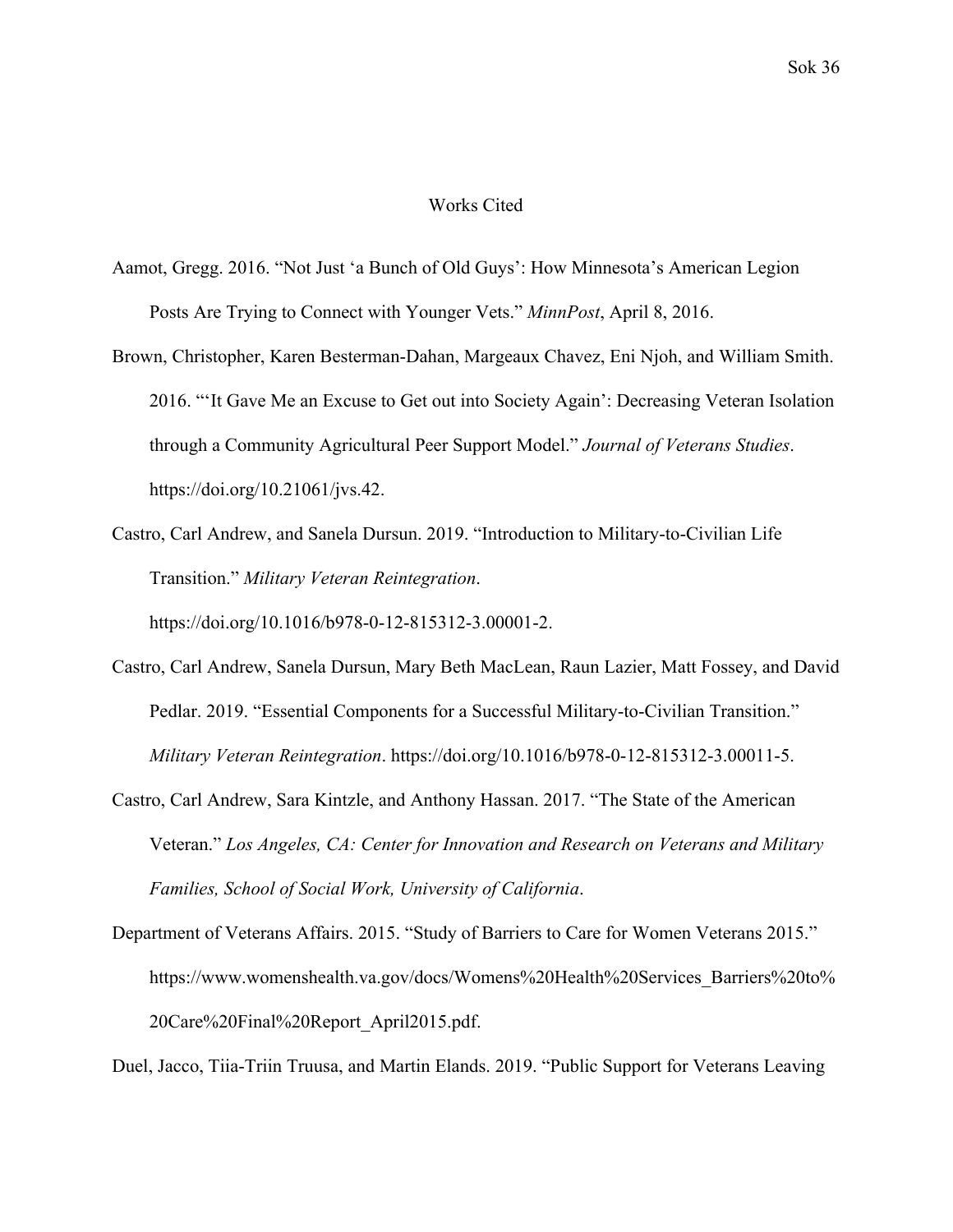[the Armed Forces."](http://paperpile.com/b/N8yLl3/4kQuk) *[Military Veteran Reintegration](http://paperpile.com/b/N8yLl3/4kQuk)*[.](http://paperpile.com/b/N8yLl3/4kQuk)

[https://doi.org/](http://paperpile.com/b/N8yLl3/4kQuk)[10.1016/b978-0-12-815312-3.00010-3](http://dx.doi.org/10.1016/b978-0-12-815312-3.00010-3)[.](http://paperpile.com/b/N8yLl3/4kQuk)

- [Edward Evans, G., and Margaret Zarnosky Saponaro. 2012.](http://paperpile.com/b/YhHUff/EZ6u) *[Collection Management Basics](http://paperpile.com/b/YhHUff/EZ6u)*[.](http://paperpile.com/b/YhHUff/EZ6u) [ABC-CLIO.](http://paperpile.com/b/YhHUff/EZ6u)
- [Fales, A., Choi, J., Borger, C., Genoversa-Wong, K., Haider, J., Hintze, W., Hornbostel, M.,](http://paperpile.com/b/N8yLl3/URN7U) [Sigman, R., Noftsinger, R., Wilson, M. and Anderson, D. 2017. "2017 Wounded Warrior](http://paperpile.com/b/N8yLl3/URN7U) [Project® Survey."](http://paperpile.com/b/N8yLl3/URN7U)

[https://www.woundedwarriorproject.org/media/172072/2017-wwp-annual-warrior-survey.p](https://www.woundedwarriorproject.org/media/172072/2017-wwp-annual-warrior-survey.pdf) [df](https://www.woundedwarriorproject.org/media/172072/2017-wwp-annual-warrior-survey.pdf)[.](http://paperpile.com/b/N8yLl3/URN7U)

- [Fossey, Matt, Linda Cooper, and Kadri Raid. 2019. "The Transition of Military Veterans from](http://paperpile.com/b/N8yLl3/geTts) [Active Service to Civilian Life: Impact of Transition on Families and the Role of the](http://paperpile.com/b/N8yLl3/geTts) [Family, Support, and Recognition."](http://paperpile.com/b/N8yLl3/geTts) *[Military Veteran Reintegration](http://paperpile.com/b/N8yLl3/geTts)*[.](http://paperpile.com/b/N8yLl3/geTts) [https://doi.org/](http://paperpile.com/b/N8yLl3/geTts)[10.1016/b978-0-12-815312-3.00009-7](http://dx.doi.org/10.1016/b978-0-12-815312-3.00009-7)[.](http://paperpile.com/b/N8yLl3/geTts)
- [Fossey, Matt, Raun Lazier, Maj Neil Lewis, Nathan Williamson, and Nick Caddick. 2019.](http://paperpile.com/b/N8yLl3/mXiQE) ["Military-to-Civilian Transition Policies, Processes, and Program Efforts."](http://paperpile.com/b/N8yLl3/mXiQE) *[Military Veteran](http://paperpile.com/b/N8yLl3/mXiQE) [Reintegration](http://paperpile.com/b/N8yLl3/mXiQE)*[. https://doi.org/](http://paperpile.com/b/N8yLl3/mXiQE)[10.1016/b978-0-12-815312-3.00004-8](http://dx.doi.org/10.1016/b978-0-12-815312-3.00004-8)[.](http://paperpile.com/b/N8yLl3/mXiQE)
- [Green, Bart N., Claire D. Johnson, and Alan Adams. 2006. "Writing Narrative Literature](http://paperpile.com/b/g8ikKZ/oSb8) [Reviews for Peer-Reviewed Journals: Secrets of the Trade."](http://paperpile.com/b/g8ikKZ/oSb8) *[Journal of Chiropractic](http://paperpile.com/b/g8ikKZ/oSb8) [Medicine](http://paperpile.com/b/g8ikKZ/oSb8)* [5 \(3\): 101–17.](http://paperpile.com/b/g8ikKZ/oSb8)
- [Handgraaf, Brie. 2018. "American Legion Post Sells Building as Membership Declines."](http://paperpile.com/b/N8yLl3/CFXD3) *[TCA](http://paperpile.com/b/N8yLl3/CFXD3) [Regional News](http://paperpile.com/b/N8yLl3/CFXD3)*[, March 3, 2018.](http://paperpile.com/b/N8yLl3/CFXD3)

[Hastings, Joshua L. 2019. "2019 Mental Health Survey Executive Report."](http://paperpile.com/b/N8yLl3/oaURq)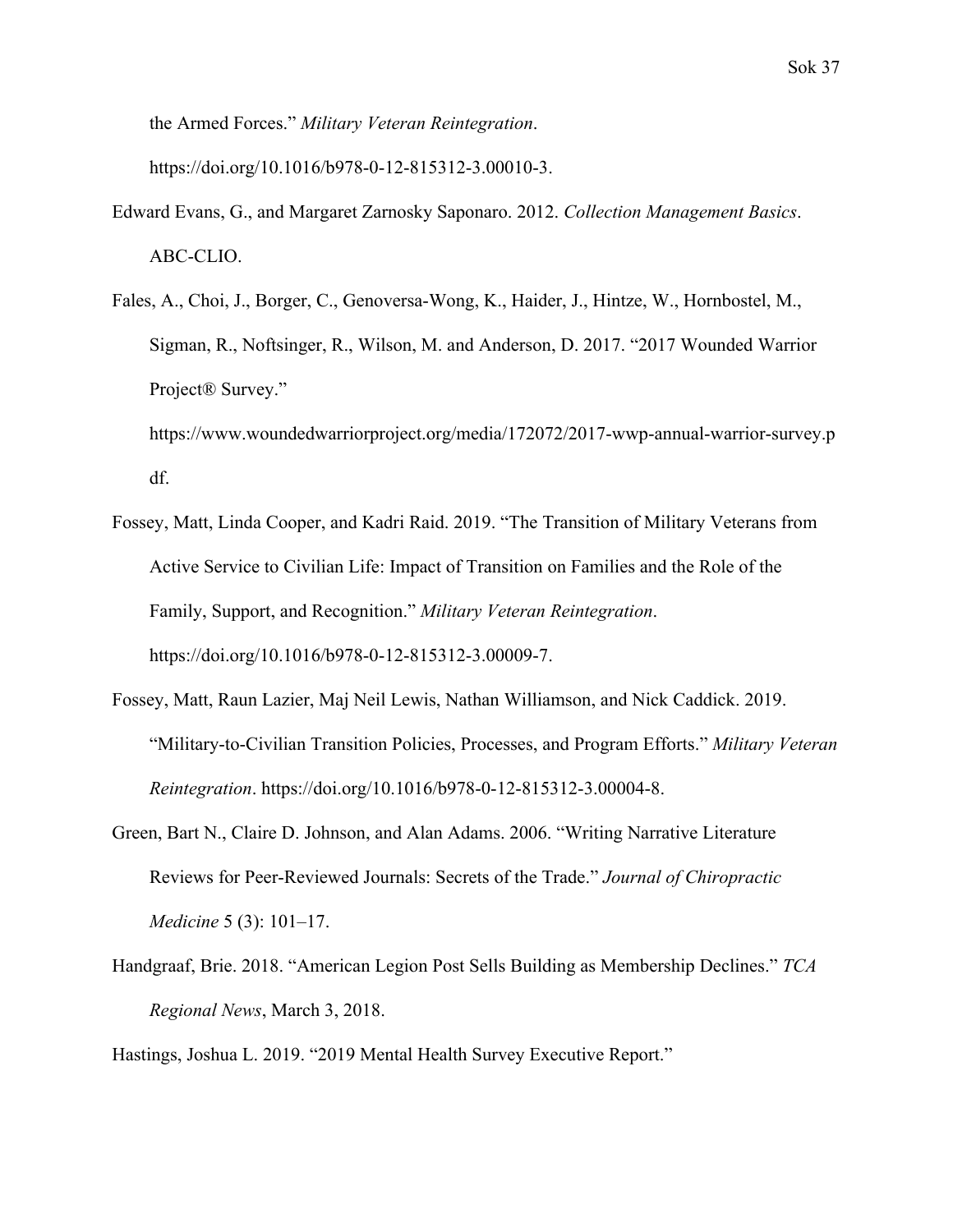[https://www.legion.org/sites/legion.org/files/legion/publications/63VAR033030%20Mental](https://www.legion.org/sites/legion.org/files/legion/publications/63VAR033030%20Mental%20Health%20Survey%20Report.pdf) [%20Health%20Survey%20Report.pdf](https://www.legion.org/sites/legion.org/files/legion/publications/63VAR033030%20Mental%20Health%20Survey%20Report.pdf)[.](http://paperpile.com/b/N8yLl3/oaURq)

- [Hayden, Seth, Kathy Ledwith, Shengli Dong, and Mary Buzzetta. 2014. "Assessing the](http://paperpile.com/b/N8yLl3/7cEtl) [Career-Development Needs of Student Veterans: A Proposal for Career Interventions."](http://paperpile.com/b/N8yLl3/7cEtl) *[Professional Counselor](http://paperpile.com/b/N8yLl3/7cEtl)* [4 \(2\): 129–38.](http://paperpile.com/b/N8yLl3/7cEtl)
- [Institute of Medicine, Board on the Health of Select Populations, and Committee on the Initial](http://paperpile.com/b/N8yLl3/2r7qC) [Assessment of Readjustment Needs of Military Personnel, Veterans, and Their Families.](http://paperpile.com/b/N8yLl3/2r7qC) [2010.](http://paperpile.com/b/N8yLl3/2r7qC) *[Returning Home from Iraq and Afghanistan: Preliminary Assessment of](http://paperpile.com/b/N8yLl3/2r7qC) [Readjustment Needs of Veterans, Service Members, and Their Families](http://paperpile.com/b/N8yLl3/2r7qC)*[. National](http://paperpile.com/b/N8yLl3/2r7qC) [Academies Press.](http://paperpile.com/b/N8yLl3/2r7qC)
- [Lee, Jennifer E. C., Kimberley Watkins, and Sanela Dursun. 2019. "Development of a Medical](http://paperpile.com/b/N8yLl3/Er1ZZ) [Release Transition Framework."](http://paperpile.com/b/N8yLl3/Er1ZZ) *[Military Veteran Reintegration](http://paperpile.com/b/N8yLl3/Er1ZZ)*[.](http://paperpile.com/b/N8yLl3/Er1ZZ) [https://doi.org/](http://paperpile.com/b/N8yLl3/Er1ZZ)[10.1016/b978-0-12-815312-3.00007-3](http://dx.doi.org/10.1016/b978-0-12-815312-3.00007-3)[.](http://paperpile.com/b/N8yLl3/Er1ZZ)
- [Lutey, Tom. 2009. "American Legion Seeks New Membership."](http://paperpile.com/b/N8yLl3/5ygaL) *[The Billings Gazette](http://paperpile.com/b/N8yLl3/5ygaL)*[, July 30,](http://paperpile.com/b/N8yLl3/5ygaL) [2009.](http://paperpile.com/b/N8yLl3/5ygaL)
- [MacLean, Mary Beth, Ryan Murray, and Raun Lazier. 2019. "Disability and Compensation](http://paperpile.com/b/N8yLl3/j3Zos) [Principles in Military-to-Civilian Transition Support."](http://paperpile.com/b/N8yLl3/j3Zos) *[Military Veteran Reintegration](http://paperpile.com/b/N8yLl3/j3Zos)*[.](http://paperpile.com/b/N8yLl3/j3Zos) [https://doi.org/](http://paperpile.com/b/N8yLl3/j3Zos)[10.1016/b978-0-12-815312-3.00008-5](http://dx.doi.org/10.1016/b978-0-12-815312-3.00008-5)[.](http://paperpile.com/b/N8yLl3/j3Zos)
- [Maribel Aponte, Florinda Balfour, Tom Garin, Dorothy Glasgow, Tamara Lee, Eddie Thomas,](http://paperpile.com/b/N8yLl3/BQJwb) [Kayla Williams. 2017. "Women Veterans Report: The Past, Present, and Future of Women](http://paperpile.com/b/N8yLl3/BQJwb) [Veterans."](http://paperpile.com/b/N8yLl3/BQJwb) *[Washington, DC: National Center for Veterans Analysis and Statistics](http://paperpile.com/b/N8yLl3/BQJwb)*[.](http://paperpile.com/b/N8yLl3/BQJwb)

[McLaughlin, Kathleen. 2011. "Legion Changes Membership Tactics."](http://paperpile.com/b/N8yLl3/vHbCK) *[Indianapolis Business](http://paperpile.com/b/N8yLl3/vHbCK)*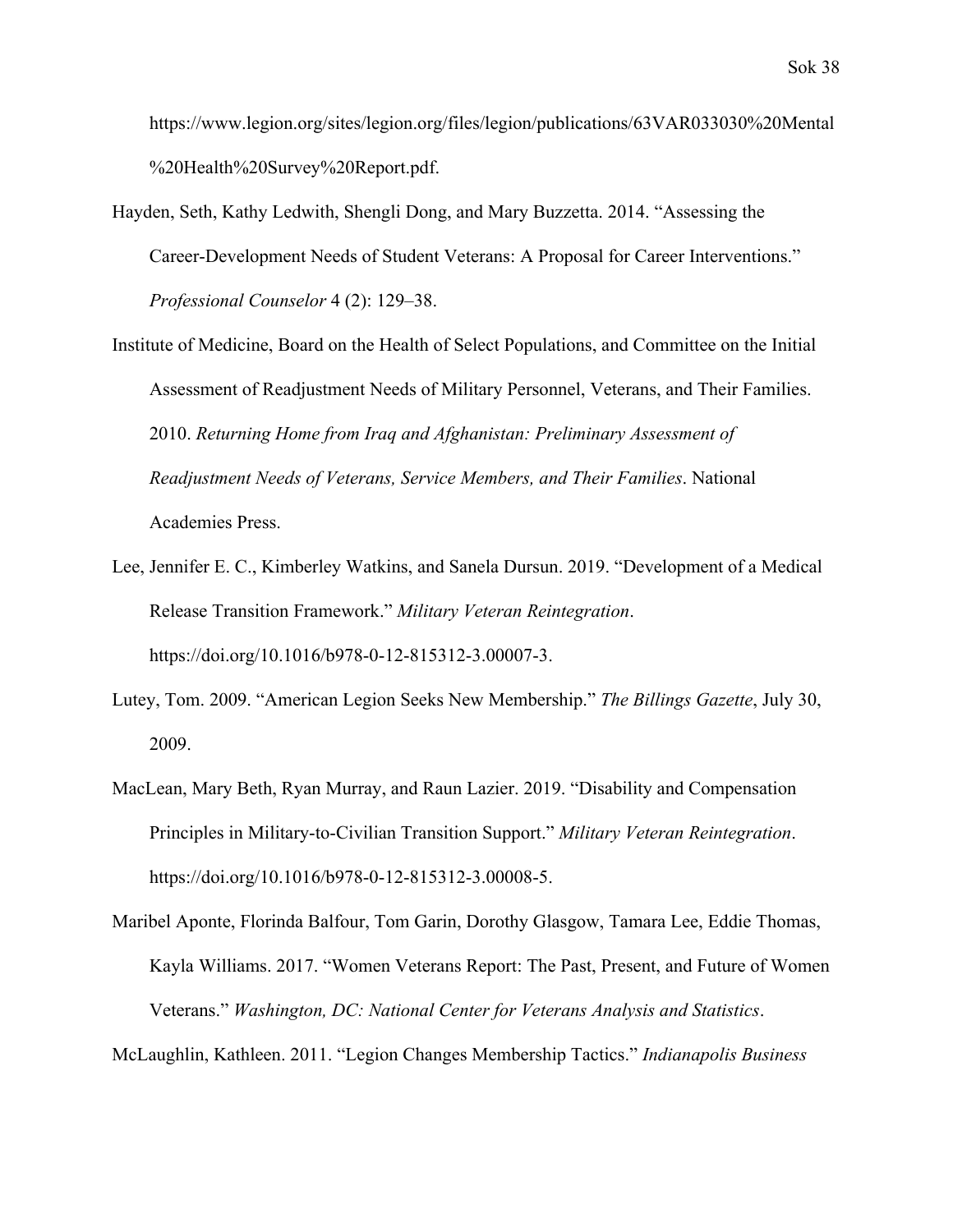*[Journal](http://paperpile.com/b/N8yLl3/vHbCK)* [31 \(51\): A3.](http://paperpile.com/b/N8yLl3/vHbCK)

- [Paré G, Kitsiou S. 2017. "Chapter 9 Methods for Literature Reviews." In](http://paperpile.com/b/g8ikKZ/Fi15) *[Handbook of eHealth](http://paperpile.com/b/g8ikKZ/Fi15) [Evaluation: An Evidence-Based Approach \[Internet\]](http://paperpile.com/b/g8ikKZ/Fi15)*[, edited by Kuziemsky C. Lau F,](http://paperpile.com/b/g8ikKZ/Fi15) [157–80. University of Victoria.](http://paperpile.com/b/g8ikKZ/Fi15)
- [Paré, Guy, Marie-Claude Trudel, Mirou Jaana, and Spyros Kitsiou. 2015. "Synthesizing](http://paperpile.com/b/g8ikKZ/YWRT) [Information Systems Knowledge: A Typology of Literature Reviews."](http://paperpile.com/b/g8ikKZ/YWRT) *[Information &](http://paperpile.com/b/g8ikKZ/YWRT) [Management](http://paperpile.com/b/g8ikKZ/YWRT)*[. https://doi.org/](http://paperpile.com/b/g8ikKZ/YWRT)[10.1016/j.im.2014.08.008](http://dx.doi.org/10.1016/j.im.2014.08.008)[.](http://paperpile.com/b/g8ikKZ/YWRT)
- [Pedlar, David, James M. Thompson, and Carl Andrew Castro. 2019. "Military-to-Civilian](http://paperpile.com/b/N8yLl3/7jlyv) [Transition Theories and Frameworks."](http://paperpile.com/b/N8yLl3/7jlyv) *[Military Veteran Reintegration](http://paperpile.com/b/N8yLl3/7jlyv)*[.](http://paperpile.com/b/N8yLl3/7jlyv) [https://doi.org/](http://paperpile.com/b/N8yLl3/7jlyv)[10.1016/b978-0-12-815312-3.00003-6](http://dx.doi.org/10.1016/b978-0-12-815312-3.00003-6)[.](http://paperpile.com/b/N8yLl3/7jlyv)
- [Shi, Yongren, Fedor A. Dokshin, Michael Genkin, and Matthew E. Brashears. 2017. "A Member](http://paperpile.com/b/N8yLl3/XFyRg) [Saved Is a Member Earned? The Recruitment-Retention Trade-Off and Organizational](http://paperpile.com/b/N8yLl3/XFyRg) [Strategies for Membership Growth."](http://paperpile.com/b/N8yLl3/XFyRg) *[American Sociological Review](http://paperpile.com/b/N8yLl3/XFyRg)*[.](http://paperpile.com/b/N8yLl3/XFyRg) [https://doi.org/](http://paperpile.com/b/N8yLl3/XFyRg)[10.1177/0003122417693616](http://dx.doi.org/10.1177/0003122417693616)[.](http://paperpile.com/b/N8yLl3/XFyRg)
- ["The American Legion National Membership Record 2020." 2019.](http://paperpile.com/b/N8yLl3/N26J) [https://www.legion.org/sites/legion.org/files/legion/publications/TAL\\_National\\_Membershi](https://www.legion.org/sites/legion.org/files/legion/publications/TAL_National_Membership_Record_2020.pdf) [p\\_Record\\_2020.pdf](https://www.legion.org/sites/legion.org/files/legion/publications/TAL_National_Membership_Record_2020.pdf)[.](http://paperpile.com/b/N8yLl3/N26J)
- [Thomas, Kate Hendricks, Ellen L. Haring, Justin McDaniel, Kari L. Fletcher, and David L.](http://paperpile.com/b/N8yLl3/o3Y1c) [Albright. 2017. "Belonging and Support: Women Veterans' Perceptions of Veteran Service](http://paperpile.com/b/N8yLl3/o3Y1c) [Organizations."](http://paperpile.com/b/N8yLl3/o3Y1c) *[Journal of Veterans Studies](http://paperpile.com/b/N8yLl3/o3Y1c)*[. https://doi.org/](http://paperpile.com/b/N8yLl3/o3Y1c)[10.21061/jvs.12](http://dx.doi.org/10.21061/jvs.12)[.](http://paperpile.com/b/N8yLl3/o3Y1c)

[Torghele, Karen, Arielle Buyum, Nicole Dubruiel, Jill Augustine, Catherine Houlihan, Melissa](http://paperpile.com/b/N8yLl3/9Ny5F)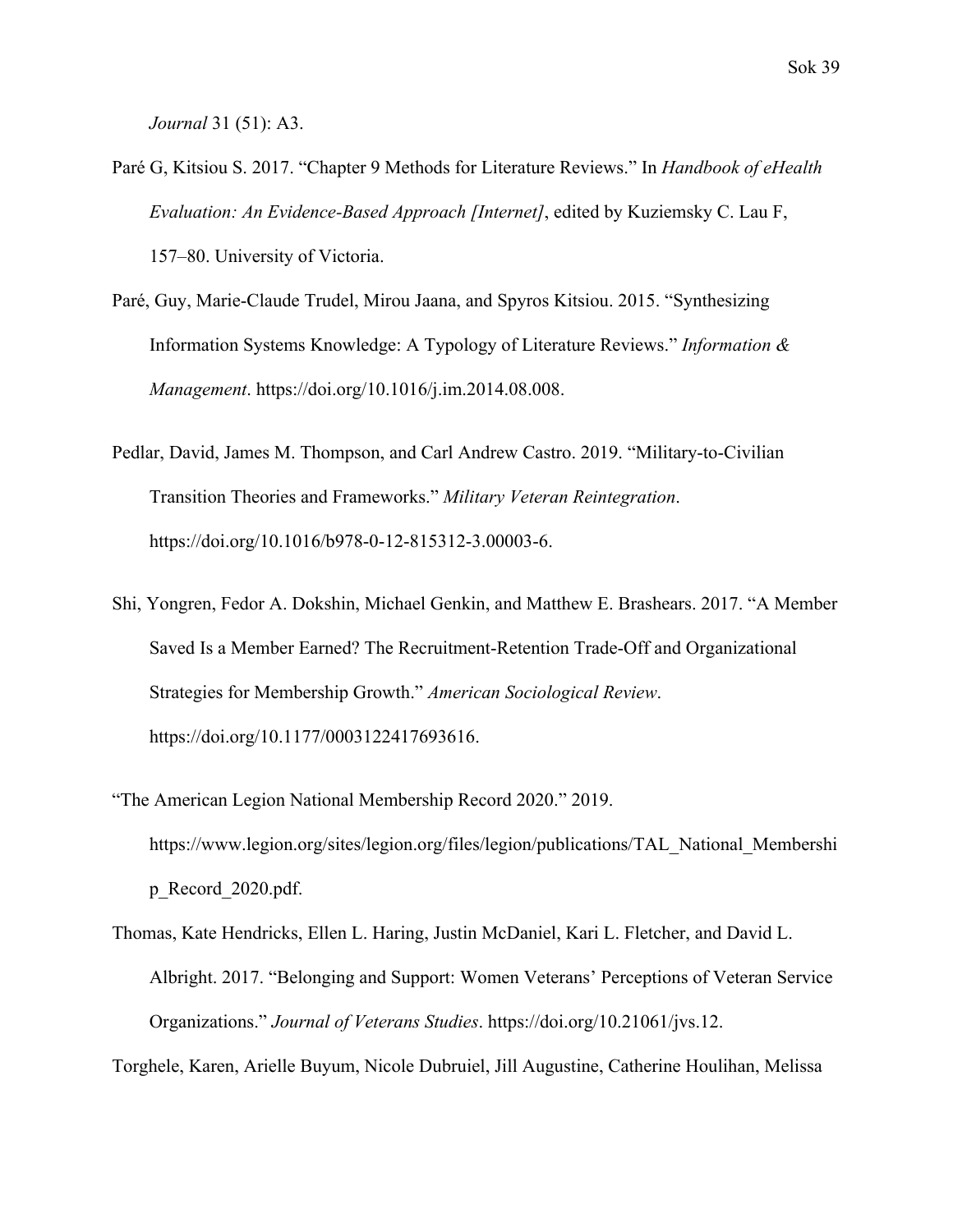[Alperin, and Kathleen R. Miner. 2007. "Logic Model Use in Developing a Survey](http://paperpile.com/b/N8yLl3/9Ny5F) [Instrument for Program Evaluation: Emergency Preparedness Summits for Schools of](http://paperpile.com/b/N8yLl3/9Ny5F) [Nursing in Georgia."](http://paperpile.com/b/N8yLl3/9Ny5F) *[Public Health Nursing](http://paperpile.com/b/N8yLl3/9Ny5F)* [24 \(5\): 472–79.](http://paperpile.com/b/N8yLl3/9Ny5F)

- [Truusa, Tiia-Triin, and Carl Andrew Castro. 2019. "Definition of a Veteran: The Military](http://paperpile.com/b/N8yLl3/YLbQb) [Viewed as a Culture."](http://paperpile.com/b/N8yLl3/YLbQb) *[Military Veteran Reintegration](http://paperpile.com/b/N8yLl3/YLbQb)*[.](http://paperpile.com/b/N8yLl3/YLbQb) [https://doi.org/](http://paperpile.com/b/N8yLl3/YLbQb)[10.1016/b978-0-12-815312-3.00002-4](http://dx.doi.org/10.1016/b978-0-12-815312-3.00002-4)[.](http://paperpile.com/b/N8yLl3/YLbQb)
- [Watkins, Ryan, Maurya West Meiers, and Yusra Visser. 2012.](http://paperpile.com/b/N8yLl3/WSc5D) *[A Guide to Assessing Needs:](http://paperpile.com/b/N8yLl3/WSc5D) [Essential Tools for Collecting Information, Making Decisions, and Achieving Development](http://paperpile.com/b/N8yLl3/WSc5D) [Results](http://paperpile.com/b/N8yLl3/WSc5D)*[. World Bank Publications.](http://paperpile.com/b/N8yLl3/WSc5D)
- [Watkins, Ryan West Meiers, Maurya Visser. 2012.](http://paperpile.com/b/YhHUff/KhdJ) *[A Guide to Assessing Needs](http://paperpile.com/b/YhHUff/KhdJ)*[. The World](http://paperpile.com/b/YhHUff/KhdJ) [Bank.](http://paperpile.com/b/YhHUff/KhdJ)
- [Wolf, Christof, Dominique Joye, Tom W. Smith, and Yang-Chih Fu. 2016.](http://paperpile.com/b/N8yLl3/Kk68e) *[The SAGE Handbook](http://paperpile.com/b/N8yLl3/Kk68e) [of Survey Methodology](http://paperpile.com/b/N8yLl3/Kk68e)*[. SAGE.](http://paperpile.com/b/N8yLl3/Kk68e)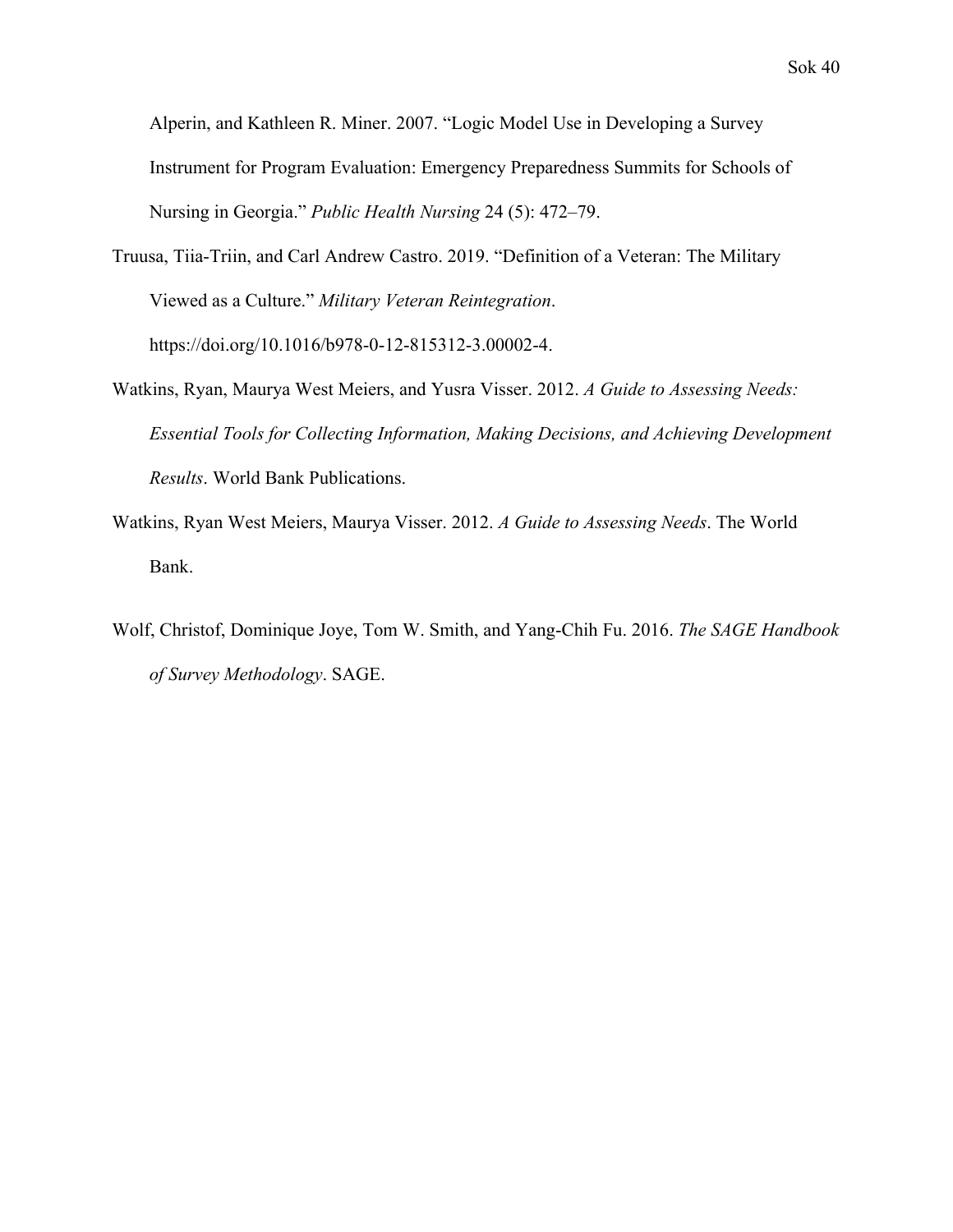# Appendix

# Sample Survey

1. Are you Male or Female?

Check one:

| Male<br>Female |
|----------------|
|----------------|

2. What is your age group?<br>Check one:<br> $\sqrt{\frac{18-25}{18-25}}$ 

| Check one: |  |
|------------|--|
|            |  |

| 18-25 | 45-54 |
|-------|-------|
| 26-34 | 55-64 |
| 35-44 | $65+$ |

3. Are you married or in a relationship?

Check one:

| ∕ ⊖ ⊘ |  |  |
|-------|--|--|
|-------|--|--|

4. Please check which service era or eras did you serve? Check all that apply

| $\frac{1}{2}$ |                 |  |             |  |  |  |
|---------------|-----------------|--|-------------|--|--|--|
|               | WW <sub>2</sub> |  | Cold War    |  |  |  |
|               | Korean War      |  | OIF/OEF/OND |  |  |  |
|               | Vietnam War     |  |             |  |  |  |

5. Are you a member?

| Check one: |  |                |  |  |  |  |  |  |
|------------|--|----------------|--|--|--|--|--|--|
| Yes        |  | N <sub>0</sub> |  |  |  |  |  |  |

a. If not, why? Please check all that apply: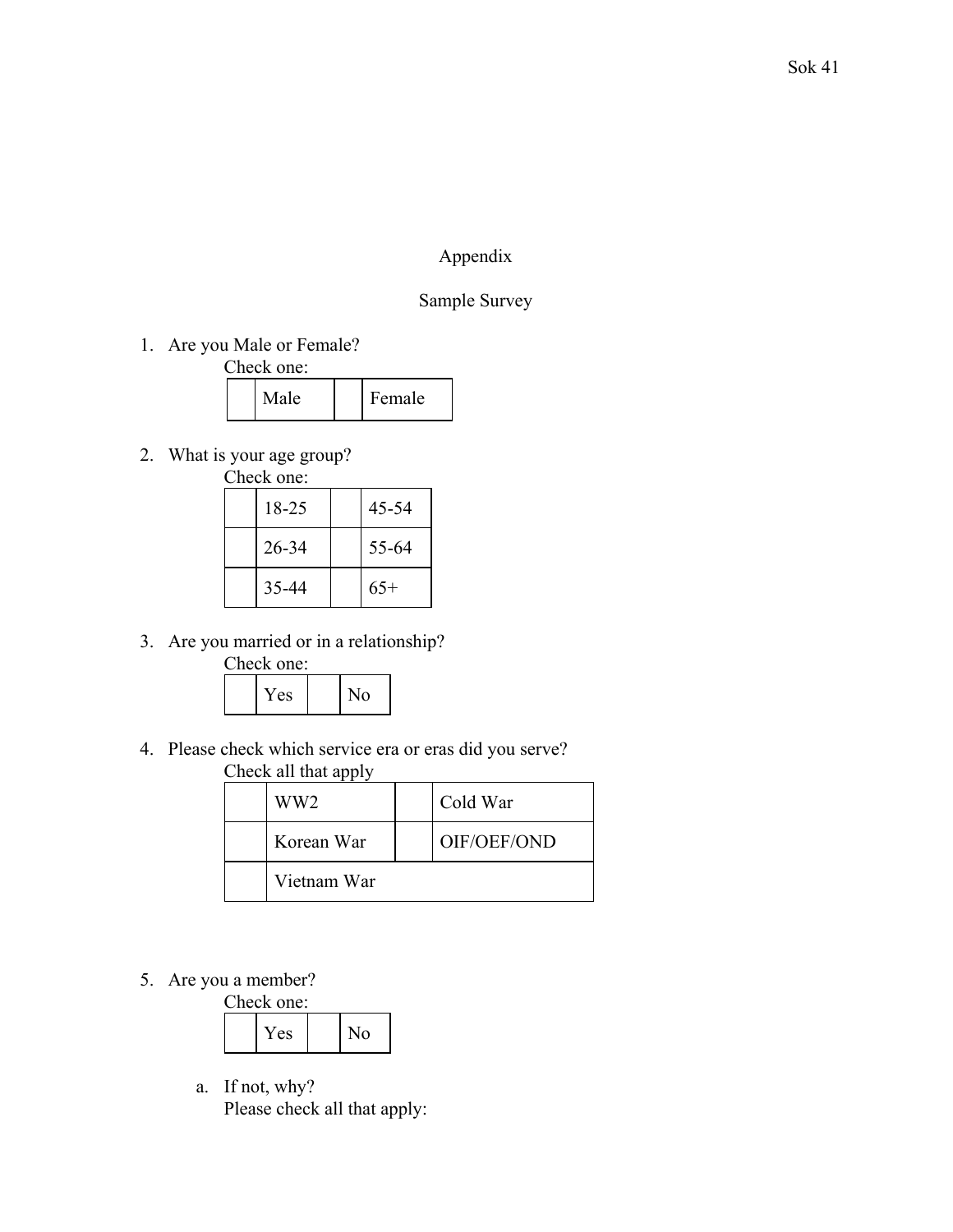|        | Not eligible         | Meeting location too distant |
|--------|----------------------|------------------------------|
|        | Employment conflicts | No transportation            |
|        | Family obligations   | Unwelcome environment        |
| Other: |                      |                              |

6. Would you participate more if your family was allowed to participate?



- 7. Are you a current member? If no, skip #8.
- 8. How can we serve veterans better? Please rate American Legion programs and services: Rate all that apply (1 worst - 5 best)

| <b>Monthly Meetings</b>         |              |                | $1 \t2 \t3 \t4 \t5$ |   | Youth Cadet Law<br><b>Enforcement Program</b>    |              |                   |                  | $1 \t2 \t3 \t4 \t5$ |  |
|---------------------------------|--------------|----------------|---------------------|---|--------------------------------------------------|--------------|-------------------|------------------|---------------------|--|
| Local<br>Communication          |              |                | $1 \t2 \t3 \t4 \t5$ |   | <b>Buddy Poppy program</b>                       |              |                   |                  | $1 \t2 \t3 \t4 \t5$ |  |
| VA assistance                   |              |                | $1 \t2 \t3 \t4 \t5$ |   | Legion Riders                                    |              |                   |                  | $1 \t2 \t3 \t4 \t5$ |  |
| <b>TAL Auxiliary</b>            |              |                | $1 \t2 \t3 \t4 \t5$ |   | <b>Temporary Financial</b><br>Assistance program | $\mathbf{1}$ |                   | 2 <sub>3</sub>   | 4 5                 |  |
| Sons of TAL                     | 1            |                | 2 3 4 5             |   | <b>Operation Comfort</b><br>Warriors             |              | 2 <sub>3</sub>    |                  | 4 5                 |  |
| <b>TAL Annual</b><br>Convention |              |                | $1 \t2 \t3 \t4 \t5$ |   | National Emergency Fund                          | $1 \quad$    |                   | $2 \overline{3}$ | 4 5                 |  |
| The American<br>Legion Magazine | $\mathbf{1}$ |                | $2 \t3 \t4$         | 5 | Child Welfare Foundation                         |              | $1\quad 2\quad 3$ |                  | $4\overline{5}$     |  |
| Legacy Scholarship              | $\mathbf{1}$ | 2 <sup>3</sup> | 4                   | 5 | Fundraising                                      |              |                   | 2 3              | 4                   |  |

# 9. Which programs or services would you be interested in participating?

Check all that apply:

| Christmas party | <b>TAL Junior Shooting Sports</b> |
|-----------------|-----------------------------------|
| Easter party    | Youth Baseball                    |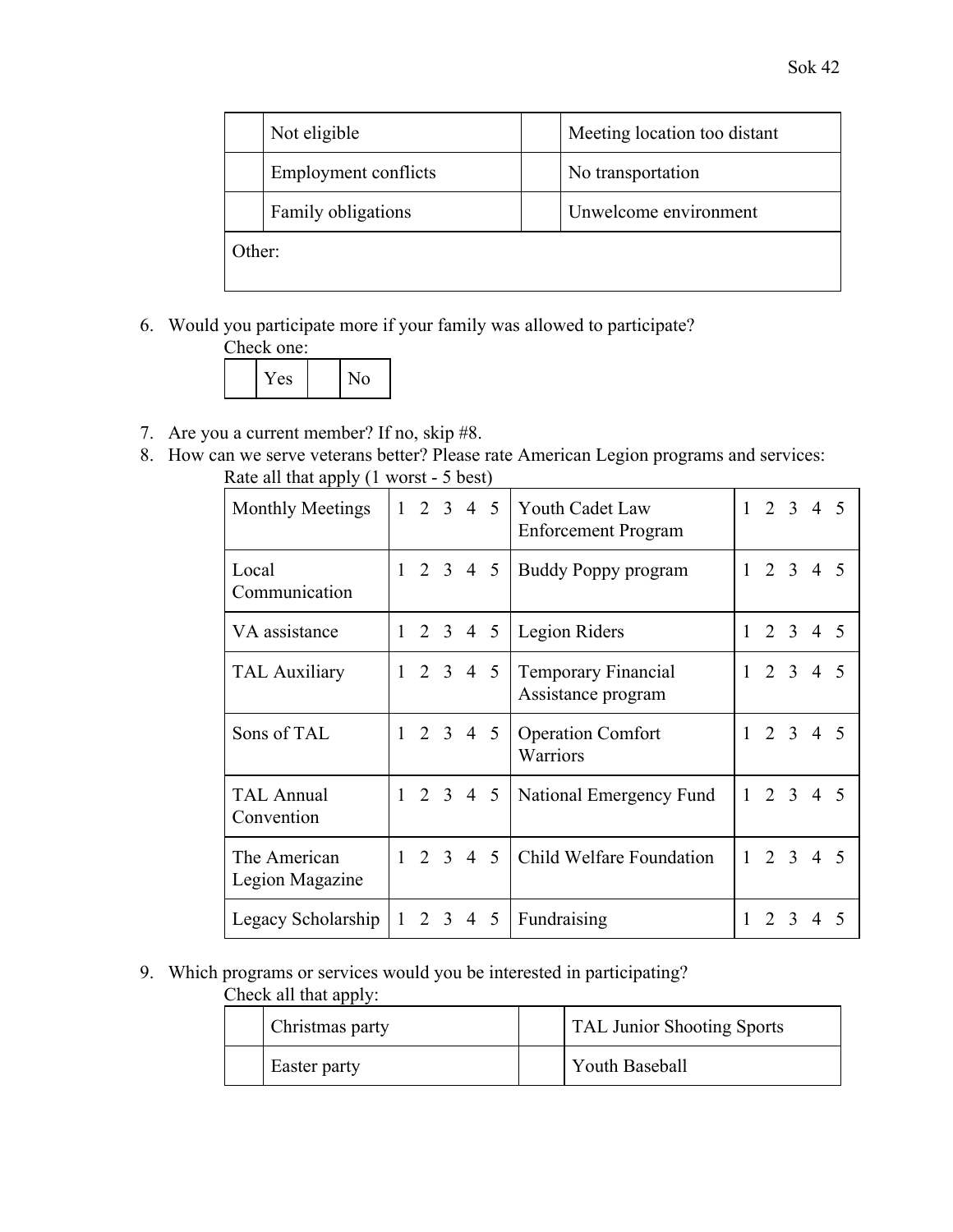|        | Thanksgiving meal           | Youth academic programs          |
|--------|-----------------------------|----------------------------------|
|        | Other holiday parties       | Youth scholarships               |
|        | Memorial Day observation    | Exercise classes                 |
|        | Veterans Day Program        | Camping trips                    |
|        | Patriots Day Program        | Hunting                          |
|        | Legal assistance            | Fishing                          |
|        | Food drives and pantry      | <b>Bingo</b>                     |
|        | Raffles                     | Talent contests                  |
|        | Community clean up projects | Local and long-distance retreats |
|        | Job search assistance       | Yoga                             |
|        | Mentoring                   | Meditation                       |
| Other: |                             |                                  |
|        |                             |                                  |

10. Would you like assistance with any academic issues or help with your GI Bill benefits? Choose one:

| <b>Yes</b>                  |  | $N_{\Omega}$ |  |  |  |
|-----------------------------|--|--------------|--|--|--|
| Would like more information |  |              |  |  |  |

11. Would you like to speak to someone concerning Military Sexual Trauma?

# Choose one:

| Yes                            |  | N٥ |  |  |  |  |  |
|--------------------------------|--|----|--|--|--|--|--|
| Later, schedule an appointment |  |    |  |  |  |  |  |

12. Do you currently need financial assistance?

## Choose one:

| Yes                         |  | N٥ |  |
|-----------------------------|--|----|--|
| Would like more information |  |    |  |

a. If yes, you will be provided a Temporary Financial Assistance (TFA) application